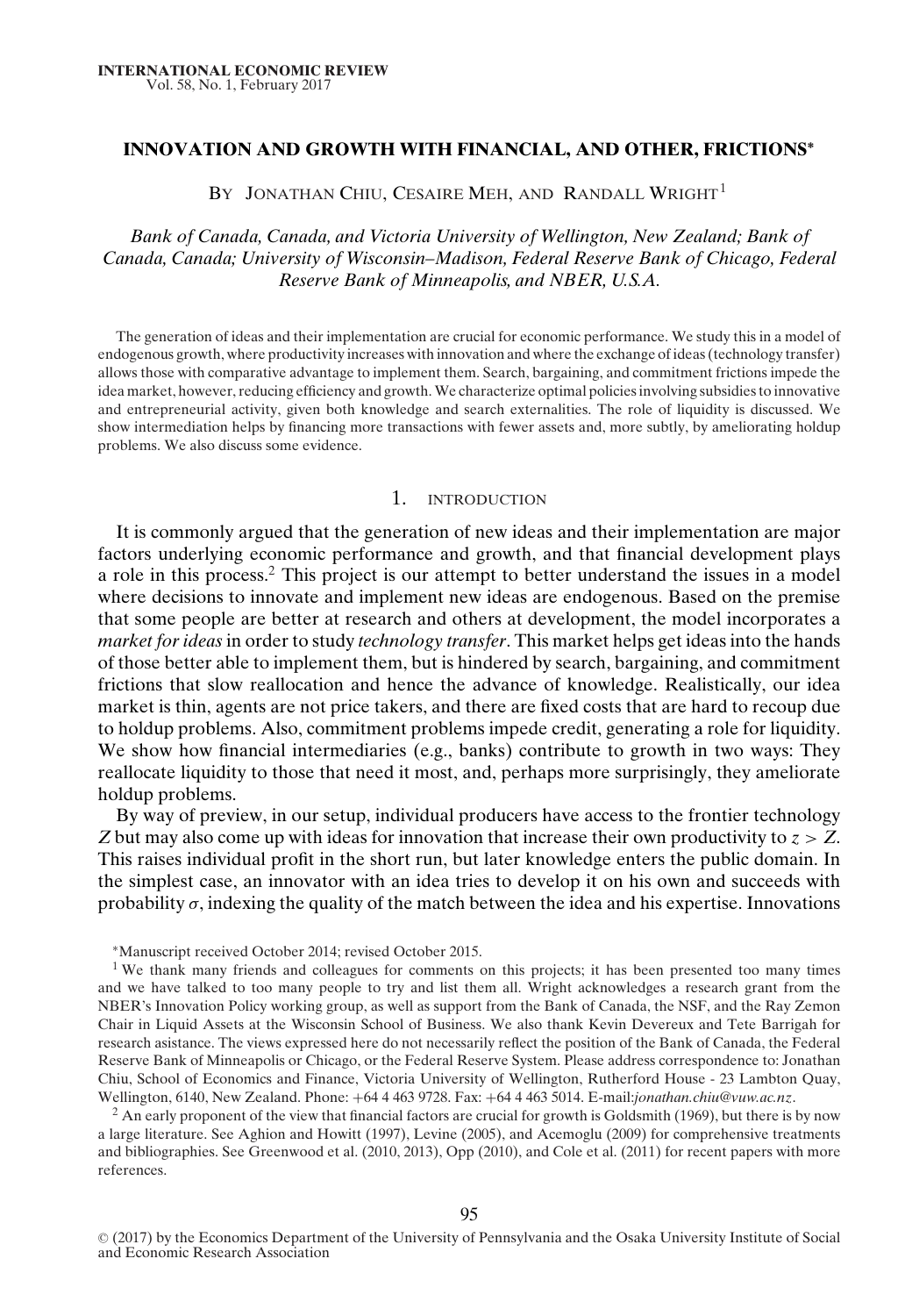advance individual productivity and collectively determine the evolution of the technology frontier. The model has a balanced-growth equilibrium, where the growth rate depends on the number of innovators, their probabilities of success, the distance by which innovations increase individual productivity, and the way they aggregate to move the frontier. Naturally, since knowledge is (partially) a public good, equilibrium is inefficient absent intervention, and we characterize the optimal corrective subsidy. This benchmark model is, however, only a stepping stone toward studying economies where individuals do not necessarily develop their own ideas.

As discussed in the literature, the question is this: When people come up with new ideas, should they try to implement them on their own or trade them to others, say entrepreneurs who may be better at development, marketing, and related activities? Given heterogeneity in abilities, it is beneficial if some specialize in research and others in development. As Katz and Shapiro (1986) say: "Inventor-founded startups are often second-best, as innovators do not have the entrepreneurial skills to commercialize new ideas or products." As *The Economist* (2005) puts it: "As the patent system has evolved, it . . . leads to a degree of specialization that makes business more efficient. Patents are transferable assets, and by the early 20th century they had made it possible to separate the person who makes an invention from the one who commercializes it. This recognized the fact that someone who is good at coming up with ideas is not necessarily the best person to bring these ideas to market." And as Lamoreaux and Sokoloff (1999) say: "The growth of the U.S. economy over the 19th century was characterized by a sharp acceleration of the rate of inventive activity and a dramatic rise in the relative importance of highly specialized inventors as generators of new technological knowledge. Relying on evidence compiled from patent records, we argue that *the evolution of a market for technology played a central role in these developments*" (emphasis added).

Our idea market has a liquidity problem, motivated by limited commitment, which impedes credit. This is especially important because knowledge is difficult to collateralize—if you sell someone an idea on credit and they renege, can you repossess the information? Of course, that depends on intellectual property rights, patent protection, etc. Perhaps less obviously, it also depends on search frictions that mean entrepreneurs do not know in advance who they will meet and hence do not know how much liquidity they may need. This leads to a role for intermediation, which reallocates liquidity and hence redirects resources to more productive users. Here the resources in question are ideas. In fact, the theory applies to *any* factor of production, but we frame the discussion in terms of ideas, consistent with these factors expanding knowledge and the notion that knowledge is a (partially) nonrival good. Again, equilibrium is inefficient, and we characterize optimal subsidies to innovative and entrepreneurial activities. These results are novel, we think, because of the interaction between knowledge and search externalities. We also show how it is easier to achieve efficiency with than without intermediation.

Although we formally model direct technology transfer, we understand that this is but one mechanism by which innovators and entrepreneurs interact—for example, they can also enter into longer-term partnerships, as with venture capital. We are pretty sure that many of the same insights would emerge in a model with partnerships, but, for several reasons, we concentrate on situations where innovators want to sell their ideas outright. One very important advantage of direct transfers is that they avoid strategic problems with joint implementation. Another is that they allow innovators to go "back to the drawing board" to come up with more new ideas, which is their forte, instead of getting tied up in development. Moreover, direct technology transfers have been somewhat neglected in theory, and we think they are worth studying, even if they are just one of many contributors to economic growth. And we think it is important to model this market as one with frictions, although, to focus on other issues, this article abstracts from private information.

The focus instead is on how search, bargaining, and liquidity problems interact with innovation and how this generates a role for financial intermediation that has not been previously recognized. As usual, one reason to study markets with these frictions is that we can think of perfect competitive markets as a limiting case. However, people who study this market claim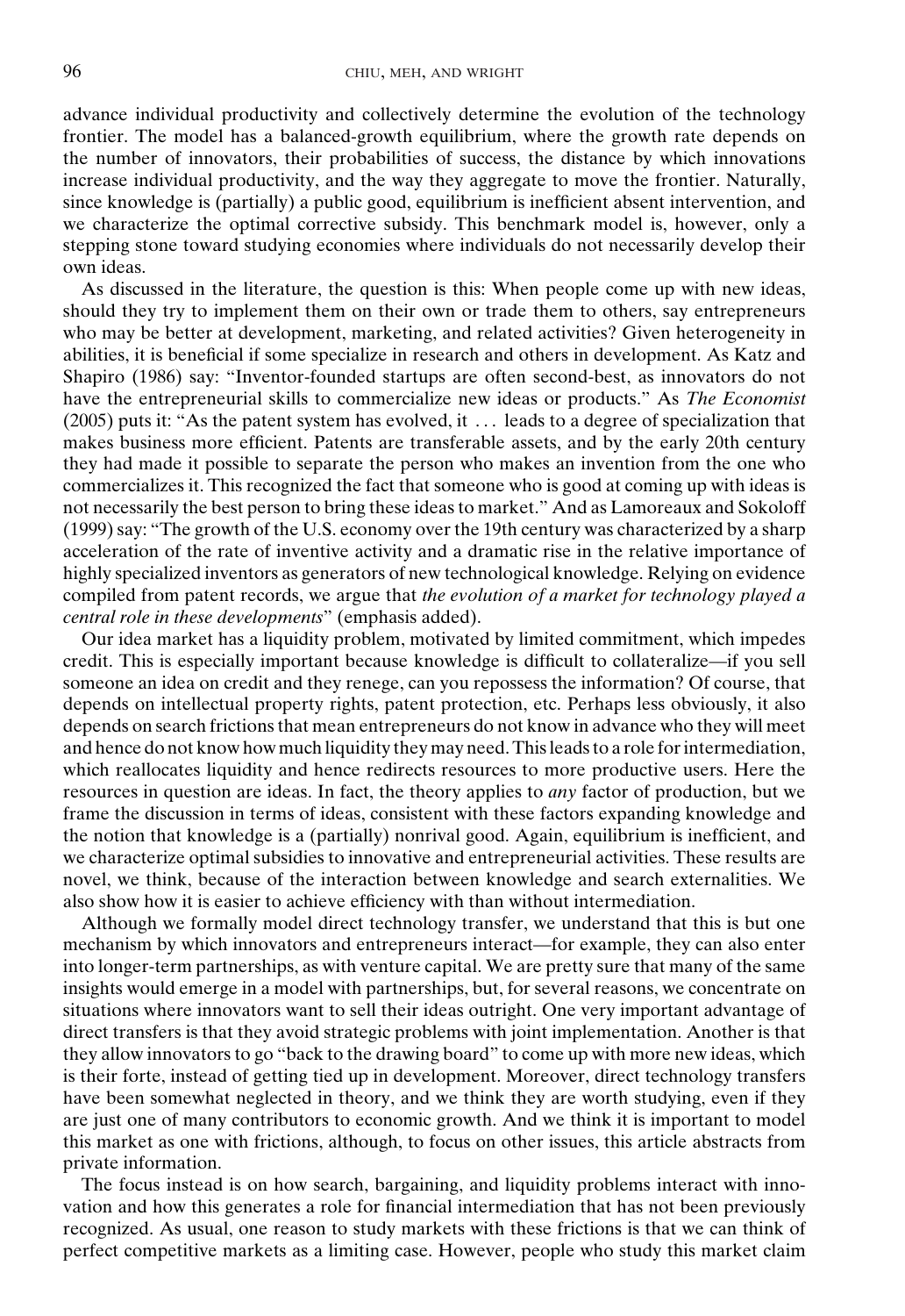the frictions are realistic and relevant.<sup>3</sup> In his study of patent licensing contracts, for example, Sakakibara (2010) says: "Since there is no public market for patents, the price of patents is determined by a private negotiation between a licensor and a licensee ...[and] once the *matching process* is completed, the terms of the contract *are negotiated* between a licensor and a licensee" (emphasis added). Hence, we think this market is best described as one with search and bargaining, and although in theory one can shut down these frictions, as well as the liquidity problem, in practice it seems interesting to keep them.4

Our goal is to build a framework that is tractable, at least to those who know search, yet allows us to analyze the creation, transfer, and diffusion of knowledge in a growth context. By incorporating key elements from other work, we integrate various insights from the literature. Thus, having knowledge entering the public domain in the longer run follows much research on Schumpeterian growth (see the references in footnote 2); the way productivity evolves is similar to the knowledge production function in Jones (1999); and the role of banks is related to King and Levine (1993). Yet our framework differs in important ways from previous papers for example, they do not have search and bargaining frictions. Specifically, our framework identifies a strategic problem that arises from the interaction between bargaining and financial frictions: Because investment in liquidity assets is sunk at the time of negotiations, there is a holdup problem that implies that entrepreneurs underinvest in liquid assets. We then argue that financial intermediaries can alleviate this problem. Also, search hinders innovative and entrepreneurial activity, and this affects the corrective tax-subsidy policies. In addition, we examine general equilibrium linkages between markets for ideas, labor markets, and asset markets to uncover some findings not in the existing literature.<sup>5</sup> Finally, we provide some evidence on the relevance of the frictions. Using the World Bank Enterprise Surveys, we show that technology transfer is positively correlated with financial development across countries, especially for small firms.

In the rest of the article, we present a sequence of increasingly involved models as a way to build up to the general case. Section 2 characterizes equilibrium when there is no technology transfer. Section 3 adds an idea market with perfect credit. In these relatively simple versions, the key endogenous decisions concern participation by innovators and entrepreneurs, and efficiency generally requires intervention. Section 4 introduces credit frictions, shows how innovation is hindered by liquidity shortages, and discusses inefficiencies due to holdup problems. Section 5 adds intermediation, shows how this allows the economy to finance more transactions with the same supply of liquid assets, and helps get around holdup problems by allowing entrepreneurs to undo otherwise sunk investments. Section 6 discusses the evidence. Section 7 concludes.<sup>6</sup>

<sup>3</sup> Gans and Stern (2010) argue that one important source of inefficiency in the market for ideas is the lack of thickness. Hagiu and Yoffie (2013) discuss the high search costs on both sides of the patent market.

<sup>4</sup> Also, using patent data from the 19th century, Lamoreaux and Sokoloff (1999) say, "It was evident patent agents and lawyers often perform the functions of intermediaries in the market for technology, matching inventors seeking to sell new technological ideas with buyers eager to develop, commercialize, or invest in them." In this article, patent agents and lawyers are not modeled explicitly, but these observations clearly speak to the importance of search and matching in the market.

<sup>5</sup> Silveira and Wright (2010) use a related setup to also study markets for ideas, but that paper does not have growth. Moreover, it does not analyze entry/participation decisions, corrective policies, banking, or implications for labor markets.

<sup>6</sup> As regards other work, Holmes and Schmitz (1990, 1995) also have individuals differing in innovation and implementation ability, but only study perfect markets. Many people study credit frictions and entrepreneurship; for recent papers and references, see Cole et al. (2011), Chatterjee and Rossi-Hansberg (2012), and Greenwood et al. (2013). Other related work includes Chaney (2008), Berentsen et al. (2012), and Chu et al. (2012). Alvarez et al. (2008), Lucas (2009), and Lucas and Moll (2011) also study similar issues using different approaches. In Lucas and Moll (2011), for example, there is bilateral matching, but agents get ideas for free from anyone they meet, whereas here they have to pay for them. Also, knowledge in our model is a rival good in the short run but a public good in the long run, we have ex ante investments, we model liquidity and intermediation, and we include a nontrivial labor market to interact growth and employment. There are also papers that highlight creative destruction, for example, Aghion and Howitt (1992) or Klette and Kortum (2004); while obviously important, creative destruction is not the focus of this article.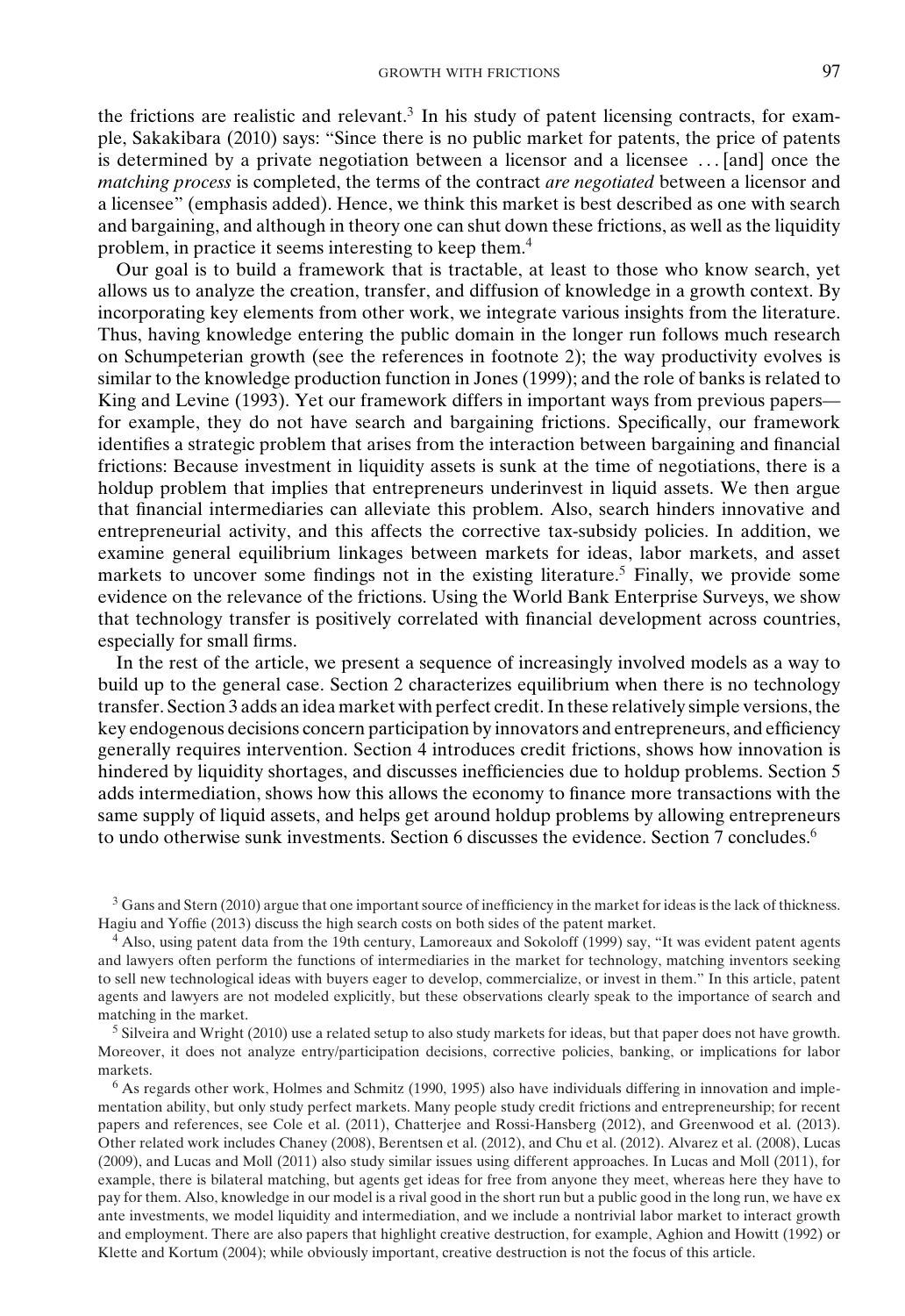# 2. A SIMPLE MODEL

Here we present a most rudimentary version of the environment to lay the foundation for a general framework.

2.1. *Basic Assumptions.* A [0, 1] continuum of agents live forever in discrete time. Each period there is a frictionless centralized market where agents trade a numeraire consumption good *c*, labor *h*, and an asset *a*. Think of *a* as a Lucas (1978) tree in fixed supply *A*. There is no reproducible capital in the benchmark model, but Appendix A.1 shows how to add it. To generate balanced growth, assume that each unit of the asset bears a dividend  $\delta$  of an intermediate good that is transformed into  $Z\delta$  units of final consumption *c*, where Z is the aggregate state of knowledge, or productivity.<sup>7</sup> Thus,  $Z$  is the price of intermediate goods in terms of numeraire. Let w be the wage and  $\phi$  the asset price. Then the value function for agents entering this market is

(1) 
$$
W(a, z; Z) = \max_{c, h, a'} \{u(c) - \chi h + \beta V(a', Z')\}
$$
  
s.t.  $c = (\phi + Z\delta)a + wh - \phi a' + \pi(z)$ ,

where  $u(c)$  satisfies the usual assumptions,  $\chi$  is the disutility of labor,  $V(a', Z')$  is the continuation value, and  $\pi(z)$  is profit as a function of individual productivity *z*.

We interpret each individual as operating his own firm, although it is equivalent to have him engage a manager. In either case,

(2) 
$$
\pi(z) = \max_H \{zf(H) - wH\},\
$$

where  $f(H)$  satisfies the usual assumptions and *H* is labor demand (individuals may work for themselves or for others, given a frictionless labor market). Output  $f(H)$  is in units of the intermediate good, which is transformed into  $zf(H)$  units of c. Individual *z* can differ from Z if an agent innovates. A fraction  $\bar{n}_i$  of the agents have opportunities to innovate, which means they come up with new ideas, but not all of them pan out: The success probability is  $\sigma$ , where  $\sigma$  is a random draw from  $F_i(\sigma)$ , and subscript *i* indicates this is the cumulative distribution function associated with innovators, to be distinguished from the entrepreneurs introduced later. One can think of  $\sigma$  as capturing the quality of the idea vis-a-vis the skill of the individual.

A successful innovation increases individual productivity by a factor  $\eta$ , so that for those who try to innovate,

(3) 
$$
z = \begin{cases} Z(1+\eta) \text{ with prob } \sigma, \\ Z \text{ with prob } 1-\sigma. \end{cases}
$$

The number of successful innovations is  $N = \bar{n}_i \int \sigma dF_i(\sigma) = \bar{n}_i \mathbb{E} \sigma$ , and the aggregate state evolves according to  $Z' = G(N)Z$ . Knowledge is a public good in the long run, in the sense that it enters the public domain, and yields an advance in aggregate productivity after one period (one can extend this to several periods). Thus, aggregate knowledge is higher next period if more ideas are implemented successfully today,  $G'(N) \geq 0$ .

As an example, consider aggregating across individuals by

(4) 
$$
Z' = \rho \left( \int_0^1 z_j^{\varepsilon} d j \right)^{1/\varepsilon} = \rho [1 - N + N(1 + \eta)^{\varepsilon}]^{1/\varepsilon} Z,
$$

 $7$  This assumption helps to generate balanced growth because the value of asset grows at the rate of the economy even though its supply is fixed.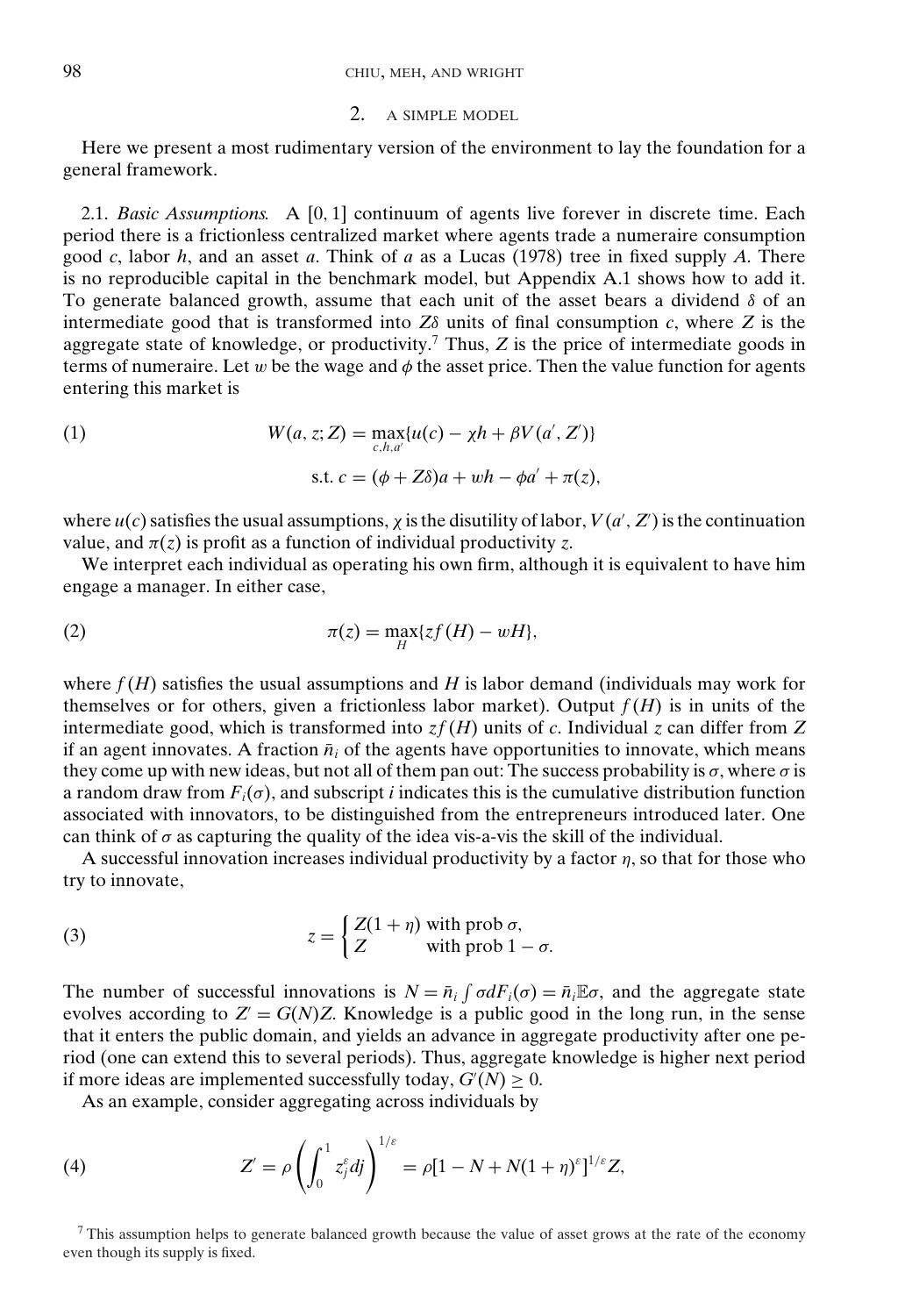where the second equality uses (3), and  $\rho$  is an exogenous component, while  $\varepsilon$  affects the substitutability of individual innovations.<sup>8</sup> As special cases, before adjusting for  $\rho$ ,  $\varepsilon = 1$  implies that productivity next period is given by the average this period (we all contribute equally to the frontier),  $\varepsilon = +\infty$  implies it is given by the maximum (we stand on the shoulders of the best), and  $\varepsilon = -\infty$  implies it is given by the minimum (we are dragged down by the worst). However, except for constructing examples, we do not need functional forms, and the growth rate in general is similar to what one gets with a standard knowledge production functions

$$
(5) \t\t\t 1+g=Z'/Z=G(N).
$$

2.2. *Equilibrium.* We seek a *balanced growth equilibrium*, where  $c, w$ , and  $\phi$  grow at the same rate as *Z*, whereas *h* is constant. To pursue this, first eliminate *h* and  $\pi$  to rewrite (1) as

(6) 
$$
W(a, z; Z) = \frac{\chi}{w} (\phi + \delta Z)a + \max_{c} \left\{ u(c) - \frac{\chi}{w} c \right\} + \frac{\chi}{w} \max_{H} \{zf(H) - wH\} + \max_{a'} \left\{ \beta V(a', Z') - \frac{\chi}{w} \phi a' \right\},
$$

where it is understood that  $Z' = G(N)Z$  with  $N = \bar{n}_i \mathbb{E} \sigma$ . Notice *W* is linear in wealth, and  $W_a = \chi(\phi + \delta Z)/w$ . The first order conditions (FOCs) are

(7) 
$$
u'(c) = \chi/w, z f'(H) = w \text{ and } \phi \chi/w = \beta V_a(a', Z').
$$

The continuation value depends on whether an agent has an opportunity to innovate: For those that do not  $V(a, Z) = W(a, Z; Z)$ ; for those that do

(8) 
$$
V(a, Z) = W(a, Z; Z) + \mathbb{E}\sigma\{W[a, Z(1+\eta); Z] - W(a, Z; Z)\},
$$

which adds the expected surplus. Inserting  $V_a = W_a$  into the FOC for *a'*, we get the Euler equation

(9) 
$$
\frac{\chi}{w}\phi = \beta \frac{\chi}{w'}(\phi' + \delta Z').
$$

Since the stationary solution  $\phi = Z\delta\beta/(1-\beta)$  is the unique bounded and nonnegative solution to (9), the asset must be priced fundamentally by the present value of its dividend stream; this will not necessarily be the case when we introduce liquidity concerns. We also need the wage  $w$ , which we get from goods-market clearing. In terms of supply,

$$
S(w) = N(1 + \eta)Zf(H_1) + (1 - N)Zf(H_0) + A\delta Z,
$$

where  $H_1$  solves (2) for successful innovators and  $H_0$  solves it for the rest. Notice from the FOCs  $Z(1 + \eta)f'(H_1) = w$  and  $Zf'(H_0) = w$  that  $H_0$  and  $H_1$  depend only on  $w/Z$  and that  $S'(w) < 0$ . In terms of demand, the FOC  $u'(c) = \chi/w$  implies  $D'(w) > 0$ . Balanced growth in this model requires  $u(c) = \log(c)$  (Waller, 2011), which means  $D = w/\chi$  does not depend on *Z*. Setting  $S(w) = D(w)$ , we get

(10) 
$$
\frac{w}{Z} = \chi[N(1+\eta)f(H_1) + (1-N)f(H_0) + A\delta].
$$

<sup>8</sup> The simplicity of (4) is due to the fact that, although σ is random, each success advances *z* by a fixed amount η. We also solved the model with  $\eta$  random, but it added little other than notation. Also note that, in this example, agents that fail to innovate use the frontier *Z'* next period, and  $Z' < z$  is possible, although one can raise  $\rho$  if one wants to avoid this.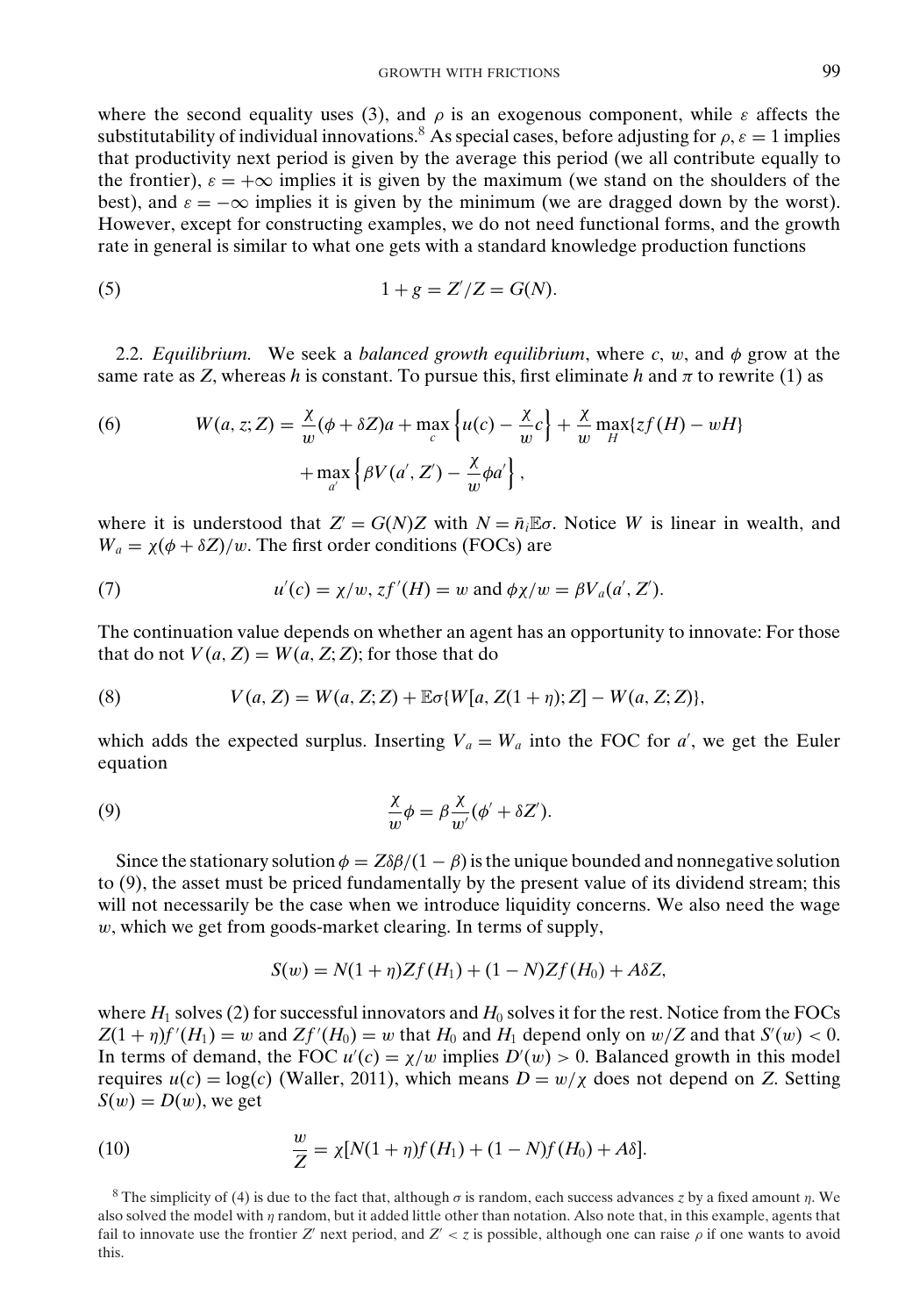

FIGURE 1

EQUILIBRIUM OF BASIC MODEL WITH ENDOGENOUS INNOVATION

Since  $H_1$  and  $H_0$  depend only on the normalized wage  $\bar{w} = w/Z$ , so does this condition, and there is a unique equilibrium  $\bar{w}$  that clears the market. From  $\bar{w}$ , all the other endogenous variables follow easily.

As an example, suppose  $f(H) = 1 - \exp(-H)$ . Then profit maximization implies  $f(H_1) =$  $1 - w/Z(1 + \eta)$  and  $f(H_0) = 1 - w/Z$ . This makes supply linear,  $S(w) = Z(1 + N\eta + \delta A) - w$ , so we can solve explicitly for  $\bar{w} = (1 + N\eta + A\delta)\chi/(1 + \chi)$ ,  $c = w/\chi$ , and so on. Although this example is simple, for any increasing and concave  $f(H)$  the results are basically the same. In general, the growth rate  $g$  is given by  $(5)$ , which depends on the number of ideas implemented,  $N = \bar{n}_i \mathbb{E} \sigma$ . It is easy to see how the equilibrium is affected by changes in parameters. Thus, as the average match between ideas and skills, parameterized by *Fi*, improves, *g* increases, along with w and  $c$ . An improvement in the overall quality of ideas, captured by  $\eta$ , has similar effects. An increase in *A*δ raises *c* and w, through a wealth effect, but cannot affect the growth rate *g* in this version of the model; it can below, however, due to liquidity considerations.

2.3. *Entry.* The effects just discussed are fairly mechanical. We now endogenize the choice by individuals to participate in the innovative process. Thus, suppose that the  $\bar{n}_i$  potential innovators choose whether to engage in research at cost κ*i*. Let the number of *active* innovators be  $n_i \in [0, \bar{n}_i]$ . Now, to calculate the expected individual gain from trying to innovate, recall that the expected probability of success is  $\mathbb{E}\sigma$ , and the gain normalized by *Z* is  $\Delta = (\pi_1 - \pi_0)/Z$ , with  $\pi_1 = Z(1 + \eta)f(H_1) - wH_1$  and  $\pi_0 = Zf(H_0) - wH_0$ . Then, since *W* is linear in wealth with slope  $\chi/w$ , the expected gain from attempting to innovate is  $\bar{\kappa}_i = \Delta \chi / \bar{w} \mathbb{E} \sigma$ . This means the number of active innovators in equilibrium is

(11) 
$$
n_i = \begin{cases} 0 & \text{if } \kappa_i > \bar{\kappa}_i, \\ [0, \bar{n}_i] & \text{if } \kappa_i = \bar{\kappa}_i, \\ \bar{n}_i & \text{if } \kappa_i < \bar{\kappa}_i. \end{cases}
$$

As shown in Figure 1, the balanced growth path can now be characterized by two curves in  $(n_i, \bar{w})$ space, one representing entry (11) and the other market clearing (10), except now  $N = n_i \mathbb{E} \sigma$ , instead of  $N = \bar{n}_i \mathbb{E} \sigma$ , since there are only  $n_i$  active innovators.

In this version of the model, the entry decision gives a horizontal line at  $\bar{w} = \Delta \chi \mathbb{E} \sigma / \kappa_i$ , whereas the market clearing curve is strictly increasing, so they intersect uniquely. The solution is interior,  $n_i \in (0, \bar{n}_i)$ , as long as  $\kappa_i$  is not too high or too low. An increase in  $\kappa_i$  shifts the entry curve down, reducing  $n_i$  and growth. So does an increase in  $A\delta$ , this time through a shift in the market clearing condition. In terms of employment, which is one of the variables that interests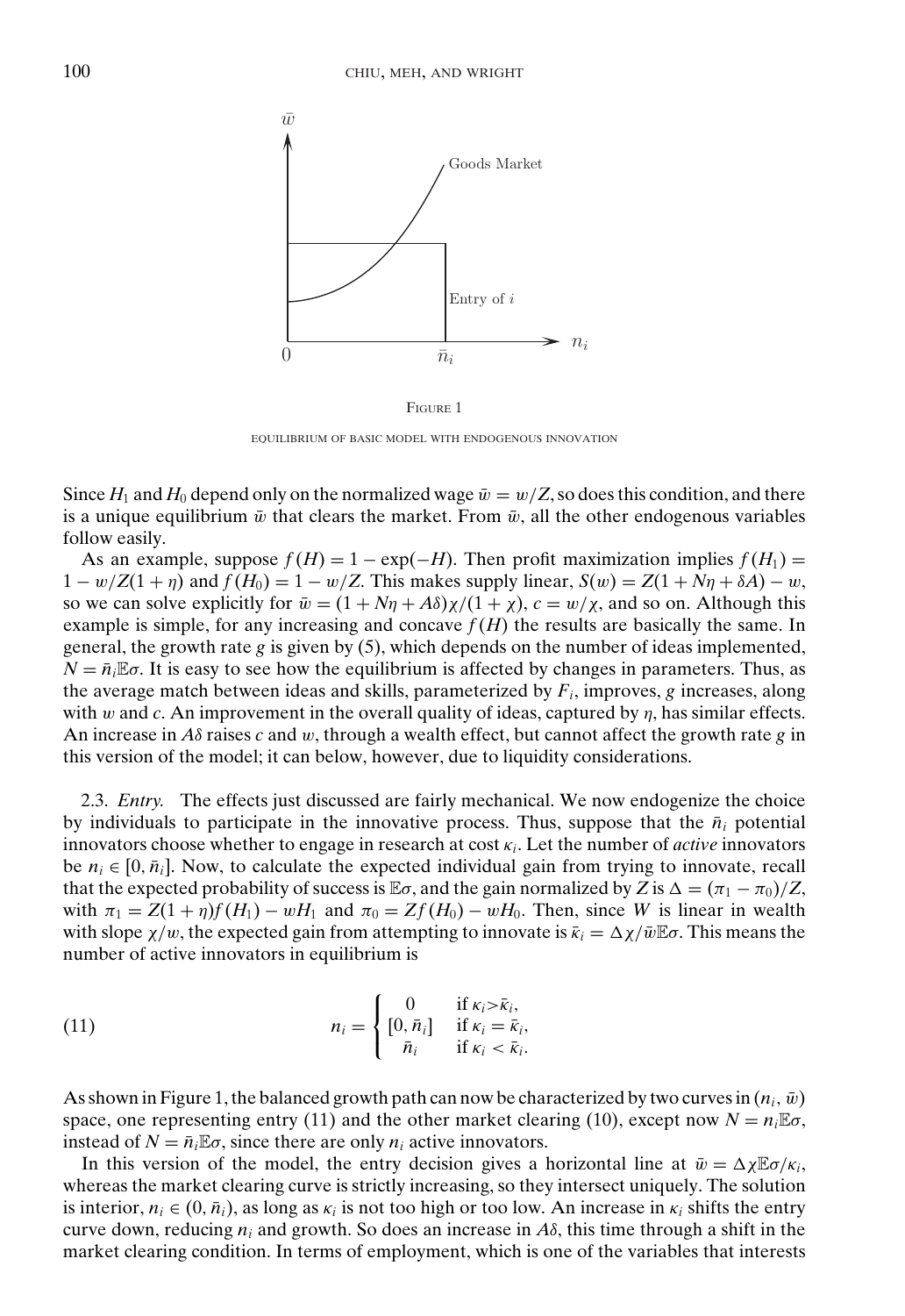|                                    | <u>Little and the manufacture</u> in the bitch model |  |   |       |  |   |  |
|------------------------------------|------------------------------------------------------|--|---|-------|--|---|--|
|                                    | $H_0$                                                |  | w | $n_i$ |  | ⋒ |  |
| $K_i$ <sup><math>\tau</math></sup> |                                                      |  |   |       |  |   |  |
| $A^*$                              |                                                      |  |   |       |  |   |  |
| $\delta$ $\uparrow$                |                                                      |  |   |       |  |   |  |
| $\eta$                             |                                                      |  |   |       |  |   |  |
| x 1                                |                                                      |  |   |       |  |   |  |
|                                    |                                                      |  |   |       |  |   |  |

TABLE 1 EFFECTS OF PARAMETERS IN THE BASIC MODEL

NOTES: Parameters: κ*i*: research cost, *A*: asset supply, δ: dividend, η: technology improvement, χ: disutility of labor, β: discount factor; Endogenous variables:  $H_0$ ,  $H_1$ : employment,  $\bar{w}$ : normalized wage,  $n_i$ : active innovators, *c*: consumption, φ: asset price, *g*: growth rate, *N*: no. of successful innovations.

us most, an increase in  $\kappa_i$  raises both  $H_0$  and  $H_1$ , but not necessarily  $H = NH_1 + (1 - N)H_0$ , because *N* falls. Several other results are summarized in Table 1.

2.4. *Efficiency.* Having described the equilibrium growth path, we now turn to efficiency. Consider the planner's problem:

$$
J(Z) = \max_{c, H_0, H_1, n_i} \{u(c) - \chi[NH_1 + (1 - N)H_0] - \kappa_i n_i + \beta J[G(N)Z]\}
$$
  
s.t.  $c = NZ(1 + \eta)f(H_1) + (1 - N)Zf(H_0) + A\delta Z$ ,

where the constraint  $n_i \in [0, \bar{n}_i]$  is implicit, as is  $N = n_i \mathbb{E} \sigma$ . The FOC for an interior  $n_i$  implies

(12) 
$$
\kappa_i = \{u'(c)[Z(1+\eta)f(H_1) - Zf(H_0)] - \chi(H_1 - H_0) + \beta V'(Z')G'(N)Z\} \mathbb{E}\sigma.
$$

The right-hand side of (12) is the marginal social benefit of innovative activity: The first term in braces is the utility change due to output increasing, the second is the change in the disutility of working, and the third is the discounted benefit of knowledge in the future  $\beta V'(Z')G'(N)Z$ . All this is multiplied by the average success rate,  $\mathbb{E}\sigma$ . The envelope condition is

(13) 
$$
J'(Z) = \frac{1}{Z} + \beta J'(Z')G(N) = \frac{1}{Z} + \frac{\beta G(N)}{Z(1+g)} + \frac{\beta^2 G(N)^2}{Z(1+g)^2} + \ldots = \frac{1}{Z(1-\beta)}.
$$

Notice how this takes account of knowledge lasting forever.

Combining (13) and (12), we have

(14) 
$$
\kappa_i = \left[ u'(c)Z\Delta + \frac{G'(N)}{rG(N)} \right] \mathbb{E}\sigma,
$$

where  $r \equiv 1/\beta - 1$ . The analogous equilibrium condition is  $\kappa_i = u'(c)Z\Delta \mathbb{E}\sigma$ , which clearly entails too few innovators, because they ignore the external long-run impact of the knowledge they create. This is of course easily corrected by a subsidy  $\tau_i$  that reduces the cost of innovative activity to  $\kappa_i - \tau_i$  financed by lump-sum taxes, and, with our utility function, these taxes affect leisure but nothing else. We summarize all of this as follows.

PROPOSITION 1. In the model without a market for ideas where  $n_i$  is determined by entry, there *is a unique interior equilibrium as long as* κ*<sup>i</sup> is not too high or low. Absent intervention, it is inefficient. The optimal policy, which yields efficiency, is a subsidy*  $\tau_i = G'(N) \mathbb{E} \sigma / r G(N) > 0$ .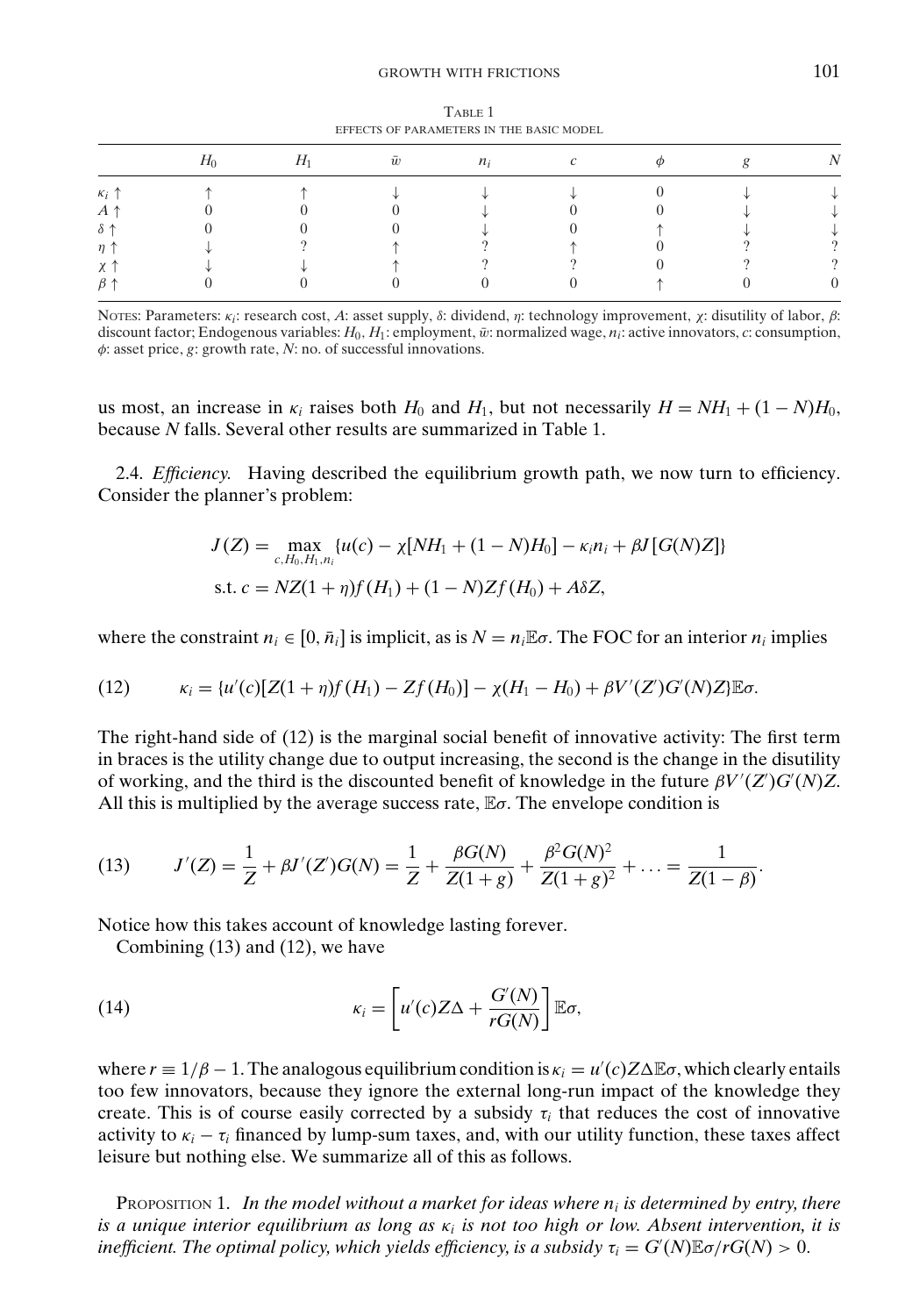### 3. TECHNOLOGY TRANSFER WITH PERFECT CREDIT

Results related to Proposition 1 can be found in textbooks on growth (see footnote 2), but we wanted to lay out these implications as a benchmark. The next step is to consider the case where there is a frictional idea market, combining search externalities with the knowledge externalities captured above.

3.1. *A Market for Ideas.* We now introduce entrepreneurs who, for ease of presentation, do not come up with their own ideas, but may have a comparative advantage at implementation. The measure of potential entrepreneurs is  $\bar{n}_e$ , whereas  $\bar{n}_i$  is again the measure of potential innovators, and the rest of the population, with measure  $1 - \bar{n}_i - \bar{n}_e$ , work and consume but get involved in neither innovative or entrepreneurial activity. Each period, before the centralized market convenes, there is a decentralized market where an entrepreneur *e* and innovator*i* might meet bilaterally.<sup>9</sup> According to a standard matching function  $\mu(n_i, n_e)$ , where  $n_i \leq \bar{n}_i$  is the measure of active type  $j = i$ ,  $e$ . Thus, the meeting probability in this market is  $\alpha_j = \mu(n_i, n_e)/n_j$ for type *j*, and constant returns to scale in  $\mu$  implies that  $\alpha_i$  depends only on market tightness,  $n_e/n_i$ . Later we endogenize  $n_i$  by assuming type *j* can participate at cost  $\kappa_i$ , but we begin with  $n_i = \bar{n}_i$ , say because  $\kappa_i = 0$ .

Each period, an active innovator draws  $\sigma_i$  from  $F_i(\sigma_i)$ ; then matching begins. Given  $\sigma_i$ , if *i* meets *e*, the latter draws  $\sigma_e$  from  $F_e(\sigma_e|\sigma_i)$ . By assumption, *i* and *e* both observe  $(\sigma_i, \sigma_e)$ . Although private information is of course relevant in these kinds of markets, we abstract from that to concentrate on other frictions.<sup>10</sup> There are gains from trade in the event that  $\sigma_e > \sigma_i$ . In this case, *i* and *e* bargain over a payment *p* that the latter will make in the next centralized market, where for now *e* can commit to any *p* in the relevant range. Given there is no private information, we use generalized Nash bargaining (one can get the same results using various strategic bargaining solutions). Let θ be the bargaining power of *e*. The outside option for *e* is using the public technology  $Z$ , and the outside option for  $i$  is trying to implement the idea on his own. Recalling that  $\Delta = (\pi_1 - \pi_0)/Z$  is the gain from successfully implementing, one can easily show that generalized Nash bargaining delivers

(15) 
$$
p = p(\sigma_e, \sigma_i) = [\theta \sigma_i + (1 - \theta) \sigma_e] \Delta.
$$

Whoever takes the idea out of a meeting tries to implement it and improve his productivity from  $z = Z$  to  $z = Z(1 + \eta)$ . To reduce notation, ideas are rival goods in the short run, so if *i* sells his idea he cannot also try to implement it (this can be relaxed, as in Silveira and Wright, 2010, where ideas can be rival, partly public, or pure public goods). After the idea market, agents enter the centralized market, as in Section 2. Exiting the centralized market, the continuation values, now indexed by type *i* or *e*, are

(16) 
$$
V^{i}(a, Z) = W^{i}(a, Z; Z) + \frac{\chi}{\bar{w}} \Delta \mathbb{E} \sigma_{i} + \alpha_{i} (1 - \theta) \frac{\chi}{\bar{w}} \Delta \hat{\mathbb{E}} (\sigma_{e} - \sigma_{i}),
$$

(17) 
$$
V^{e}(a, Z) = W^{e}(a, Z; Z) + \alpha_{e} \theta \frac{\chi}{\bar{w}} \Delta \hat{\mathbb{E}}(\sigma_{e} - \sigma_{i}),
$$

 $9$  This way of integrating models of frictional decentralized trade and frictionless centralized trade, by having alternating markets, follows Lagos and Wright (2005).

<sup>&</sup>lt;sup>10</sup> We also mention that at least some parts of the theory work fine in the special case where  $(\sigma_i, \sigma_e)$  is nonrandom, in which case there is no issue about information in a particular bilateral meeting. One can also reinterpret the probability 1 − α*<sup>e</sup>* that *e* meets no one in terms of information frictions—for example, *e* meets someone with an idea outside his area of expertise and hence chooses to not trade lest he get a lemon. See Lester et al. (2012) or Li et al. (2012) for recent, and less trivial, analyses of information frictions in related search-and-bargaining models.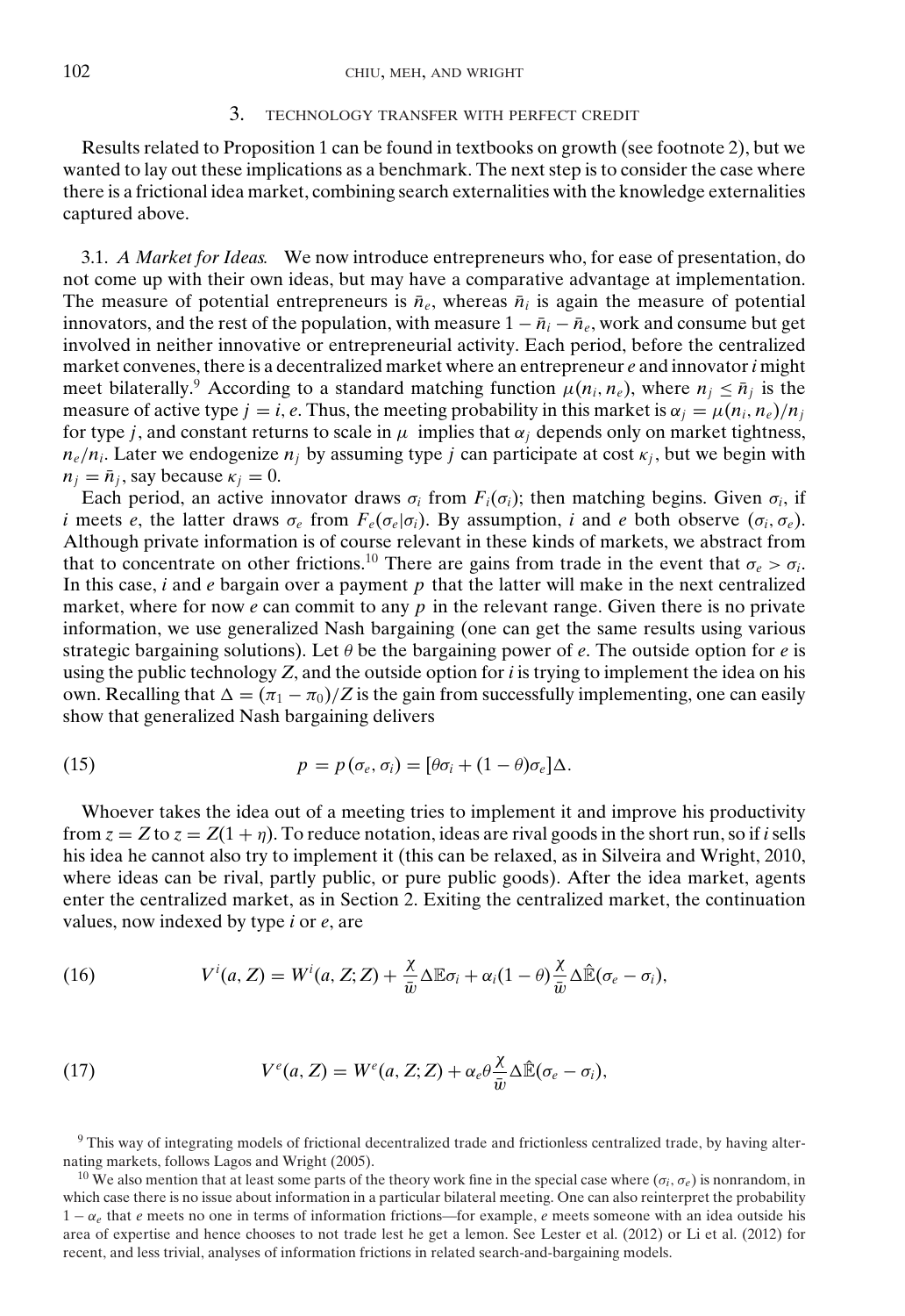where the expected increase in the success rate due to trade is given by

$$
\hat{\mathbb{E}}(\sigma_e-\sigma_i)=\mathbb{E}(\sigma_e-\sigma_i|\sigma_e>\sigma_i)\Pr(\sigma_e>\sigma_i).
$$

In particular, compared with (8), the second term in (16) reflects the fact that *i* can still try to implement his idea, whereas the last term reflects the fact that he might get an opportunity to sell it. The number of successful innovations is now

$$
N = n_i \mathbb{E} \sigma_i + n_e \alpha_e \hat{\mathbb{E}} (\sigma_e - \sigma_i).
$$

The first term is the baseline success rate when ideas are implemented by *i*, whereas the second captures additional successes gained by technology transfer in matches where  $\sigma_e > \sigma_i$ . The growth rate is still  $1 + g = G(N)$ , but N and g now additionally depend on the distribution  $F_e$ and the matching function  $\mu$ . Given  $n_j = \bar{n}_j$  is fixed, g is independent of  $\theta$ , which divides the gains from trade but does not determine which trades get made. Also, *g* is independent of δ*A* (although again that changes below). $11$ 

3.2. *Entry.* We now endogenize  $n_i$  and  $n_e$  by considering two-sided entry, which works in our model because  $f(H)$  is concave (it does not work in typical search models, e.g., Pissarides, 2000, where the technology is linear, and one can only consider one-sided entry). Thus, *i* and *e* choose whether to enter the idea market, at costs  $\kappa_i$  and  $\kappa_e$ . The measure of active innovators  $n_i$  still satisfies (11), except now the cost threshold increases to  $\bar{\kappa}_i = u'(c)Z\Delta[\mathbb{E}\sigma_i + \alpha_i(1-\theta)\hat{\mathbb{E}}(\sigma_e - \sigma_i)],$ since *i* is willing to pay more to participate when there are potential options to sell ideas. Similarly, the measure of active entrepreneurs satisfies

(18) 
$$
n_e = \begin{cases} 0 & \text{if } \kappa_e > \bar{\kappa}_e, \\ [0, \bar{n}_e] & \text{if } \kappa_e = \bar{\kappa}_e, \\ \bar{n}_e & \text{if } \kappa_e < \bar{\kappa}_e, \end{cases}
$$

with  $\bar{\kappa}_e = u'(c) Z \Delta \alpha_e \theta \hat{\mathbb{E}} (\sigma_e - \sigma_i)$ . Equilibrium solves (18) and (11), plus market clearing (10). Appendix A.2 shows there is a unique interior equilibrium,  $n_i \in (0, \bar{n}_i)$  for  $j = i$ , *e*, as long as  $\kappa_i$ and  $\kappa_e$  are not too high or too low.

3.3. *Efficiency.* The planner's problem for this version of the model is given by

$$
J(Z) = \max_{c, H_0, H_1, n_i, n_e} \{u(c) - \chi[NH_1 + (1 - N)H_0] - \kappa_i n_i - \kappa_e n_e + \beta J[G(N)Z]\}
$$
  
s.t.  $c = NZ(1 + \eta)f(H_1) + (1 - N)Zf(H_0) + \delta ZA$ ,

with the implicit constraints  $n_i \in [0, \bar{n}_i]$  and  $N = n_i \mathbb{E} \sigma_i + \mu(n_i, n_e) \mathbb{E} (\sigma_e - \sigma_i)$ . Here, we take as given the matching process and that payment *p* is determined by bargaining with parameter  $\theta$ , but we choose entry on both sides of the idea market. Assuming an interior solution, we get the FOCs for  $(n_i, n_e)$ ,

$$
\kappa_i = \left[ u'(c)Z\Delta + \frac{G'(N)}{rG(N)} \right] [\mathbb{E}\sigma_i + \mu_i \hat{\mathbb{E}}(\sigma_e - \sigma_i)],
$$
  

$$
\kappa_e = \left[ u'(c)Z\Delta + \frac{G'(N)}{rG(N)} \right] \mu_e \hat{\mathbb{E}}(\sigma_e - \sigma_i),
$$

<sup>11</sup> It is easy to work out examples with  $G(N) = \rho[1 - N + N(1 + \eta)^{\epsilon}]^{1/\epsilon}$  and  $f(H) = 1 - \exp(-H)$ , as in Section 2. Suppose, for example, that  $\sigma_e = 1$  with probability 1 whereas  $\sigma_i$  is uniform on [0, 1]. Then  $\varepsilon = 1$  implies  $g = \rho \eta [n_i + 1]$  $\mu(n_i, n_e)/2 - (1 - \rho)$ ;  $\varepsilon = \infty$  implies  $g = \rho(1 + \eta) - 2$ ; and  $\varepsilon = -\infty$  implies  $g = \rho - 1$ .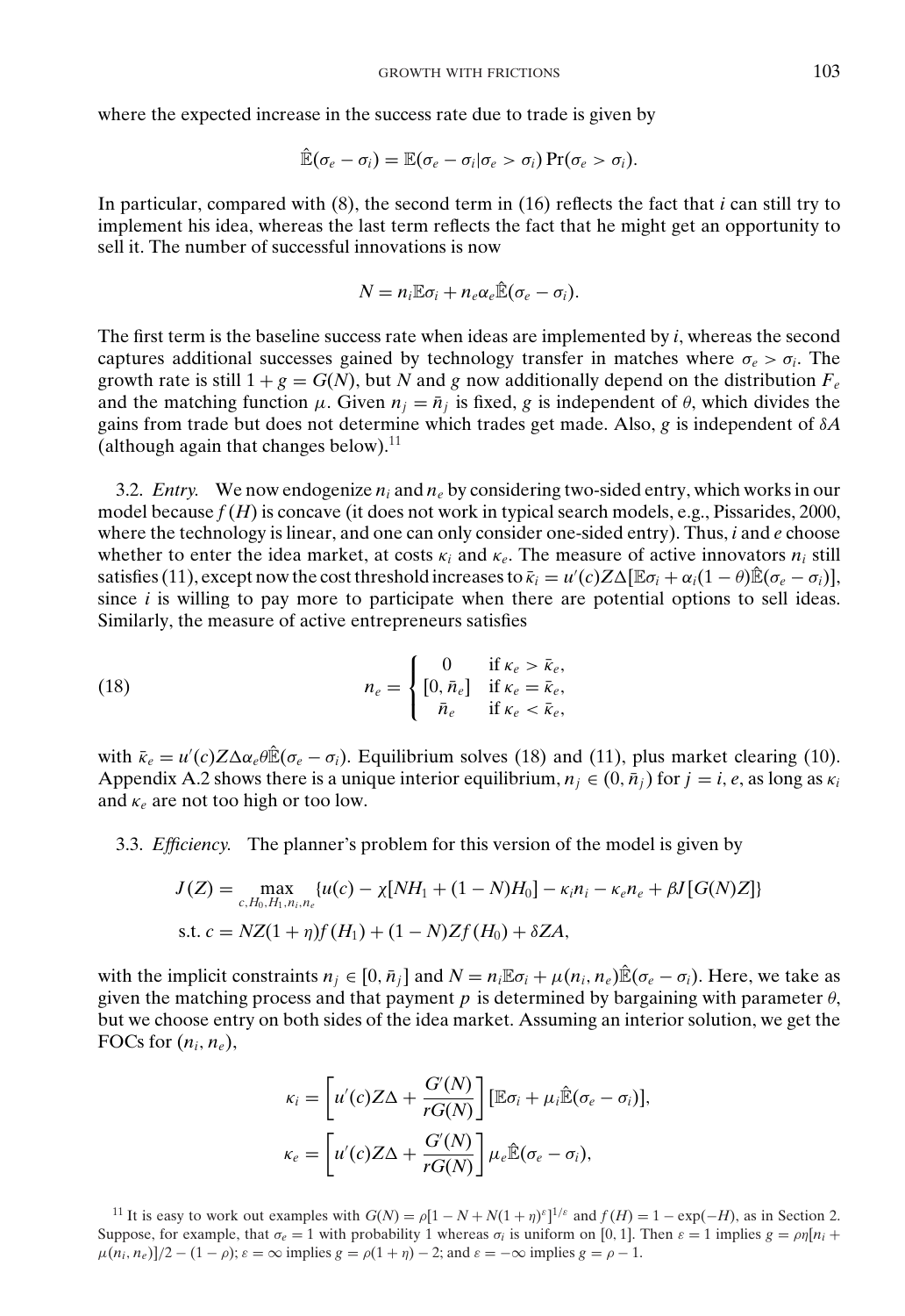where it is understood that  $\mu$  is evaluated at  $(n_i, n_e)$ . Comparing this with equilibrium, we get the optimal subsidies, as summarized in the following proposition.

PROPOSITION 2. *With an idea market and two-sided entry, as long as* κ*<sup>i</sup> and* κ*<sup>e</sup> are not too high or low, there is a unique interior equilibrium. Absent intervention, it is inefficient. The optimal policy, which yields efficiency, involves subsidies*

$$
\tau_i = \frac{G'(N)[\mathbb{E}\sigma_i + \mu_i \hat{\mathbb{E}}(\sigma_e - \sigma_i)]}{rG(N)} - u'(c)Z\Delta \hat{\mathbb{E}}(\sigma_e - \sigma_i) \left[ (1 - \theta)\frac{\mu}{n_i} - \mu_i \right],
$$
  

$$
\tau_e = \frac{G'(N)\mu_e \hat{\mathbb{E}}(\sigma_e - \sigma_i)}{rG(N)} - u'(c)Z\Delta \hat{\mathbb{E}}(\sigma_e - \sigma_i)(\theta \frac{\mu}{n_e} - \mu_e).
$$

These results are somewhat novel relative to growth theory without search frictions. To explain them, note than in addition to the inefficiencies due to knowledge externalities discussed above, there are now search externalities. The former are corrected by the first terms in  $\tau_i$  and τ*e*, whereas the latter are corrected by the second terms. The corrections for search externalities are of course related to Hosios's (1990) general conditions for efficiency, saying that agents' bargaining powers should be commensurate with their contributions to the matching process. For entrepreneurs this means  $\theta = \mu_e n_e / \mu$ , and for innovators  $1 - \theta = \mu_i n_i / \mu$ . Constant returns in  $\mu$  imply that one holds iff the other holds, so the Hosios conditions yield efficient participation by both *i* and *e*. Even if θ satisfies the Hosios condition, however, we naturally still want to subsidize participation due to knowledge externalities. When the Hosios condition fails, the optimal policy balances search and knowledge externalities. Although it is not technically difficult to derive these results, we submit that they contain a lot of economic content.

As a special case, we can fix  $n_e = \bar{n}_e$  but determine  $n_i$  through entry, to better compare the results with Section 2. In Figure 1, when the idea market was closed, the entry condition (11) gave a horizontal line at  $\bar{w}$ . Now it gives a curve sloping downward due to congestion effects: Bigger  $n_i$  reduces the arrival rate  $\alpha_i$  and hence the return to innovation. Market clearing (10) still generates an increasing curve, so we still have a unique equilibrium, and the qualitative effects of parameter changes are the same as in Table 1. There are also new effects related to search and bargaining. Increasing  $\theta$  shifts down the entry curve, reducing  $n_i$ ,  $N$ ,  $g$ ,  $\bar{w}$ , and  $c$ . Increasing the matching rate  $\alpha_i$ , either because  $\mu$  improves or  $\bar{n}_e$  increases, shifts up both curves, increasing  $\bar{w}$  and *N* but lowering  $H_0$  and  $H_1$ . Notice that higher  $\alpha_i$  means higher growth, even though  $n_i$  might go up or down. Also notice that for any  $\theta > 0$  there is a holdup problem: At the time of bargaining,  $\kappa_i$  is sunk and so cannot affect p. In the extreme case  $\theta = 1$ , the entry curve is again horizontal, and an increase in  $\alpha_i$  implies that  $n_i$  falls, but  $\bar{w}$  and  $N$  do not change. This is a complete crowding-out effect, with the fall in  $n_i$  exactly offsetting the improvement in matching. For  $\theta$  < 1, the holdup problem is still there but less drastic.

We summarize this to facilitate comparison with Proposition 1 as follows.

PROPOSITION 3. *With an idea market and one-sided entry by i, as long as* κ*<sup>i</sup> is not too high or low, there is a unique interior equilibrium. Absent intervention, it is generally inefficient. The optimal policy, which yields efficiency, is the* τ*<sup>i</sup> in Proposition 2.*

#### 4. TECHNOLOGY TRANSFER WITH IMPERFECT CREDIT

We begin with the *n*s fixed and an exogenous credit constraint. Then we endogenize both.

4.1. *Exogenous Liquidity.* Suppose that when *e* meets *i* in the idea market his payment must satisfy  $p \leq x$ . There are two standard interpretations. One is that *i* insists on *quid pro quo, e* is holding transferable assets worth *x*, and he cannot hand over more than he has (as in monetary models like those surveyed in Williamson and Wright, 2010). Another is that *e* can promise to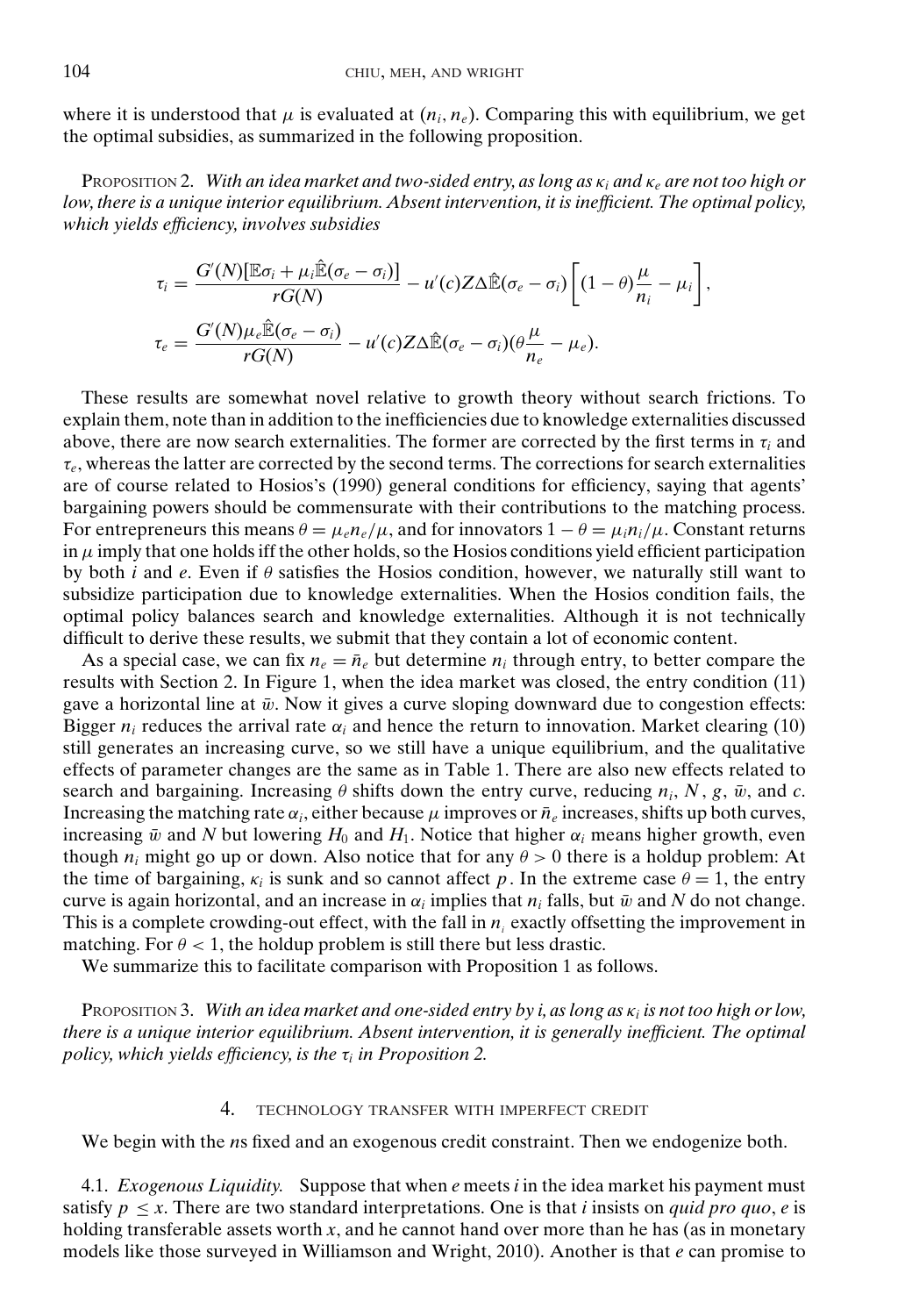

BARGAINING OUTCOME WITH CREDIT FRICTIONS

pay *p* to *i* in the next centralized market, but then *e* can renege, so *i* will only accept promises collateralized by the value *x* of *e*'s pledgeable assets (as in credit models like those surveyed in Gertler and Kiyotaki, 2010). On the first interpretation, there is finalization when the idea changes hands; on the second there is deferred settlement; but other than this irrelevant timing difference, nothing depends on the interpretation. In any case, for an idea to be traded, two conditions have to be met: As always, *e* must have a higher probability of success,  $\sigma_i \leq \sigma_e$ , and now, *x* must be big enough to cover *i*'s reservation price,  $\sigma_i \Delta$ . Thus, we need  $\sigma_i \leq \min{\{\sigma_e, x/\Delta\}}$ .

If the bargaining solution derived in Section 3, without the liquidity constraint, satisfies  $p \leq$ *x*, then  $p = \Delta[\theta \sigma_i + (1 - \theta) \sigma_e]$  as before. It is easy to check that the liquidity constraint is not violated iff

(19) 
$$
\sigma_e \leq B\left(\sigma_i, \frac{x}{\Delta}\right) \equiv \frac{1}{1-\theta}\left(\frac{x}{\Delta} - \theta \sigma_i\right).
$$

When  $\sigma_e > B(\sigma_i, x/\Delta)$ , the unconstrained bargaining outcome p is infeasible, which leads to the following: If  $x/\Delta \ge \sigma_i$  the agents close the deal with *e* paying  $\bar{p} = x < p$ , and if  $x/\Delta < \sigma_i$ there is no trade because *x* cannot cover *i*'s reservation price. As shown in Figure 2, there is no trade in the region labeled  $A_0$  because there are no gains from trade; there is no trade in  $A_3$ because *e* cannot meet *i*'s reservation price; there is unconstrained trade in  $A_1$  where *e* pays *p*; and there is constrained trade in  $A_2$  where *e* pays  $\bar{p} = x^{12}$ 

The number of successful innovations is given by

(20) 
$$
N = \bar{n}_i \mathbb{E} \sigma_i + \bar{n}_i \alpha_i \bar{\mathbb{E}} (\sigma_e - \sigma_i; x),
$$

where the expected increase in the success rate due to trade is now

$$
\bar{\mathbb{E}}(\sigma_e-\sigma_i;x)=\mathbb{E}(\sigma_e-\sigma_i|\min{\{\sigma_e,x/\Delta\}}>\sigma_i)\Pr(\min{\{\sigma_e,x/\Delta\}}>\sigma_i),
$$

less than it was with perfect credit. We can still write goods-market supply and demand as above, although there is now an additional effect on supply coming through  $N$ , since  $\Delta$  depends

<sup>&</sup>lt;sup>12</sup> Again one can write down strategic bargaining models that generate this outcome. Also, note that the results partly depend on ideas being indivisible, so *i* cannot give *e* part of it. Still, they could trade using a lottery—*e* pays *p*, then only gets the idea with probability ζ. As Silveira and Wright (2010) show, if one allows lotteries, the main results go through, in the sense that there are still some meetings where *i* inefficiently keeps his idea even though  $\sigma_e > \sigma_i$ .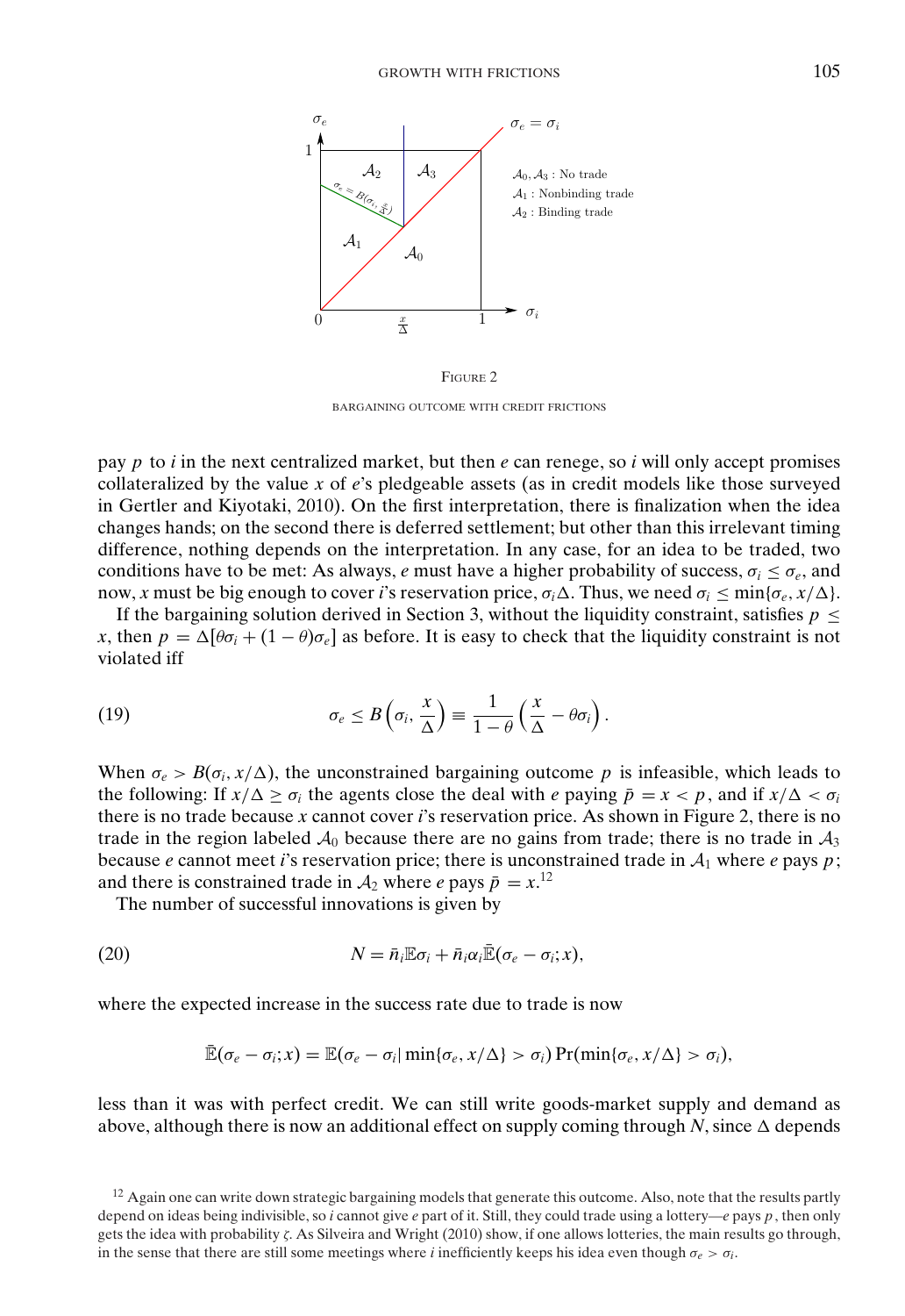on  $x$  and  $\bar{w}$ . Appendix A.3 shows by example that this can lead to multiplicity, but we can still guarantee uniqueness if  $\eta$  is not too big, as we assume from now on.<sup>13</sup>

4.2. *Endogenous Liquidity.* The next important step is to endogenize *x*. First, from the total supply *A*, assume that a fraction  $A_1 = \gamma A$  of the assets are *liquid*—that is, they are transferable or pledgeable—whereas the remaining  $A_0 = (1 - \gamma)A$  are not. Hence, only  $A_1$  facilitate trade in the idea market, although  $A_0$  can always be traded in the centralized market. Although the stock *A*<sup>1</sup> is exogenous, the price and hence the value of liquid assets is endogenous, and this is what matters, since we now constrain *p* by  $x = (\phi + Z\delta)a_1/Z$ , where  $a_1'$  is the individual holdings of liquid assets. Although it is certainly interesting to ask *why* certain assets can or cannot be used to facilitate trade in certain markets, we follow much good work (e.g., Kiyotaki and Moore, 1997, or Holmstrom and Tirole, 2011) and simply impose this—but as a special case we can set  $\gamma = 1$ , so that all assets are liquid.<sup>14</sup> In any case, in general, agents now hold a portfolio  $\mathbf{a} = (a_0, a_1).$ 

The dividend on both assets is still  $\delta$ , whereas the price of  $a_i$  is now  $\phi_i$ . The gross return on  $A_i$  is

(21) 
$$
1 + r_j = \frac{\phi'_j + Z'\delta}{\phi_j}.
$$

As before, the illiquid asset  $A_0$  must trade at the fundamental price,  $\phi_0 = \beta \delta Z/(1 - \beta)$ , which means  $1 + r_0 = (1 + g)/\beta$ . This is not necessarily true for the liquid asset  $A_1$ , however. Define the *spread* by

(22) 
$$
s = \frac{r_0 - r_1}{1 + r_1} = \frac{(1 + g)\phi_1}{\beta(\phi_1' + Z'\delta)} - 1.
$$

This is the marginal cost of liquidity—that is, the return one sacrifices by holding *A*1.

Figure 2 still applies, with  $x = (\phi + Z\delta)a'_1/Z$  endogenous but predetermined in the meeting. In addition to the equilibrium conditions described above, we now have to clear the market for *A*1, which occurs when *s* equates demand and supply. In terms of demand, consider first agents who have no possibility of buying ideas (everybody except active type *e* agents). Since they will not sacrifice return for liquidity, we have the following: They are happy to hold any amount of  $A_1$  if the spread is  $s = 0$ , they demand 0 if  $s > 0$ , and they demand arbitrarily large positions if  $s < 0$ . In other words, demand for  $A_1$  by these agents is horizontal at  $s = 0$ . Now consider active type *e* agents. Integrating across the *A<sup>j</sup>* regions in Figure 2, their payoff in the idea market is

$$
V^e(\mathbf{a},Z)=W^e(\mathbf{a},Z;Z)+\alpha_e\theta\frac{\chi}{w}\int_{\mathcal{A}_1}(\sigma_e-\sigma_i)Z\Delta+\alpha_e\frac{\chi}{w}\int_{\mathcal{A}_2}[\sigma_eZ\Delta-a_1(\phi_1+Z\delta)].
$$

<sup>13</sup> To see how supply can be nonmonotone, derive

$$
S'(w) = N \frac{f'(H_1)}{f''(H_1)} + (1 - N) \frac{f'(H_0)}{f''(H_0)} + Z[(1 + \eta)f(H_1) - f(H_0)]\frac{dN}{dw}.
$$

The first two terms capture the result that, holding *N* fixed, higher w lowers hours and output. The final term is positive, however, because higher w relaxes the liquidity constraint, spurring trade and innovation. Heuristically, this can lead to multiplicity for the following reason: When  $w$  is higher there is less to gain from improving productivity (we are saying more than  $\pi$  falls with w, we are saying the difference  $\pi_1 - \pi_0$  falls). This lowers *i*'s reservation price, making it more likely that trade will happen and implementation will succeed. Through this channel, higher  $w$  can lead to more innovation, and as always more innovation leads to higher w.

<sup>14</sup> One interesting extension is to endogenize the quantity of liquid assets by modeling how individuals, and the economy as a whole, accumulate liquid assets over time to improve the allocation of ideas.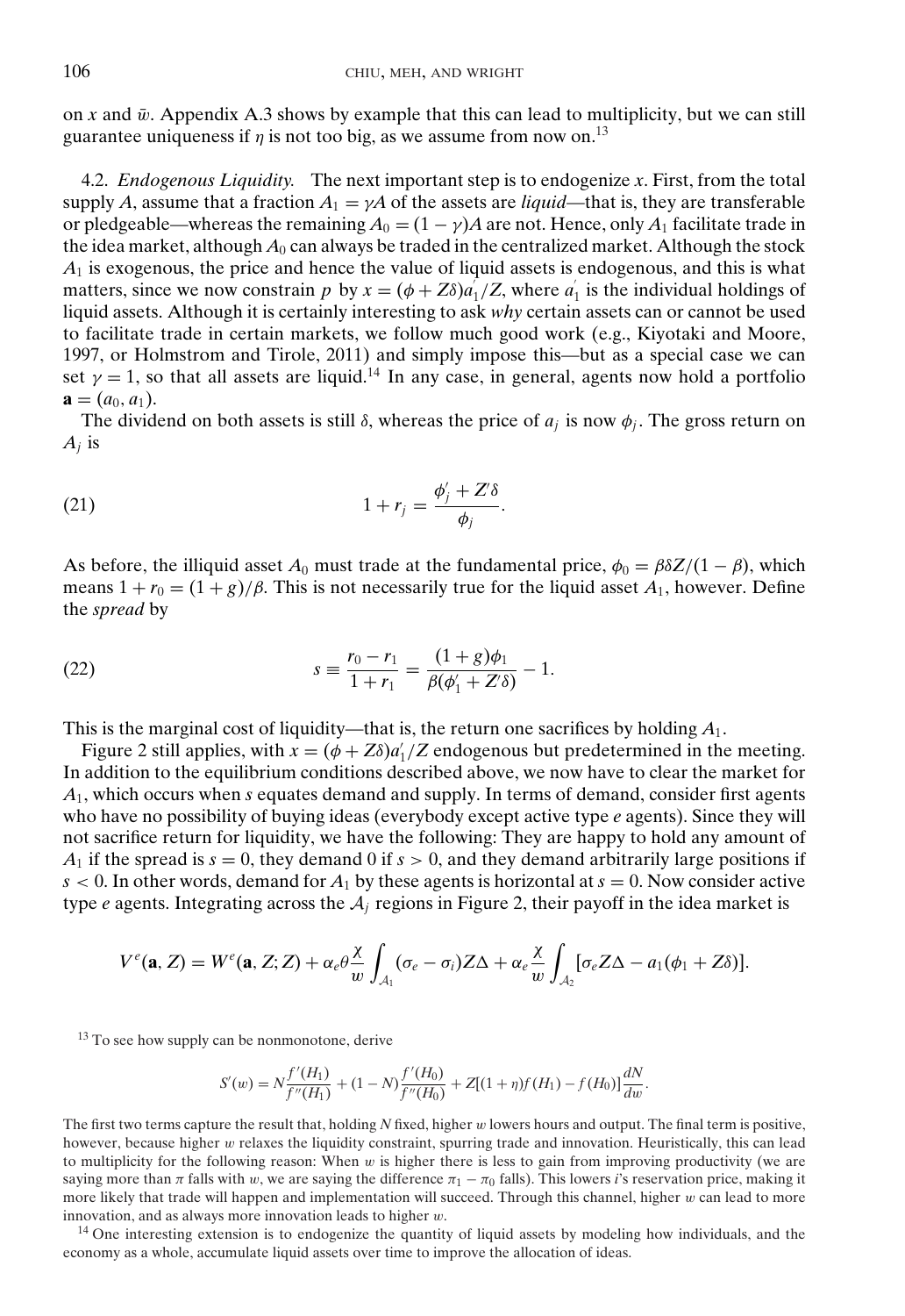In Appendix A.4, we show that the FOC for *e*'s choice of  $x = (\phi + Z\delta)a'_1/Z$  is given by  $s = \ell(x)$ , where *s* is the spread and  $\ell(x)$  is the *marginal benefit of liquidity*,

(23) 
$$
\ell(x) \equiv \alpha_e F_i' \left(\frac{x}{\Delta}\right) \int_{\frac{x}{\Delta}}^1 \left(\sigma_e - \frac{x}{\Delta}\right) dF_e \left(\sigma_e \Big| \frac{x}{\Delta}\right) -\alpha_e \int_0^{\frac{x}{\Delta}} \left\{1 - F_e \left[B\left(\sigma_i, \frac{x}{\Delta}\right) | \sigma_i\right]\right\} dF_i(\sigma_i).
$$

The first term on the right-hand side of (23) gives the increase in *e*'s expected payoff from not losing deals because he cannot meet *i*'s reservation price, whereas the second gives the decrease from paying more when he could have closed the deal at  $\bar{p} = x$ . The FOC  $\ell(x) = s$  equates the marginal benefit and cost of liquidity. We also have to consider the SOC, which is not trivial in this kind of model, in general, but with that in mind, as in Wright (2010), we can describe market demand for liquidity  $L(x)$  as follows: First, if  $s < 0$  then demand is unbounded. Second, if  $s = 0$  then type *e* agents satiate in liquidity at  $x(0)$ . In this case, type *e* in aggregate demand  $n_e x(0)$ , and, if there is any left, others hold the rest, which they are happy to do at  $s = 0$ . Third, if  $s > 0$  is not too big then type *e* agents demand the  $x = x(s)$  that solves  $s = \ell(x)$ , and everyone else demands 0. Finally, if  $s > 0$  is too big, then type *e* as well as everyone else demand  $x = 0$ . One can also show that market demand is decreasing.<sup>15</sup>

4.3. *Asset Market Equilibrium.* To complete the analysis of the market for *A*1, consider supply. Again,  $A_1$  is fixed, but the real value of liquid assets depends on the price  $\phi_1$  or equivalently the spread *s*. Using the definitions of *x*,  $r_0$ , and  $r_1$ , and setting  $\bar{n}_e a_e = A_1$  for all  $s > 0$ , we can write

(24) 
$$
s = s(x) = \frac{\phi_1 a_e}{\beta x} - 1 = \frac{x - \delta A_1 / \bar{n}_e}{\beta x} - 1.
$$

This relation gives the spread required to make the real value of  $A_1$  equal to *x*. Since  $s(0) = -\infty$ ,  $s'(x) > 0$ , and  $s(\infty) = r$ , supply and demand intersect uniquely. Write asset market equilibrium as  $AM(x, \bar{w}) = 0$ , where

(25) 
$$
AM(x, \bar{w}) \equiv s(x) - L[x/\Delta(\bar{w})].
$$

From this, we get a unique market-clearing *x* for any  $\bar{w}$ , with  $\partial x/\partial \bar{w} < 0$ .

Asset market equilibrium is shown in Figure 3 for different values of  $\theta$  that translate into different demand and different values of  $A\delta$  that translate into different supply. Note that  $\ell(x)$ can become negative, but market demand  $L(x)$  is truncated below by the axis, since  $s < 0$  always implies excess demand. Clearly,  $e$  can be satiated at an  $x(0)$  that is below the value of  $x$  that allows him to close the deal in every idea market meeting. This can only occur if  $\theta$  < 1, however, as one can check  $\theta = 1$ , and  $s = 0$  implies *e* chooses *x* so that he can close deals with probability 1. Heuristically, when *e* buys liquid assets he is making an investment at cost *s* (the forgone return). If θ < 1, he has to share the surplus generated by this investment with *i*—another holdup problem—and so *e* underinvests in liquidity unless  $\theta = 1$ . Notice that  $\theta = 1$  does not generally satisfy the Hosios condition, however, so, with endogenous entry, efficiency requires  $\theta = 1$  to avoid this holdup problem, plus subsidies to promote optimal participation (see below).

<sup>&</sup>lt;sup>15</sup> For details, again, see Wright (2010). The result that *e* satiates in liquidity at  $x(0)$  can best be understood by noting there is always some  $\hat{x}$  such that  $x > \hat{x}$  implies the second term in (23) dominates the first, and so the marginal value of liquidity is negative, because any additional  $x$  only increases  $p$ . This is standard in models with liquidity constraints and Nash bargaining.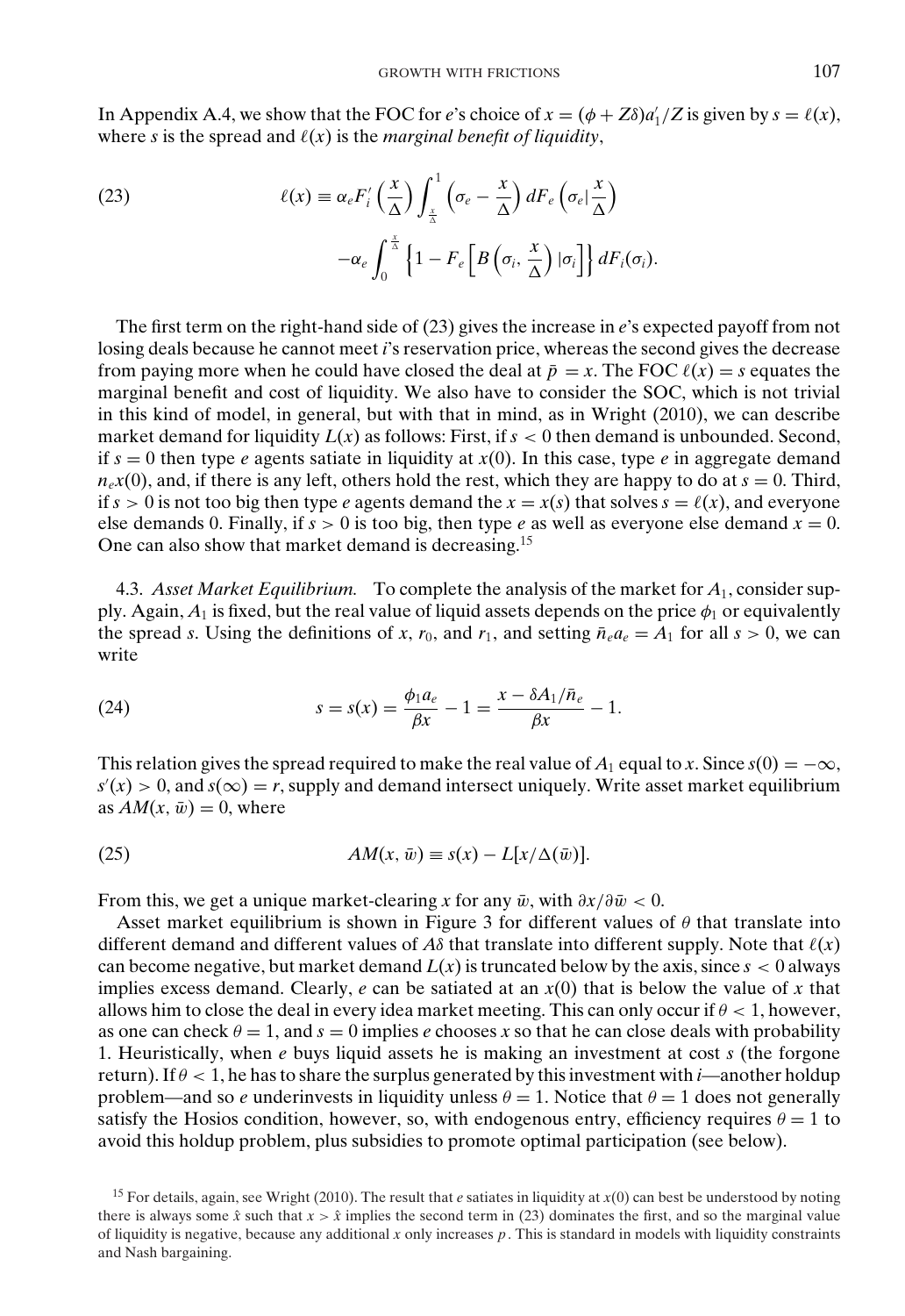

NOTES: Parameter values:  $\beta = 0.96$ ,  $A_1 = 1$ ,  $\gamma = \bar{n}_e = 0.5$ ,  $F_i \sim U[0, 1]$ ,  $F_e \sim U[0.3, 1]$ 

FIGURE 3

 $S(x)$  AND  $l(s)$ 



FIGURE 4

EFFECTS OF INCREASING LIQUIDITY OR BARGAINING POWER

In any case, if  $A_1$  is above some threshold  $A_1^*$ , defined below, then  $s = 0$ , and if  $A_1 < A_1^*$ , then *s* > 0. This much is standard (Geromichalos et al., 2007; Lagos and Rocheteau, 2008; Lester et al., 2012). The novelty here concerns deriving the implications for innovation and growth. To pursue this, recall the goods-market clearing condition (10), which we reproduce as  $GM(x, \bar{w}) = 0$  with

(26) 
$$
GM(x, \bar{w}) = \frac{\bar{w}}{\chi} - N(1 + \eta)f[H_1(\bar{w})] - (1 - N)f[H_0(\bar{w})] - A\delta.
$$

As long as  $\eta$  is not too big, this delivers *x* as a function of  $\bar{w}$ , with  $\partial x/\partial \bar{w} \ge 0$ . Equilibrium is characterized by  $(x, \bar{w})$  satisfying asset- and goods-market clearing,  $(25)$ – $(26)$ , from which we can easily find the rest of the variables. As shown in Figure 4, existence and uniqueness are immediate, given that  $\eta$  is not too big.

Table 2 reports the effects of parameters when  $A_1 < A_1^*$ . An increase in  $\theta$ , for example, shifts the *AM* curve up whereas *GM* is unaffected, increasing  $x$ ,  $\bar{w}$ , and *g*. Intuitively, low  $\theta$ makes *e* try to economize on liquidity, since he gets less of the surplus when buying ideas, and so he more frequently cannot meet the reservation price, which reduces idea trade and innovation. One can also show growth increases if matching frictions are reduced or *ni* increases, but not necessarily if *ne* increases. Consider a rise in *ni*. This shifts *GM* and *AM* up, promoting growth via two effects. First, there are more meetings in the idea market. Second, since the arrival rate  $\alpha_e$  increases, *e* holds more liquidity. An increase in  $n_e$ , however,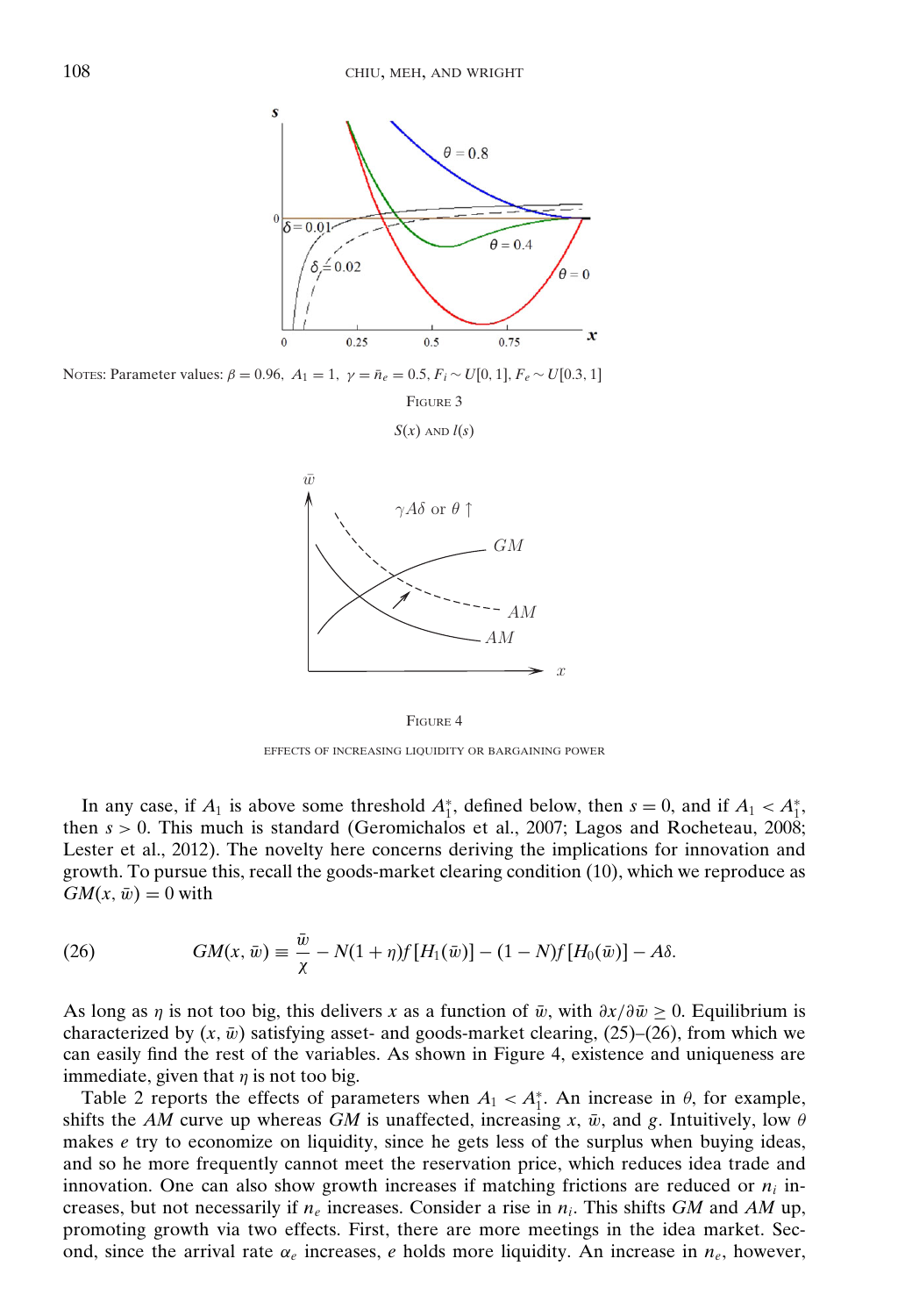### GROWTH WITH FRICTIONS 109

|                 | EFFECTS OF PARAMETERS WITH IMPERFECT CREDIT |    |           |                  |  |  |  |
|-----------------|---------------------------------------------|----|-----------|------------------|--|--|--|
|                 | $H_0$                                       | H1 | $\bar{u}$ | $\boldsymbol{x}$ |  |  |  |
| $\nu$ 1         |                                             |    |           |                  |  |  |  |
| $A_0$           |                                             |    |           |                  |  |  |  |
| $\eta$ 1        |                                             |    |           |                  |  |  |  |
| $\chi$ $\prime$ |                                             |    |           |                  |  |  |  |
|                 |                                             |    |           |                  |  |  |  |
| $\theta$ 1      |                                             |    |           |                  |  |  |  |

TABLE 2 EFFECTS OF PARAMETERS WITH IMPERFECT CREDIT

NOTES: Parameters:  $\gamma$ : fraction of liquid assets, *A*<sub>0</sub>: illiquid assets, *η*: technology improvement,  $\chi$ : disutility of labor, β: discount factor, θ: bargaining power; Endogenous variables:  $H_0$ ,  $H_1$ : employment,  $\bar{w}$ : normalized wage, x: liquidity, *s*: spread, *c*: consumption, *g*: growth rate, *N*: no. of successful innovations.

while still increasing meetings, reduces instead of increases  $\alpha_e$ , which has a negative effect on liquidity.

4.4. *Entry and Efficiency.* As in the previous versions, we now consider entry by *i*. Appendix A.5 shows equilibrium exists, although may not be unique. It also makes the point that liquidity does *not* necessarily promote growth—that is, we can get ∂*ni*/∂*A*<sup>1</sup> < 0. And again we derive the optimal subsidy  $\tau_i$  simply by comparing the equilibrium and planner's solution. We summarize the main results as follows.

PROPOSITION 4. With an idea market and imperfect credit, for fixed  $n_j$  there is a unique equi*librium if*  $\eta$  *is not too big. With entry by i, equilibrium exists and*  $n_i \in (0, \bar{n}_i)$  *if*  $\kappa_i$  *is not too big or too small. It is inefficient unless three conditions are satisfied: Entrepreneurs have all the bargain-* $\hat{a}$  *ing power,*  $\theta = 1$ ; the supply of liquid assets is abundant,  $A_1 \ge A_1^* \equiv (\pi_1 - \pi_0)(1 - \beta)\bar{n}_e/8$ ; and the *subsidy is set to*

$$
\tau_i = \frac{G'(N)[\mathbb{E}\sigma_i + \mu_i \hat{\mathbb{E}}(\sigma_e - \sigma_i)]}{rG(N)} + u'(c)Z\Delta \hat{\mathbb{E}}(\sigma_e - \sigma_i)\mu_i.
$$

# 5. TECHNOLOGY TRANSFER WITH INTERMEDIATION

It is now time to consider financial intermediation and how that may contribute to innovation and growth.<sup>16</sup>

5.1. *Banking.* As is now becoming standard in this type of model, banks are introduced as in Berentsen et al. (2007; see, e.g., Chiu and Meh, 2011 or He et al., 2015, for other applications). These banks accept deposits at interest rate  $r_d$  and make loans at  $r_l$ , although in equilibrium competition yields  $r_l = r_d$  (this is not true in Chiu and Meh, 2011, which has a transactions cost). For simplicity here borrowers can commit to repay bank loans, and bankers can commit to honor deposits, in the next centralized market, although one can endogenize these decisions. After meeting and observing the realization ( $\sigma_i$ ,  $\sigma_e$ ) in the idea market, *e* can choose to deposit his assets in or borrow assets from banks. Lack of commitment between *e* and *i* means that claims on liquid assets are still needed to trade in the idea market, even with commitment between *e* and his bank.17

<sup>&</sup>lt;sup>16</sup> In spirit, the following discussion is somewhat related to King and Levine (1993), although we think it is fair to say that the microfoundations are very different.

<sup>17</sup> By *banks* we mean any institution that can reallocate liquidity, in the spirit of Diamond and Dybvig (1983). Chiu and Meh (2011) allow a fixed cost  $\xi$  to banking and can capture financial development as a reduction in  $\xi$ . Similarly, Silveira and Wright (2010) assume that when *e* is short of liquidity he can try to raise additional funds, but only succeeds with probability  $\varsigma$ , so financial development is an increase in  $\varsigma$ . Here we set  $\xi = \varsigma = 0$ , and financial development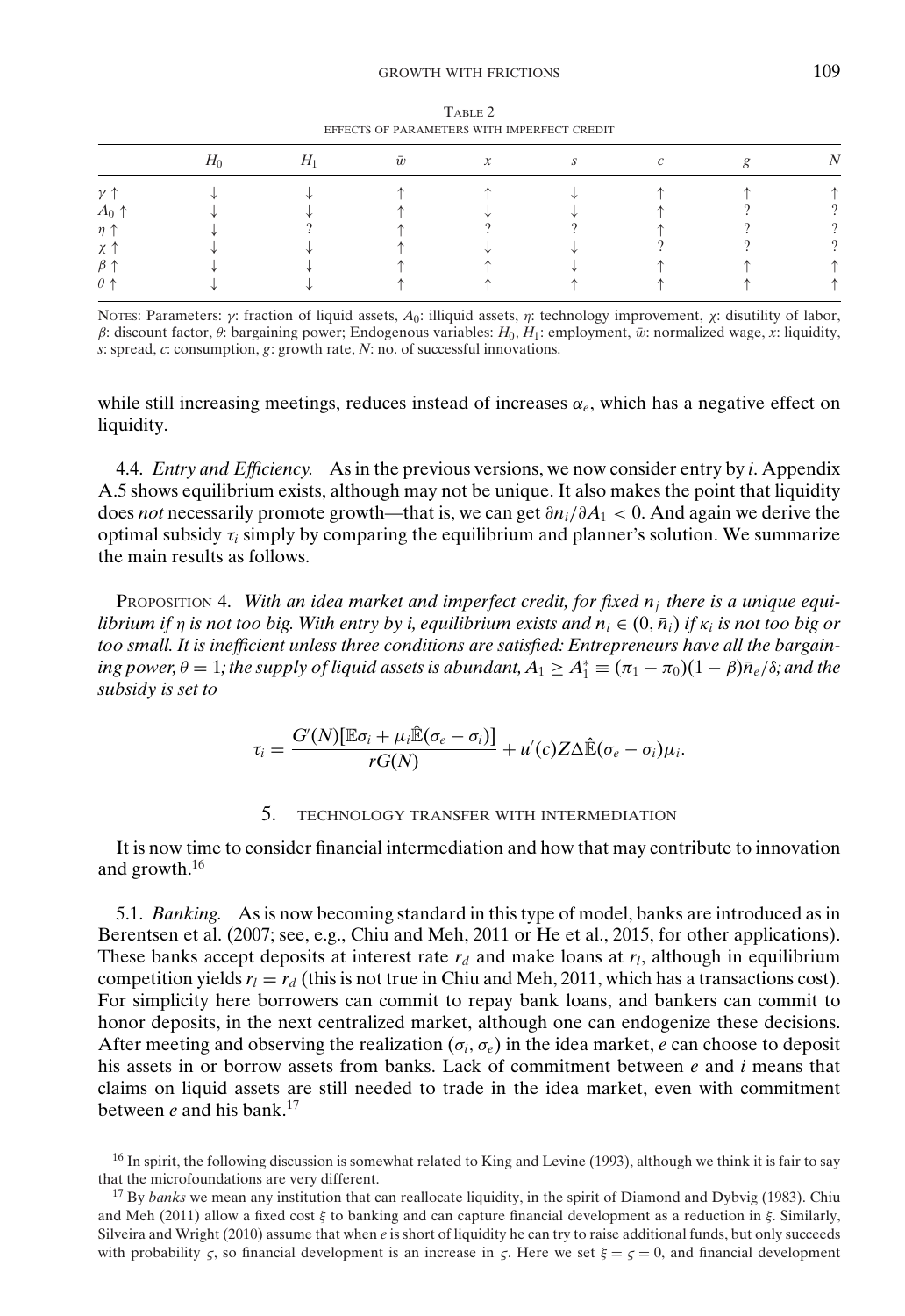

BARGAINING OUTCOME WITH INTERMEDIATION

For *e* in the centralized market, we now have

$$
W(a_1, d, z; Z) = \frac{\chi}{w}(\phi_1 + \delta Z)a_1 + \max_{c} \left\{ u(c) - \frac{\chi}{w}c \right\} + \frac{\chi}{w} \max_{H} \{zf(H) - wH\} + \max_{a'_1} \left\{ \beta V^k(a'_1, Z') - \frac{\chi}{w} \phi_1 a'_1 \right\} - \frac{\chi}{w} Zd(1 + r_d),
$$

which is the same as (7) in the baseline model except for the last term, which gives the real value of debt obligations to a bank *d* (if one has deposits in the bank, then  $d < 0$ ). Without loss in generality, bank loans are settled every period in the centralized market, and for this discussion we set  $A_0 = 0$ , since as demonstrated above illiquid assets do not affect growth. Then in the idea market, after observing  $(\sigma_i, \sigma_e)$ , *i* and *e* bargain knowing that *e* can always get a loan at interest rate *rd*. The generalized Nash solution then delivers

$$
p = p(\sigma_e, \sigma_i, r_d) = \Delta \left[ \theta \sigma_i + (1 - \theta) \frac{\sigma_e}{1 + r_d} \right].
$$

It is easy to see the following:  $\sigma_e < \sigma_i(1 + r_d)$  implies *e* will deposit *x* and not trade, because the gain does not cover the interest cost, and if  $\sigma_e \geq \sigma_i(1 + r_d)$ , then *e* trades, depositing  $x - p(\sigma_e, \sigma_i)$ when  $\sigma_e < \bar{B}(\sigma_i, x)$  and borrowing  $p(\sigma_e, \sigma_i) - x$  when  $\sigma_e > \bar{B}(\sigma_i, x)$ , with

$$
\bar{B}(\sigma_i,x)\equiv\frac{1+r_d}{1-\theta}\left(\frac{x}{\Delta}-\theta\sigma_i\right).
$$

See Figure 5. Now asset market clearing requires  $r_d = s$ , where the spread is the same as in Section 4. Goods-market clearing is also the same as before, with

$$
N = n_i \mathbb{E}(\sigma_i) + n_i \alpha_i \mathbb{E}[\sigma_e - \sigma_i | \sigma_e > \sigma_i (1 + r_d)] \Pr[\sigma_e > \sigma_i (1 + r_d)],
$$

since trade happens iff  $\sigma_e > \sigma_i(1 + r_d)$ . Finally, deposits and loans have to net out, which requires

$$
\alpha_e \int_{\mathcal{A}_1 \cup \mathcal{A}_2 \cup \mathcal{A}_3} p(\sigma_e, \sigma_i) \leq x, \text{ with } = \text{ when } r_d > 0.
$$

is captured by comparing the outcomes with and without banking. One can also in principle introduce a parameter governing the efficiency of the banking sector by assuming that only a fraction of agents can access banks.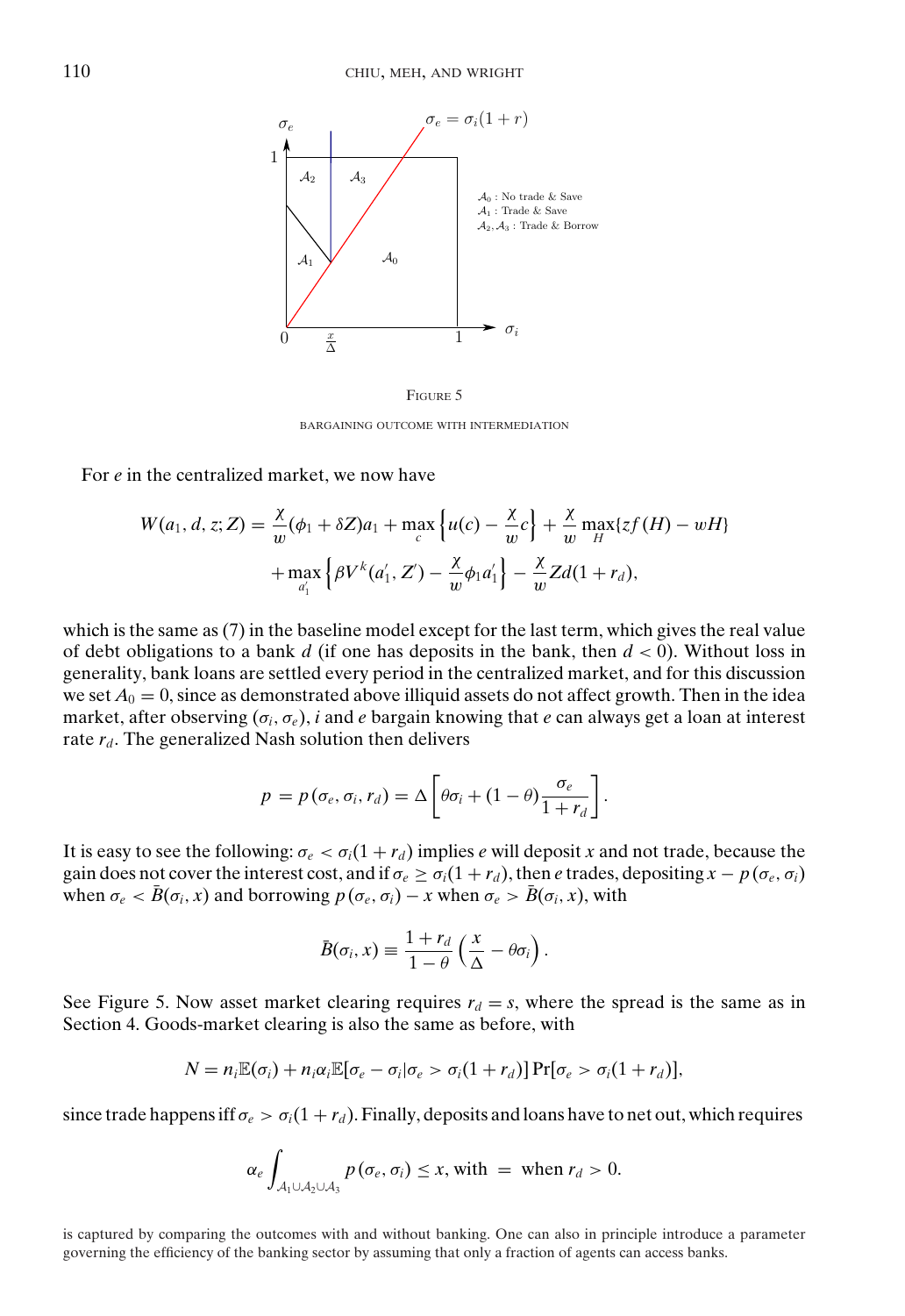Summarizing, equilibrium now consists of  $(x, r_d, \bar{w})$  clearing the asset and goods market, plus the netting of deposits and loans, which after simplification yields

(27) (*x* − γδ*A*/*n*¯ *<sup>e</sup>*)/β*x* = 1 + *rd*,

(28) 
$$
\chi[N(1+\eta)f(H_1)+(1-N)f(H_0)+A\delta]=\bar{w},
$$

(29) 
$$
\Delta \alpha_e \int_0^{\frac{1}{1+r_d}} \int_{\sigma_i(1+r_d)}^1 \left[ \theta \sigma_i + \frac{(1-\theta)\sigma_e}{1+r_d} \right] dF_e dF_i = x \text{ for } r_d > 0.
$$

We can write (28) as  $GM(r_d, \bar{w}) = 0$  in  $(r_d, \bar{w})$  space, with  $\frac{\partial \bar{w}}{\partial r_d} < 0$ . Similarly, we can write (27) and (29) as  $BM(r_d, \bar{w}) = 0$  with

$$
BM(r_d, \bar{w}) \equiv \frac{\gamma \delta A}{\bar{n}_e [1 - \beta (1 + r_d)]} - \Delta \alpha_e \int_0^{\frac{1}{1 + r_d}} \int_{\sigma_i (1 + r_d)}^1 \left[ \theta \sigma_i + (1 - \theta) \frac{\sigma_e}{1 + r_d} \right] dF_e dF_i
$$

defining another negative relationship between  $r$  and  $\bar{w}$ . Given these two downward sloping curves, we can show existence, but not uniqueness. There are two types of equilibria: One with  $r_d = 0$  arises when  $A_1$  is big, in which case ideas are traded whenever  $\sigma_e > \sigma_i$ , and one with  $r_d > 0$  arises when liquid assets are scarce. Importantly, the relevant threshold for sufficient liquidity is now  $A_1^{**}$ , which is below the threshold  $A_1^*$  required for efficiency in the economy without banking (see Proposition 5).

5.2. *The Roles of Intermediation.* Banking here has two distinct roles. The first concerns reallocating liquidity: A given quantity  $A_1$  can be channeled to those who need it most, which is not generally efficient without banks, because *e* does not know how much liquidity he will need before he leaves the centralized market. This function is especially important when the arrival rate α*<sup>e</sup>* is low, because that makes *e* want to economize on liquidity. *This illustrates clearly how search interacts with liquidity considerations and intermediation.* This is relevant to the extent that, as some people argue, there is a shortage of liquid assets in reality (e.g., Caballero, 2006). The second and more novel function of banking is that it helps get around the holdup problem associated with investments in liquidity by allowing entrepreneurs to undo these investments and hence increasing their reservation payoffs. Intuitively, without banks, when *i* asks for a high *p*, *e* would like to claim that he should not have to pay so much because he needs to cover his cost, the spread *s*. But *i* counters that this is a sunk cost, which leads to a high *p* and hence underinvestment in liquidity. When banks are open, however, *e* has the option of depositing his assets, which in equilibrium earns  $r_d = s$ , and therefore the cost is not completely sunk.

Of course, not everyone can do this, since deposits can exceed loans only if  $r_d = 0$ . But since each individual behaves competitively with respect to banking, the threat by *e* of putting his money in the bank and earning the going rate  $r_d$  is credible in bilateral negotiations. This is especially important when θ is low, because then the holdup problem is severe. *This illustrates how bargaining interacts with liquidity considerations and intermediation.*The effect has not been noticed, we think, because the related papers on intermediation and liquidity assume competitive pricing, which means they ignore holdup problems. Bargaining is especially pertinent in the idea market, which is sufficiently thin that the competitive price-taking hypothesis is not compelling, and where there is often one-off trade so that reputation may not overcome the problem. Therefore, financial intermediation may be particularly significant in the context of technology transfer, innovation, and growth. Table 3 reports the effects of parameters, assuming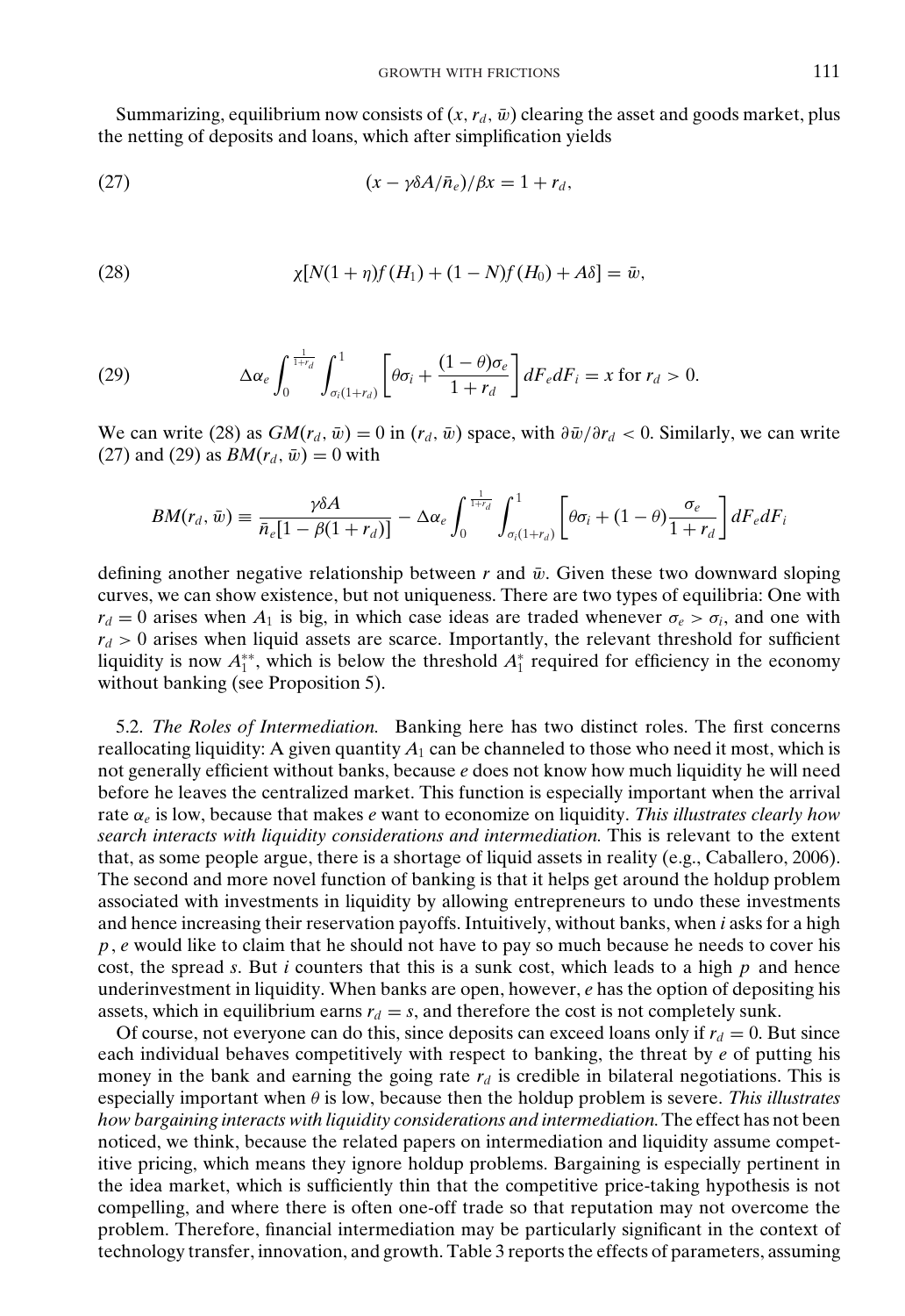| TABLE 3                                   |
|-------------------------------------------|
| EFFECTS OF PARAMETERS WITH INTERMEDIATION |

|                   | $H_0$        | $H_1$        | $\bar{w}$ | $r_d$                         | S            | $\mathcal{C}$ | g | $\boldsymbol{N}$ |
|-------------------|--------------|--------------|-----------|-------------------------------|--------------|---------------|---|------------------|
| γ↑                | $\downarrow$ | $\downarrow$ |           | $\downarrow$ $\downarrow$     |              | $\uparrow$    |   | $\uparrow$       |
| $A_0$             |              | $\downarrow$ |           | and the state of the state of | $\downarrow$ |               |   | $\uparrow$       |
| $x \uparrow$      |              |              |           | $\mathbb{L}$                  |              |               |   | $\uparrow$       |
| $\beta \uparrow$  | $\downarrow$ |              |           | $\downarrow$                  | $\downarrow$ |               |   | $\uparrow$       |
| $\theta \uparrow$ |              |              |           | $\downarrow$                  | $\downarrow$ |               |   | $\uparrow$       |

NOTES: Parameters: γ: fraction of liquid assets, *A*0: illiquid assets, χ: disutility of labor, β: discount factor, θ: bargaining power; Endogenous variables:  $H_0$ ,  $H_1$ : Employment,  $\bar{w}$ : normalized wage,  $r_d$ : deposit rate, *s*: spread, *c*: consumption, *g*: growth rate, *N*: no. of successful innovations.

an equilibrium with  $r_d > 0$  exists uniquely. An increase in  $\gamma$ , for example, shifts the *BM* curve down whereas *GM* is unaffected, reducing  $r_d$ , increasing  $\bar{w}$ , and raising *N* and  $g$ .<sup>18</sup>

5.3. *Entry and Efficiency.* The last step in this version of the model is to again endogenize entry by *i* and solve for the optimal subsidy. The results, verified in Appendix A.6, are summarized in Proposition 5. What we emphasize is that, compared to Proposition 4, one can see explicitly the two functions of banks: Efficiency now requires a smaller quantity of liquid assets, and we do not need  $\theta = 1$ , because banking eliminates the holdup problem associated with investments in liquidity.

PROPOSITION 5. *With an idea market and intermediation, for fixed nj there exists an equilibrium. With entry by i, an equilibrium with*  $r_d = 0$  *exists if*  $\alpha_e = \mu(n_i, n_e)/n_e$  *is not too big. It is generally*  $\mathcal{L}$ *inefficient unless two conditions are satisfied:*  $A_1 \geq A_1^{**} \equiv \Omega A_1^*$ , where

$$
\Omega = \alpha_e \int_0^1 \int_{\sigma_i}^1 [\theta \sigma_i + (1-\theta) \sigma_e] dF_e(\sigma_e | \sigma_i) dF_i(\sigma_i) \leq 1,
$$

and  $\tau_i$  *is set as in Proposition 4. We do not need the third condition in Proposition 4 for the economy without banking,*  $\theta = 1$ *.* 

# 6. SOME EVIDENCE

Here we report some evidence to support the case that technology transfer can be an important part of the innovation process and that credit imperfections hinder this process. Our empirical analysis makes use of the firm level data obtained from the World Bank Enterprise Surveys conducted between 2002 and 2005. The whole sample includes 4,059 firms across 33 countries. We follow closely the statistical analysis in Carluccio and Fally (2009) but appropriately modify the sample and choice of variables to address our own research questions. Before going to detail, we highlight two findings: (i) In some countries (e.g., Germany), direct technology transfers from outside parties are an important way for firms to acquire new technology; (ii) firms' use of technology transfer is positively correlated with the financial development in a country, particularly for small firms.

Using survey responses, we can determine whether a firm has acquired a new technology in the period 2002–5. Given our interest in direct technology transfer, we restrict attention to arm's length transfers from outside parties. In particular, firms in our sample are asked to report the most important way that they acquired new technology in the last 36 months. We focus on transfers through new licensing or turnkey operations obtained from international sources, domestic sources, universities, and public institutions.We do not include transfers resulting from

<sup>18</sup> The effects of  $\eta$  is not reported in Table 3 because its change will shift both *GM* and *BM*, and always leads to ambiguous results.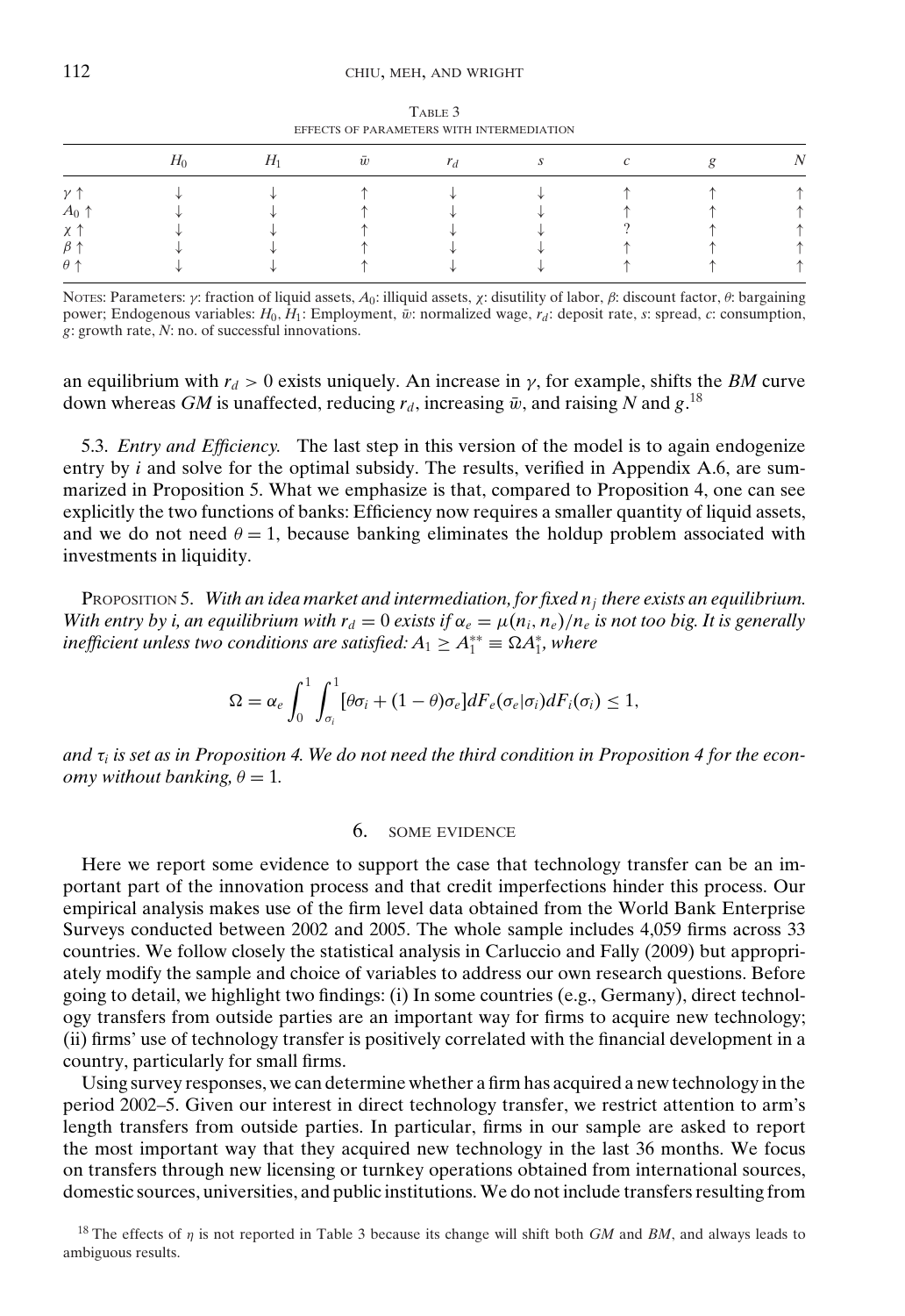#### GROWTH WITH FRICTIONS 113

#### TABLE 4 SUMMARY OF COUNTRY STATISTICS

|                     | Technology Transfer    |       |           | Private Credit to GDP |
|---------------------|------------------------|-------|-----------|-----------------------|
|                     | Number of Observations | Mean  | Std. Dev. | Mean                  |
| Albania             | 82                     | 0.024 | 0.155     | 0.118                 |
| Armenia             | 182                    | 0.005 | 0.074     | 0.069                 |
| Azerbaijan          | 164                    | 0.110 | 0.314     |                       |
| <b>Belarus</b>      | 93                     | 0.011 | 0.104     |                       |
| Bosnia              | 89                     | 0.011 | 0.106     | 0.391                 |
| Bulgaria            | 83                     | 0.048 | 0.215     | 0.378                 |
| Croatia             | 94                     | 0.000 | 0.000     | 0.563                 |
| Czech Republic      | 78                     | 0.077 | 0.268     | 0.330                 |
| Estonia             | 40                     | 0.048 | 0.158     | 0.619                 |
| Georgia             | 56                     | 0.054 | 0.227     | 0.113                 |
| Germany             | 277                    | 0.126 | 0.333     | 1.109                 |
| Greece              | 206                    | 0.024 | 0.154     | 0.715                 |
| Hungary             | 91                     | 0.099 | 0.300     | 0.475                 |
| Ireland             | 191                    | 0.037 | 0.188     | 1.421                 |
| Kazakhstan          | 182                    | 0.033 | 0.179     | 0.276                 |
| Korea               | 94                     | 0.128 | 0.335     | 0.894                 |
| Kyrgyzstan          | 86                     | 0.093 | 0.292     | 0.072                 |
| Latvia              | 51                     | 0.098 | 0.300     | 0.549                 |
| Lithunia            | 57                     | 0.053 | 0.225     | 0.328                 |
| Macedonia, FYR      | 63                     | 0.032 | 0.177     | 0.226                 |
| Moldova             | 136                    | 0.044 | 0.206     | 0.208                 |
| Poland              | 326                    | 0.058 | 0.235     | 0.277                 |
| Portugal            | 126                    | 0.016 | 0.125     | 1.403                 |
| Romania             | 247                    | 0.045 | 0.207     | 0.166                 |
| Russia Federation   | 178                    | 0.039 | 0.195     | 0.227                 |
| Serbia & Montenegro | 110                    | 0.018 | 0.134     | 0.229                 |
| Slovak Republic     | 50                     | 0.060 | 0.240     | 0.314                 |
| Slovenia            | 65                     | 0.015 | 0.124     | 0.530                 |
| Spain               | 185                    | 0.016 | 0.127     | 1.301                 |
| Tajikistan          | 70                     | 0.014 | 0.120     |                       |
| Turkey              | 162                    | 0.025 | 0.156     | 0.184                 |
| Ukraine             | 181                    | 0.028 | 0.164     |                       |
| Uzbekistan          | 64                     | 0.016 | 0.125     |                       |

SOURCE: World Bank Enterprise Survey, 2005 (http://www.enterprisesurveys.org/data).

hiring, transfers from parent companies, internal development, and development in cooperation with other partners. In Table 4, we report cross-country summary statistics regarding the fraction of firms using direct technology transfers and its relationship to financial development and firm size. Direct transfers are an important source of technology acquisition in some countries. In Germany, 12.6% of firms in the survey reported that the most important way they acquire technology is through new licensing or turnkey operations from international sources, domestic sources, universities, and public institutions.

To study the effects of intermediation on technology transfer, we follow the literature and proxy financial development of a country by the ratio of private credit to GDP, taken from Beck et al. (1999). Table 5 indicates that, overall, a higher level of financial development is associated with higher rates of technology transfer. The positive correlation is more significant for smaller firms and tends to become smaller or even reversed as firm size increases. Tables 6–8 report results from three regressions to uncover the effects of financial development. Other control variables in the regression include market size, price of investment, openness, investment level, firm size, presence of foreign capital, and industry dummies.19 Table 6 reports

 $19$  Variable definitions can be found in Appendix A.7; see Carluccio and Fally (2009) for a more detailed discussion of the statistical approach.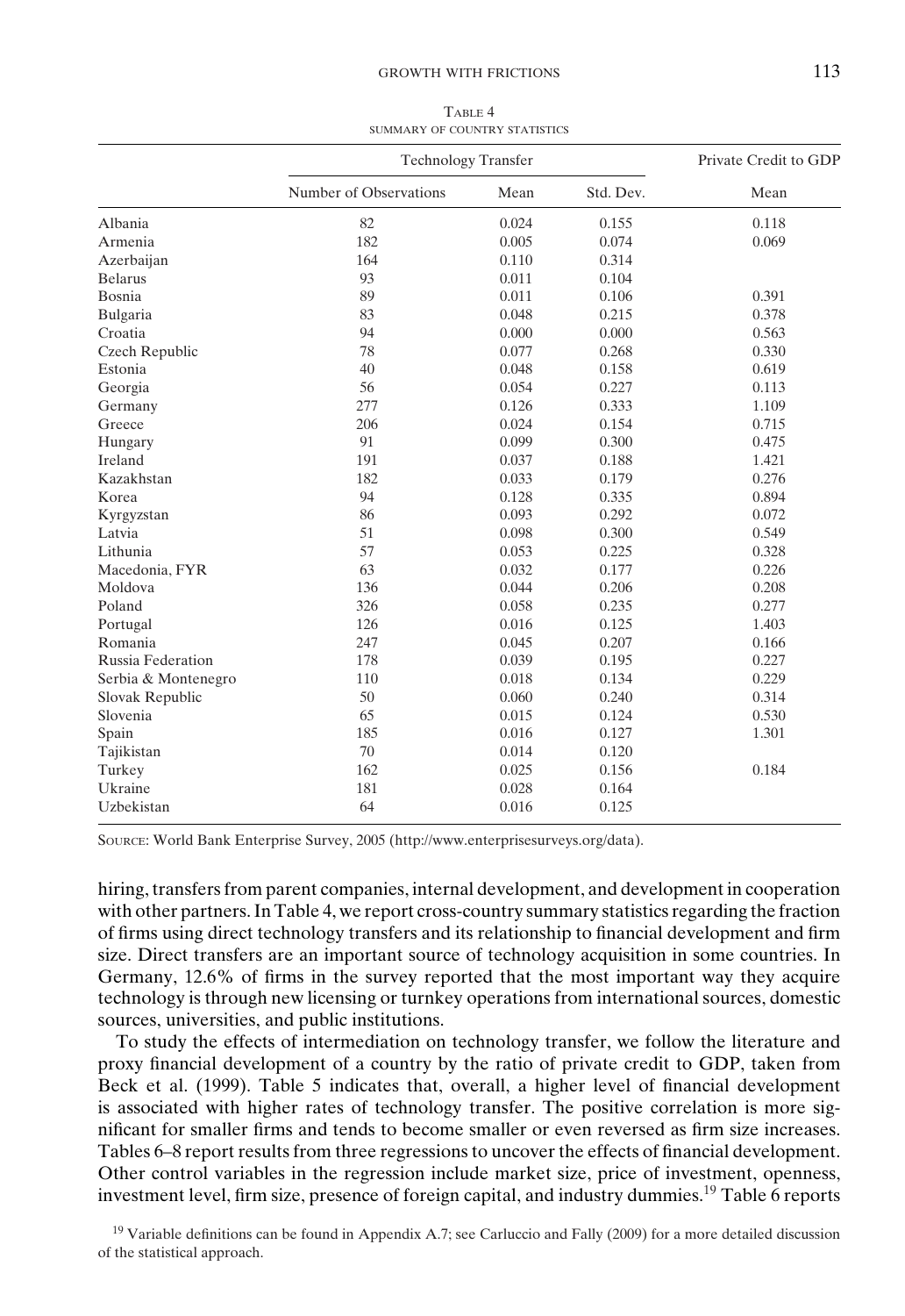# 114 CHIU, MEH, AND WRIGHT

| TABLE 5                                                          |  |
|------------------------------------------------------------------|--|
| PERCENTAGE OF FIRMS ENGAGING IN TECHNOLOGY TRANSFER BY FIRM SIZE |  |

|                                 | Below Mean Private Credit to GDP<br>( %) | Above Mean Private Credit to GDP<br>( %) |
|---------------------------------|------------------------------------------|------------------------------------------|
| Firm size (number of employees) |                                          |                                          |
| $2 - 10$                        | 2.25                                     | 4.76                                     |
| $11 - 50$                       | 4.06                                     | 5.60                                     |
| $51 - 100$                      | 5.47                                     | 6.47                                     |
| $101 - 250$                     | 5.60                                     | 2.84                                     |
| 251-500                         | 5.16                                     | 4.21                                     |
| $501 - 1,000$                   | 10.17                                    | 7.50                                     |
| >1,000                          | 4.08                                     | 7.32                                     |
| All firms                       | 4.16                                     | 5.13                                     |

SOURCE: World Bank Enterprise Survey 2005 (http://www.enterprisesurveys.org/data).

| OLS REGRESSION OF TECHNOLOGY TRANSFER ON PRIVATE CREDIT, UNINSTRUMENTED |                                         |                                     |                                        |                                     |                                     |                                     |  |  |  |
|-------------------------------------------------------------------------|-----------------------------------------|-------------------------------------|----------------------------------------|-------------------------------------|-------------------------------------|-------------------------------------|--|--|--|
|                                                                         | Dependent Variable: Technology Transfer |                                     |                                        |                                     |                                     |                                     |  |  |  |
| <b>Independent Variables</b>                                            | (1)                                     | (2)                                 | (3)                                    | (4)                                 | (5)                                 | (6)                                 |  |  |  |
| Private credit to GDP                                                   | $0.0139*$<br>(0.0080)                   | $0.0287*$<br>(0.0158)               | $0.0276*$<br>(0.0159)                  | $0.1308^{\ast\ast\ast}$<br>(0.0381) | $0.1607^{\ast\ast\ast}$<br>(0.0464) | $0.1649***$<br>(0.0468)             |  |  |  |
| Private credit to $GDP2$                                                |                                         |                                     |                                        | $-0.0794***$                        | $-0.0839***$                        | $-0.0870***$                        |  |  |  |
| Log market size                                                         |                                         | ${0.0191}^{\ast\ast\ast}$           | $0.0181^{\ast\ast\ast}$                | (0.0253)                            | (0.0277)<br>$0.0158^{\ast\ast\ast}$ | (0.0279)<br>$0.0148***$             |  |  |  |
| Price level of investment                                               |                                         | (0.0039)<br>$-0.0005$               | (0.0039)<br>$-0.0004$                  |                                     | (0.0041)<br>$-0.0005$               | (0.0041)<br>$-0.0004$               |  |  |  |
| Openness                                                                |                                         | (0.0004)<br>$0.0006^{\ast\ast\ast}$ | (0.0004)<br>$0.0005^{***}\,$           |                                     | (0.0004)<br>$0.0005***$             | (0.0004)<br>$0.0004***$             |  |  |  |
| Investment level                                                        |                                         | (0.0002)<br>$-0.0010^*$             | (0.0002)<br>$-0.0010^*$                |                                     | (0.0002)<br>$-0.0016***$            | (0.0002)<br>$-0.0016^{***}\,$       |  |  |  |
| Log firm size                                                           |                                         | (0.0005)                            | (0.0005)<br>$0.0061^{***}$<br>(0.0022) |                                     | (0.0006)                            | (0.0006)<br>$0.0062***$<br>(0.0022) |  |  |  |
| Presence of<br>foreign capital                                          |                                         |                                     | 0.0050<br>(0.0110)                     |                                     |                                     | 0.0049<br>(0.0110)                  |  |  |  |
| Industry dummies<br>Intercept                                           | No<br>$0.0395***$                       | N <sub>0</sub><br>$-0.1504^{***}\,$ | Yes<br>$-0.1730***$                    | No<br>0.0153                        | No<br>$-0.1211***$                  | Yes<br>$-0.1443***$                 |  |  |  |
| Number of observations                                                  | (0.0055)<br>3,587                       | (0.0476)<br>3,509                   | (0.0508)<br>3,509                      | (0.0095)<br>3,587                   | (0.0485)<br>3,509                   | (0.0515)<br>3,509                   |  |  |  |

 $T$ ABLE 6

NOTE: \*Significant at 10% level, \*\*significant at 5% level, and \*\*\*significant at 1% level. Standard deviations are in parentheses.

results from a simple OLS regression. This yields a positive relationship between private credit to GDP and technology transfer, significant at the 10% level. This positive relation is strongly strengthened when the square of private credit to GDP is introduced, significant at the 1% level, when we control for firm and country-specific variables.

To deal with endogeneity issues, in Table 7, we follow Carluccio and Fally (2009) and Djankov et al. (2007) to instrument for private credit over GDP by legal origin and use 2SLS. This leads to considerably larger coefficients than the OLS regressions. Technology transfer is positively affected by private credit to GDP, with significant results at the 1% level in all six specifications. The strong positive effects still exist when controls for country and firm characteristics are excluded. Table 8 shows results from a probit regression, which are similar in terms of economic conclusions. The general pattern over the different specifications is that the level of financial development has positive but diminishing effects on technology transfer, and the effect is greater for smaller firms. This is all broadly consistent with our theory.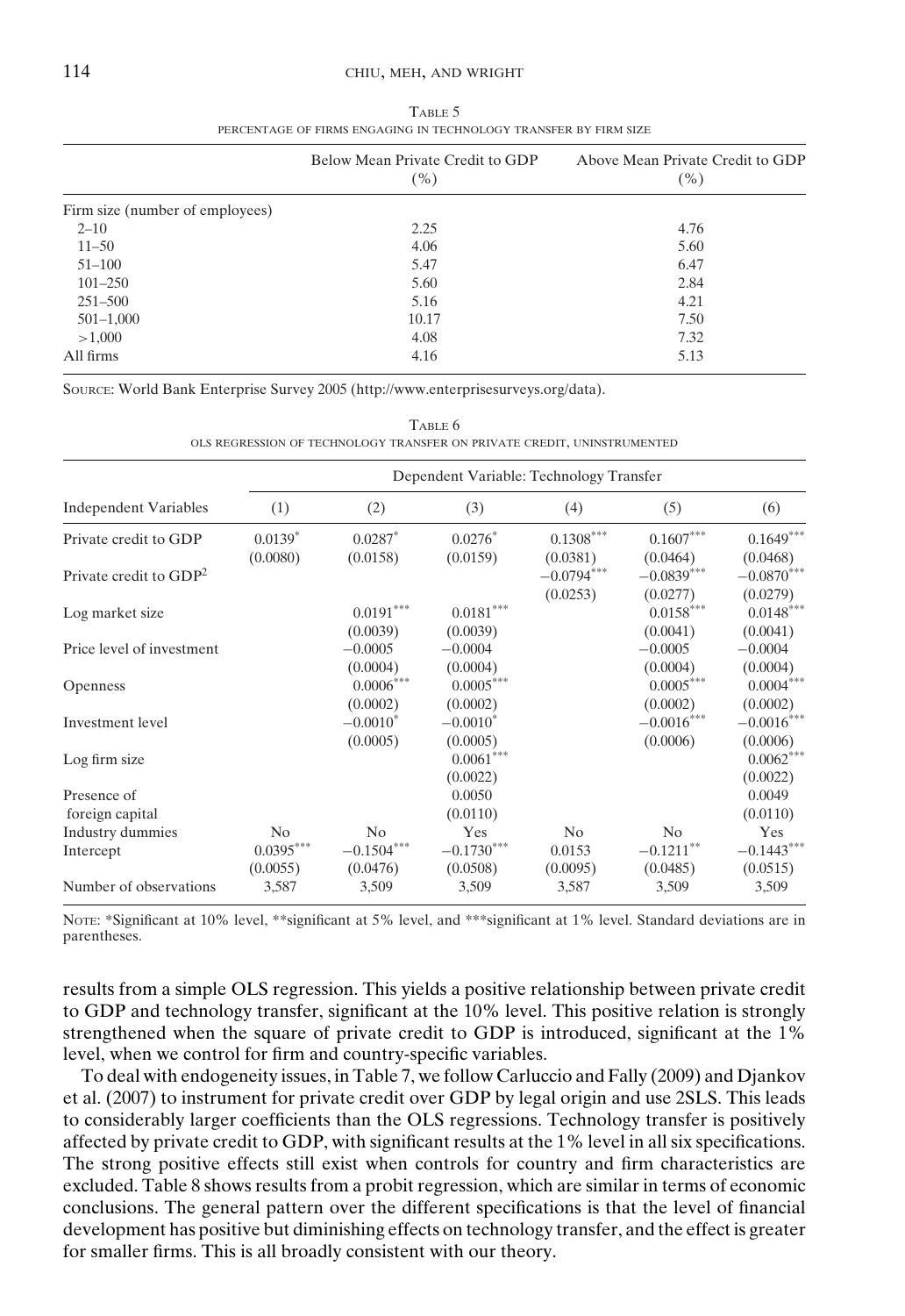#### GROWTH WITH FRICTIONS 115

|                                          |                                     |                                     |                                     | Dependent Variable: Technology Transfer |                                     |                                     |
|------------------------------------------|-------------------------------------|-------------------------------------|-------------------------------------|-----------------------------------------|-------------------------------------|-------------------------------------|
| <b>Independent Variables</b>             | (1)                                 | (2)                                 | (3)                                 | (4)                                     | (5)                                 | (6)                                 |
| Private credit to GDP                    | $0.0657^{\ast\ast\ast}$<br>(0.0134) | $0.3263***$<br>(0.0592)             | $0.3185^{\ast\ast\ast}$<br>(0.0576) | $0.5470***$<br>(0.0760)                 | $0.4074***$<br>(0.0754)             | $0.4049***$<br>(0.0750)             |
| Private credit to $GDP2$                 |                                     |                                     |                                     | $-0.3167^{\ast\ast\ast}$<br>(0.0492)    | $-0.0758^*$<br>(0.0445)             | $-0.0786*$<br>(0.0444)              |
| Firm size $\times$ private credit to GDP | $-0.0000$ <sup>**</sup><br>(0.0000) | $-0.0001^{***}\,$<br>(0.0000)       | $-0.0001^{***}\,$<br>(0.0000)       | $-0.0000***$<br>(0.0000)                | $-0.0001^{***}\,$<br>(0.0000)       | $-0.0001^{***}\,$<br>(0.0000)       |
| Log market size                          |                                     | $0.0259^{***}$<br>(0.0043)          | $0.0252^{\ast\ast\ast}$<br>(0.0043) |                                         | $0.0220***$<br>(0.0049)             | $0.0213^{***}$<br>(0.0048)          |
| Price level of investment                |                                     | $-0.0065***$<br>(0.0013)            | $-0.0064***$<br>(0.0012)            |                                         | $-0.0058***$<br>(0.0013)            | $-0.0056^{***}\,$<br>(0.0013)       |
| <b>Openness</b>                          |                                     | $0.0010^{\ast\ast\ast}$<br>(0.0002) | $0.0010^{\ast\ast\ast}$<br>(0.0002) |                                         | $0.0008^{\ast\ast\ast}$<br>(0.0002) | $0.0008^{\ast\ast\ast}$<br>(0.0002) |
| Investment level                         |                                     | $-0.0042***$<br>(0.0008)            | $-0.0041***$<br>(0.0008)            |                                         | $-0.0044***$<br>(0.0008)            | $-0.0043***$<br>(0.0008)            |
| Firm size                                | $0.0113^{***}\,$<br>(0.0024)        | $0.0117^{\ast\ast\ast}$<br>(0.0025) | $0.0114^{***}\,$<br>(0.0027)        | $0.0126^{\ast\ast\ast}$<br>(0.0024)     | $0.0114^{***}\,$<br>(0.0025)        | $0.0110^{\ast\ast\ast}$<br>(0.0026) |
| Presence of foreign capital              |                                     |                                     | 0.0028<br>(0.0115)                  |                                         |                                     | 0.0031<br>(0.0114)                  |
| Industry dummies<br>Intercept            | N <sub>o</sub><br>$-0.0231$ *       | N <sub>0</sub><br>$-0.0032$         | Yes<br>$-0.0141$                    | No<br>$-0.1315***$                      | N <sub>o</sub><br>0.0009            | Yes<br>$-0.0095$                    |
| Number of observations                   | (0.0120)<br>3,587                   | (0.0597)<br>3,509                   | (0.0613)<br>3,509                   | (0.0208)<br>3,587                       | (0.0590)<br>3,509                   | (0.0607)<br>3,509                   |

TABLE 7 TWO-STAGE LEAST SQUARES REGRESSION OF TECHNOLOGY TRANSFER ON PRIVATE CREDIT

NOTE: Private credit is instrumented by legal origin. \*Significant at 10% level, \*\*significant at 5% level, and \*\*\*significant at 1% level. Standard deviations are in parentheses.

While the above analysis focuses on how technology transfer depends on the level of financial development in a country, there is also an empirical literature that studies how the decision to acquire technology depends on a firm's own liquidity and financial constraints. Montalvo and Yafeh (1994), for example, examine investment in foreign technology by Japanese firms in the form of licensing agreements. They conclude that "liquidity is an important consideration in the firm's decision to invest in foreign technology." In particular, they find that "Cash flow has a positive impact, and *REALCF* (cash flow of firms with limited access to main bank loans) is always positive and significant. Furthermore, the coefficient of *REALCF* is much higher than that of cash flow, implying that non-keiretsu firms are more liquidity constrained than groupaffiliated firms." Also, Gorodnichenko and Schnizter (2013) study Business Environment and Enterprise Performances Surveys from 2002 to 2005, covering a broad array of sectors and countries and containing direct measures of innovation and financial constraints. They find evidence that innovative activity is strongly influenced by financial frictions.

Finally, our theory suggests banking enhances efficiency because entrepreneurs with access to banks are in a better position when negotiating with innovators and therefore acquire technology at better terms. Ideally, one would test this by investigating the correlation between buyers' access to financing and the prices they pay for technology transfers. Unfortunately, owing to the lack of reliable data, few papers have examined this relationship.<sup>20</sup> One exception is Sakakibara (2010), who examined the determinants of patent prices using a unique data set of 661 Japanese patent licensing contracts. He found that, after controlling for the attributes of licensors, licensees, contracts, and patents, the size of a licensee has negative and highly significant effect on the price of licensing, and concluded "large licensees appear to exercise

<sup>&</sup>lt;sup>20</sup> Researchers studying patent pricing told us that reliable public data were hard to find because the price of transactions and buyers characteristics are highly confidential.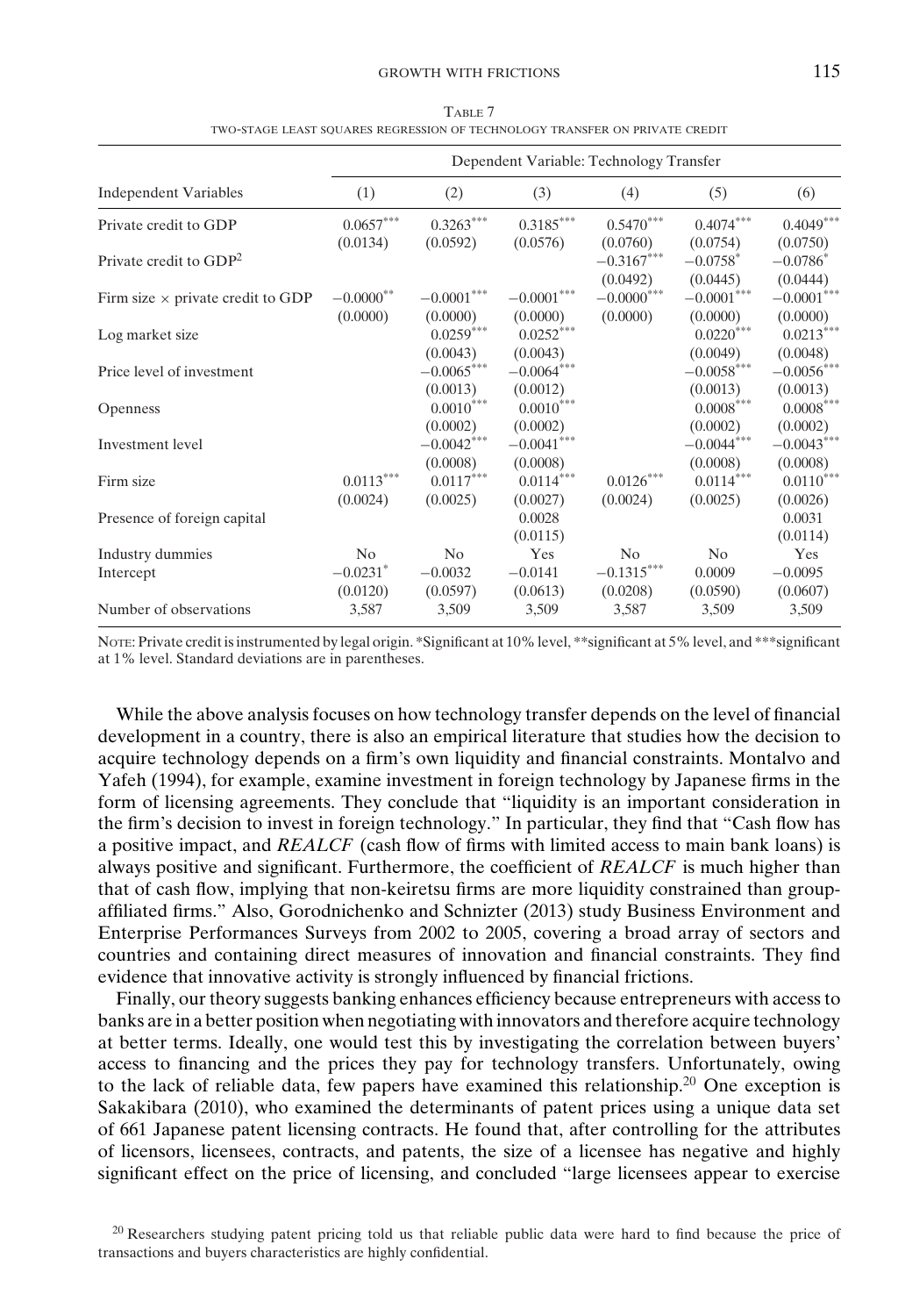|                                          |                | Dependent Variable: Technology Transfer |                         |
|------------------------------------------|----------------|-----------------------------------------|-------------------------|
| Independent Variables                    | (1)            | (2)                                     | (3)                     |
| Private credit to GDP                    | $0.5984***$    | $0.9062***$                             | $0.9363***$             |
|                                          | (0.1139)       | (0.3040)                                | (0.3005)                |
| Firm size $\times$ private credit to GDP | $-0.0004***$   | $-0.0004$ **                            | $-0.0004***$            |
|                                          | (0.0002)       | (0.0002)                                | (0.0002)                |
| Log market size                          |                | $0.2615***$                             | $0.2546***$             |
|                                          |                | (0.0439)                                | (0.0442)                |
| Price level of investment                |                | $-0.0204***$                            | $-0.0213***$            |
|                                          |                | (0.0073)                                | (0.0072)                |
| <b>Openness</b>                          |                | $0.0089***$                             | $0.0088^{\ast\ast\ast}$ |
|                                          |                | (0.0018)                                | (0.0018)                |
| Firm size                                | $0.1219***$    | $0.0999$ ***                            | $0.1050***$             |
|                                          | (0.0256)       | (0.0266)                                | (0.0273)                |
| Industry dummies                         | N <sub>0</sub> | N <sub>0</sub>                          | Yes                     |
| Intercept                                | $-2.3587***$   | $-4.6083***$                            | $-4.6191***$            |
|                                          | (0.1179)       | (0.5372)                                | (0.5834)                |
| Number of observations                   | 3587           | 3509                                    | 3467                    |

TABLE 8 PROBIT REGRESSION OF TECHNOLOGY TRANSFER ON PRIVATE CREDIT

NOTE: Private credit is instrumented by legal origin. \*Significant at 10% level, \*\*significant at 5% level, and \*\*\*significant at 1% level. Standard deviations are in parentheses.

greater bargaining power." To the extent that large firms tend to have better access to financing, as is often assumed, one can argue that the model predictions are consistent with this evidence.

This discussion of evidence is brief, and in the future more empirical work could be done to better uncover the importance of technology transfer, how it depends on liquidity and financial considerations, and the implications for growth. The article's main goal has been to lay out a theoretical framework within which one can organize such empirical work, and the discussion in this section is mainly an illustration of how some simple observations support the general approach. We also believe that a current shortage of definitive data should not stand in the way of considering new models—there is no reason to think that there will never in the future emerge more information to better test these kinds of theories.

# 7. CONCLUSION

We conclude as we began by suggesting that the generation of new ideas and their implementation are major factors underlying economic performance and growth and that financial considerations play a role in this process. By studying a series of environments, increasing in complexity, the article has constructed an endogenous growth model with participation decisions by innovators and entrepreneurs, where productivity increases with research and development. Progress is aided by the exchange of ideas, since those who come up with them are not necessarily the best at implementing them. In case it is not obvious, a well-functioning market for ideas contributes to innovation in two ways: (i) It gets ideas into the hands of those who are better able to develop them, and (ii) it encourages entry into innovative activity in the first place, since innovators not only can try to implement on their own, they may have opportunities to trade their ideas. However, the market incorporated search, bargaining, and credit frictions that hinder trade. We did not model all of the institutional details but tried to capture these frictions at an abstract level. Other frictions, including private information, were downplayed, but it would surely be interesting to bring them into the mix in future work.

A main goal was to see how intermediation affects the market for ideas and thus affects technology transfer, innovation, and growth. One result is that banks allow the economy to get by with fewer liquid assets by reallocating them from those that need them less to those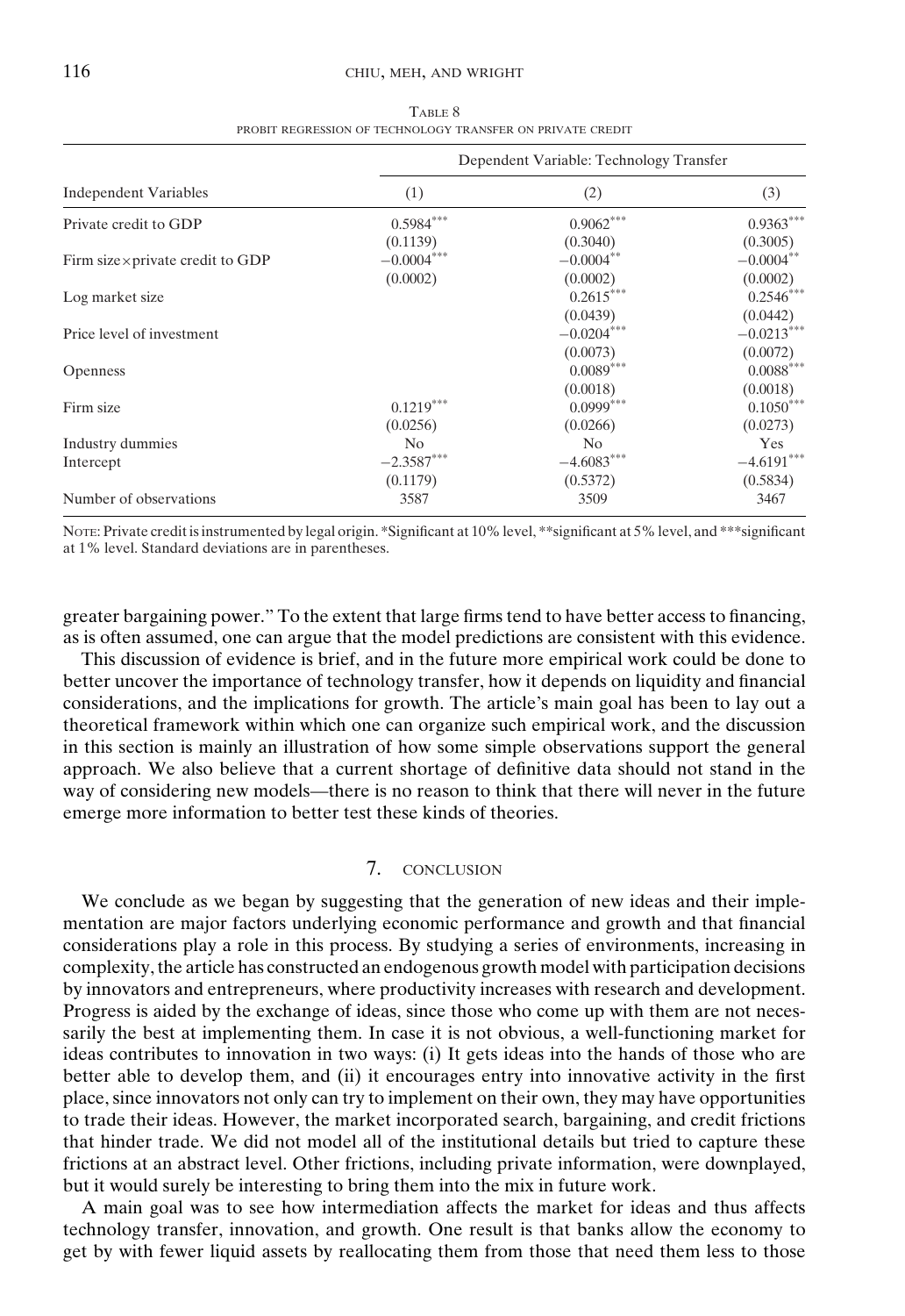that need them more. This helps get around a basic search/matching problem that implies that entrepreneurs do not always have sufficient liquidity when they contact an innovator, since they did not know how much liquidity they might need before contacting him. A perhaps more subtle result is that intermediaries also mitigate holdup problems in bargaining by allowing entrepreneurs to undo otherwise sunk investments in liquidity. With or without intermediation, the framework provides several useful insights, for example, how to optimally subsidize innovative and/or entrepreneurial activity in the presence of search and knowledge externalities. We studied existence, uniqueness, efficiency, and comparative statics for a series of increasing intricate models. There is much left to do in terms of theory and empirical work, clearly, but we think we learned a lot from this exercise.

#### APPENDIX

A.1. *Capital.* Consider a constant return to scale (CRS) technology  $f(K, ZH, ZT)$ , where *K* is capital and *T* is a fixed input, say the talent of the owner. We subsume depreciation in the notation *f*. Here we present the case where  $n_i$  is endogenous whereas  $n_e$  is fixed. Consider the planner's problem (equilibrium is similar):

$$
V(Z, K) = \max\{u(c) - \chi[(1 - N)H_0 + NH_1] - \kappa_i n_i + \beta V[G(N)Z, K']\}
$$
  
st  $c = Nf[K_1, Z(1 + \eta)H_1, Z(1 + \eta)T] + (1 - N)f(K_0, ZH_0, ZT) + \delta ZA - K'$   
 $K = NK_1 + (1 - N)K_0,$ 

plus  $n_i \in [0, \bar{n}_i]$  and  $N = n_i E \sigma_i$ , where the choice is  $(c, H_0, H_1, K_0, K_1, K', n_i)$ . After eliminating constraints, FOCs are

$$
H_0: u'(c)ZF_H^0 = \chi,
$$
  
\n
$$
H_1: u'(c)(1+\eta)Zf_H^1 = \chi,
$$
  
\n
$$
K_1: f_k^1 = f_k^0,
$$
  
\n
$$
K': u'(c) = \beta V_K(Z', K'),
$$
  
\n
$$
n_i: \kappa_i/E\sigma_i = (f^1 - f^0 - f_k^1 K_1 + f_k^0 K_1)u'(c) - \chi(H_1 - H_0) + \beta V_Z[G(N)Z, K']G'(N)Z,
$$

where  $f_H^0 = f_H(K_0, ZH_0, ZT)$ , etc. The envelope conditions are

$$
V_Z(Z, K) = \Phi u'(c) + \beta V_Z(Z', K')G(N),
$$
  
\n
$$
V_K(Z, K) = (f_{K}^{0} + 1 - \delta)u'(c),
$$

 $W = N(1 + \eta)(f_H^1 H_1 + f_T^1 T) + (1 - N)(f_H^0 H_0 + f_T^0 T) + \delta A$ .

A balanced growth equilibrium has *Z*, *c*, *K*,  $f^1$ , and  $f^0$  growing at rate  $Z'/z = G(N)$  whereas *H*<sub>0</sub>, *H*<sub>1</sub>, and *n<sub>i</sub>* are constant. By CRS,  $\Phi$  is also constant, implying  $V_Z = \Phi/c(1 - \beta)$ . Then equilibrium is given by  $(H_0, H_1, K_0, K_1, n_i, c, K, N)$  solving

$$
N = n_i E \sigma_i,
$$
  
\n
$$
G(N) = \beta (f_K^0 + 1 - \delta),
$$
  
\n
$$
\kappa_i / E \sigma_i = u'(c)(f^1 - f^0 - f_K^1 K_1 + f_K^0 K_1) - \chi (H_1 - H_0) + \beta \frac{\Phi G'(N)Z}{c(1 - \beta)},
$$
  
\n
$$
c = f_H^0 / \chi Z,
$$
  
\n
$$
c = Nf^1 + (1 - N)f^0 + (1 - \delta)K - G(N)K + \delta ZA,
$$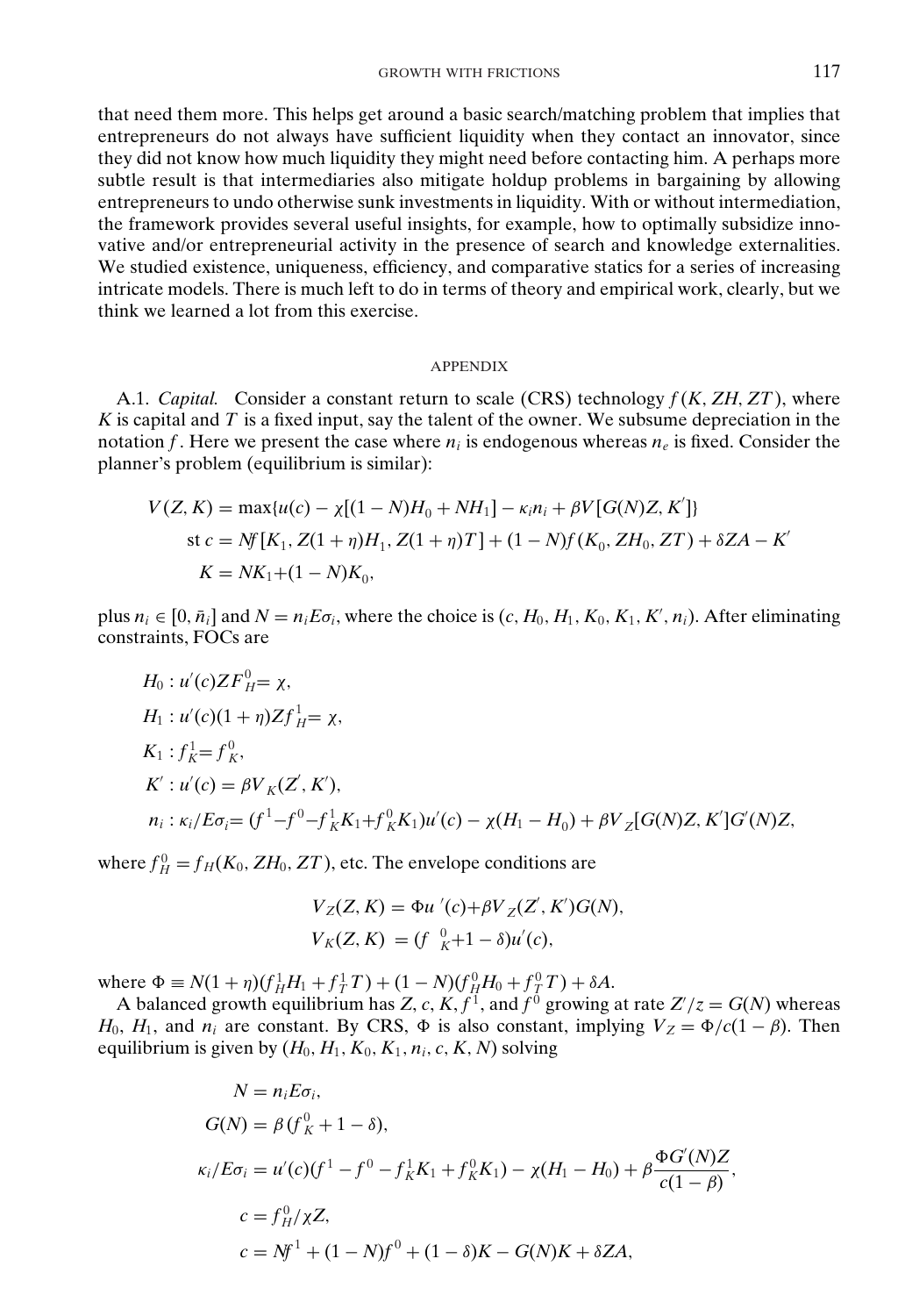$$
f_H^0 = (1 + \eta)f_H^1,
$$
  
\n
$$
f_k^0 = f_k^1,
$$
  
\n
$$
K = NK_1 + (1 - N)K_0.
$$

It is now straightforward to study this model following the analysis in the text, with similar results.

A.2. *Two-Sided Entry.* We show there is a unique equilibrium in the two-sided entry model of Section 3, with  $n_i \in (0, \bar{n}_i)$  and  $n_e \in (0, \bar{n}_e)$  if  $\kappa_i$  and  $\kappa_e$  are not too high or low. The equilibrium conditions are

(A.1) 
$$
\bar{w}/f_H^0 = N(1+\eta)f(H_1) + (1-N)f(H_0) + A\delta,
$$

(A.2) 
$$
\kappa_i = \Delta(\bar{w}) \left[ E \sigma_i + (1-\theta) \frac{\mu(n_i, n_e)}{n_i} \hat{E} (\sigma_e - \sigma_i) \right] \chi / \bar{w},
$$

$$
\kappa_e = \Delta(\bar{w}) \left[ \theta \frac{\mu(n_i, n_e)}{n_e} \hat{E}(\sigma_e - \sigma_i) \right] \chi / \bar{w},
$$

where  $N = n_i E \sigma_i + \mu(n_i, n_e) \hat{E}(\sigma_e - \sigma_i)$ . Define  $\zeta = n_e/n_i$ , and write (A.1)–(A.3) as

(A.4) 
$$
\kappa_i = \Delta(\bar{w})[E\sigma_i + (1-\theta)\mu(1,\zeta)\hat{E}(\sigma_e-\sigma_i)]\chi/\bar{w},
$$

(A.5) 
$$
\kappa_e = \Delta(\bar{w})[\theta \mu(1/\zeta, 1)\hat{E}(\sigma_e - \sigma_i)]\chi/\bar{w}.
$$

In  $(\bar{w}, \zeta)$  space, the former gives a strictly increasing curve and the latter a strictly decreasing curve. The unique intersection determines equilibrium ( $\bar{w}$ ,  $\zeta$ ). Denote this wage by  $\bar{w}(\kappa_i, \kappa_e)$ , where  $\frac{\partial \bar{w}}{\partial \kappa_i}$  < 0 and  $\frac{\partial \bar{w}}{\partial \kappa_{e}}$  < 0. Also,  $\bar{w}(\kappa_i, \kappa_e)$  gets arbitrarily large for entry costs sufficiently small.

The  $(\bar{w}, \zeta)$  pair still needs to satisfy goods-market clearing

$$
\bar{w}/\chi = n_i[E\sigma_i + \mu(1,\zeta)\hat{E}(\sigma_e - \sigma_i)][(1+\eta)f(H_1) - f(H_0)] + f(H_0) + A\delta,
$$

and we need to check that  $(n_i, n_e)$  is interior,

(A.6) 
$$
n_i = \frac{\bar{w}/\chi - f(H_0) - A\delta}{[E\sigma_i + \mu(1, \zeta)\hat{E}(\sigma_e - \sigma_i)][(1 + \eta)f(H_1) - f(H_0)} \in (0, \bar{n}_i),
$$

$$
(A.7) \t\t n_e = \zeta n_i \in (0, \bar{n}_e).
$$

The numerator in (A.6) is a strictly increasing function of  $\bar{w}$  and is 0 for an unique  $\bar{w}$ . So we can find  $\hat{\kappa}_i$  and  $\hat{\kappa}_e$  such that  $\bar{w}(\hat{\kappa}_i, \hat{\kappa}_e)/\chi - f(H_0) - A\delta = 0$ , implying  $n_i = n_e = 0$ . By continuity, we can then find  $\kappa_i$  and  $\kappa_e$  close to but bigger than  $\hat{\kappa}_i$  and  $\hat{\kappa}_e$  such that(A.6)–(A.7) are satisfied. This establishes that  $(\bar{w}, \zeta)$  is unique. To see that  $(n_i, n_e)$  is unique, note that equilibrium is given by an intersection of two curves in the  $(n_i, n_e)$  space. One is the strictly decreasing relationship between  $n_i$  and  $n_e$  implicitly defined by  $(A.1)$  given  $\bar{w}$ ; the other is the strictly increasing relationship defined by  $(A.7)$  given  $\zeta$ . Then  $(n_i, n_e)$  is determined by the unique intersection.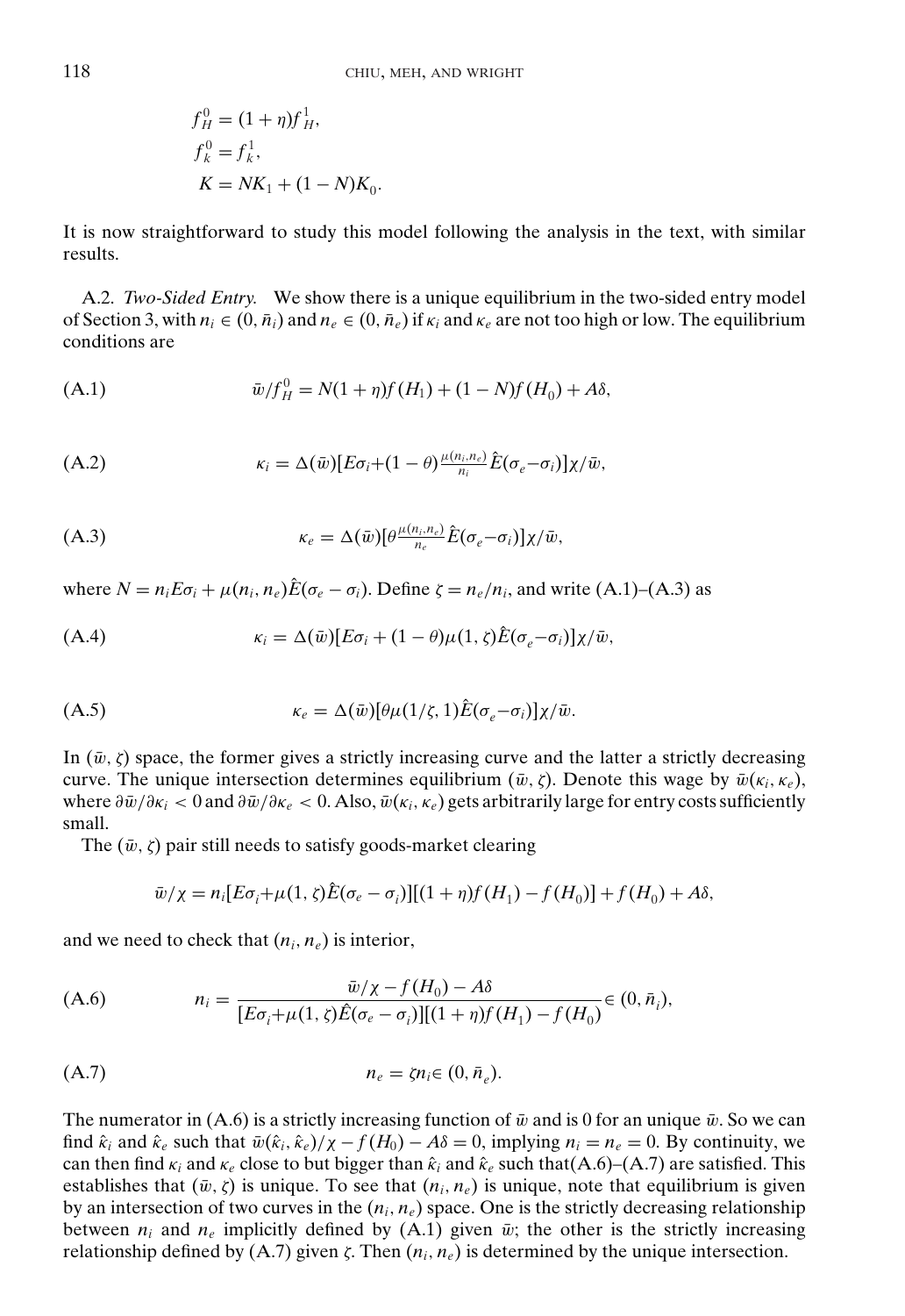A.3. *Multiple Equilibria.* Here we provide an example to show that supply can be nonmonotonic, and hence we can get multiplicity, in the model of Section 4 without the assumption made in the text that  $\eta$  is not too big. Set  $A\delta = 0$ . Letting  $f(H) = 1 - \exp(-H)$ , it is easy to solve for

$$
f[H_0(\bar{w})] = \begin{cases} 1 - \bar{w} & \text{if } \bar{w} \le 1, \\ 0 & \text{if } \bar{w} > 1, \end{cases} \text{ and } f[H_1(\bar{w})] = \begin{cases} 1 - \bar{w}/(1 + \eta) & \text{if } \bar{w} \le 1 + \eta, \\ 0 & \text{if } \bar{w} > 1 + \eta. \end{cases}
$$

Given *N*, supply is

$$
S = \begin{cases} Z[N(1 + \eta - \bar{w}) + (1 - N)(1 - \bar{w})] & \text{if } \bar{w} \le 1, \\ Z[N(1 + \eta - \bar{w})] & \text{if } \bar{w} \in (1, 1 + \eta), \\ 0 & \text{if } \bar{w} \ge 1 + \eta. \end{cases}
$$

To describe  $N(\bar{w})$ , first compute

$$
\Delta(\bar{w}) = \begin{cases} \eta - \bar{w} \log(1 + \eta) & \text{if } \bar{w} \le 1, \\ 1 + \eta - \bar{w}[1 - \log(\frac{\bar{w}}{1 + \eta})] & \text{if } \bar{w} \in (1, 1 + \eta), \\ 0 & \text{if } \bar{w} \ge 1 + \eta. \end{cases}
$$

Since  $\Delta'(\bar{w}) < 0$  for  $\bar{w} < 1 + \eta$  and  $\Delta(1 + \eta) = 0$ ,  $x/\Delta(\bar{w})$  is strictly increasing and approaches  $\infty$  as  $\bar{w} \to 1 + \eta$ . So  $\eta > x$  implies there is a  $\bar{w}' \in (0, 1 + \eta)$  such that

$$
\min\left\{\frac{x}{\Delta(\bar{w})}, 1\right\} = \begin{cases} \frac{x}{\Delta(\bar{w})} & \text{if } \bar{w} \le \bar{w}',\\ 1 & \text{if } \bar{w} > \bar{w}'. \end{cases}
$$

Moreover, we have

$$
\bar{w}' = \begin{cases} \in (0, 1] & \text{if } x > \eta - \log(1 + \eta), \\ (1, 1 + \eta) & \text{if } x < \eta - \log(1 + \eta) \end{cases}
$$

and  $N = n_i E(\sigma_i) + n_i \alpha_i \int_0^{\frac{\pi}{\Delta}} \int_{\sigma_i}^1 (\sigma_e - \sigma_i) dF_e(\sigma_e | \sigma_i) dF_i(\sigma_i)$ . Then, after simplification

$$
S'(\bar{w}) = Z\left(-1 - \Delta'(\bar{w})\eta n_i\alpha_i \frac{x}{\Delta(\bar{w})^2} \int_{\frac{x}{\Delta(\bar{w})}}^1 \left[\sigma_e - \frac{x}{\Delta(\bar{w})}\right] dF_e(\sigma_e|\frac{x}{\Delta(\bar{w})}) f_i(\frac{x}{\Delta(\bar{w})})\right),
$$

where  $\Delta'(\bar{w}) < 0$  for  $\bar{w} < 1 + \eta$ .

Therefore, supply can have a positive slope when the distribution is sufficiently concentrated over the relevant region, as shown in Figure A.1. Then it is easy to specify demand so that we get multiplicity. Note that the above construction uses  $\bar{w} < 1 + \eta$  as well as  $\eta > x$ . The restriction made in the text that  $\eta$  is not too big rules this out and allows us to prove uniqueness.

A.4. *Entrepreneurs.* Here we formulate *e*'s maximization problem as in Section 4. Start with the intuitive expression

$$
V^{e}(a_{0}, a_{1}, Z)
$$
  
=  $(1 - \alpha_{e})W^{e}(a_{0}, a_{1}, Z; Z) + \alpha_{e} \int_{A_{0}} W^{e}(a_{0}, a_{1}, Z; Z)$   
+  $\alpha_{e} \int_{A_{1}} \left\{ \sigma_{e}W^{e}\left[a_{0}, a_{1} - \frac{pZ}{\phi_{1} + Z\delta}, Z; Z\right] + (1 - \sigma_{e})W^{e}\left[a_{0}, a_{1} - \frac{pZ}{\phi_{1} + Z\delta}, Z; Z\right] \right\}$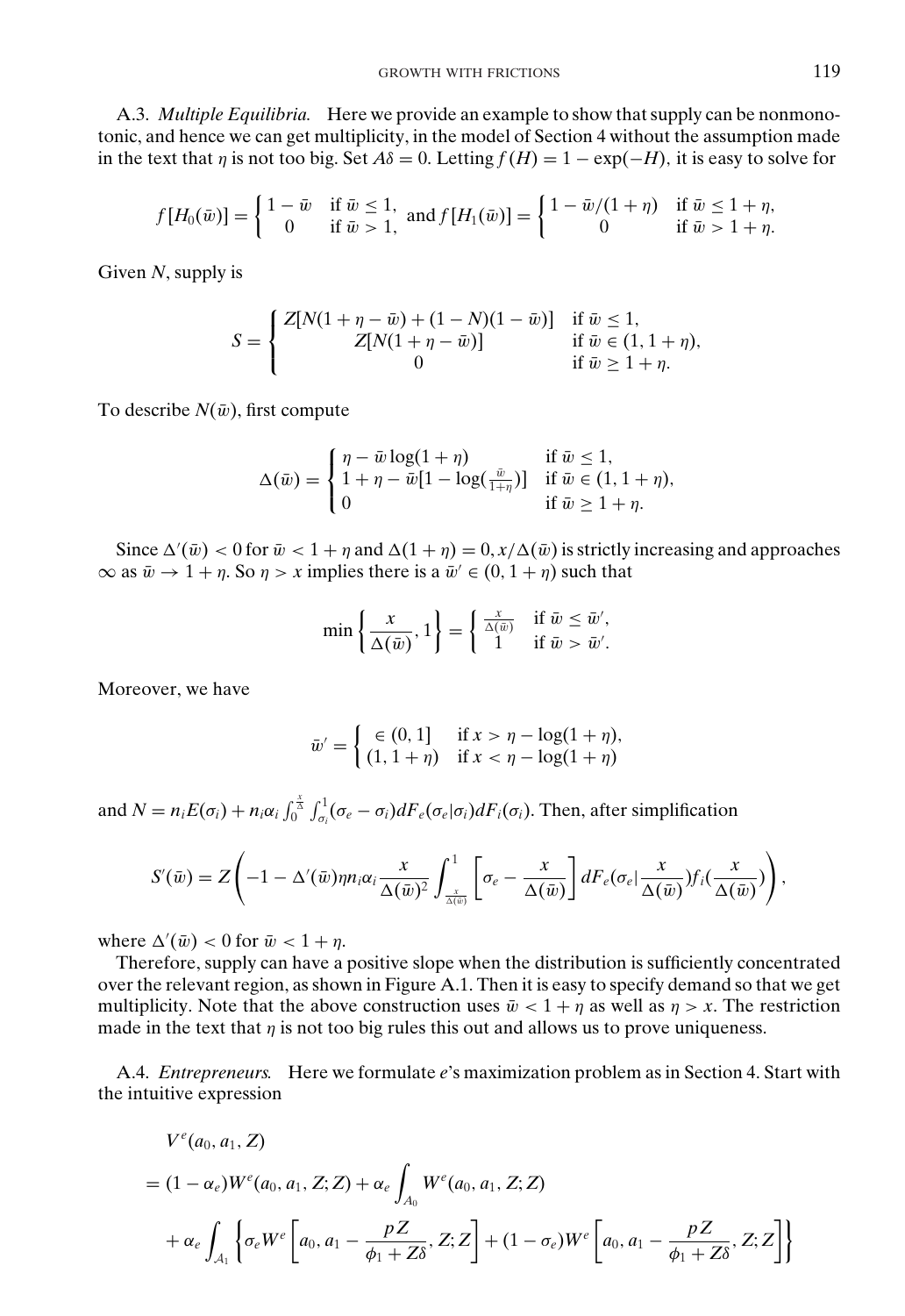

FIGURE A.1 EXAMPLE:  $\sigma_e = 1$ ,  $\sigma_i \sim beta(a, b)$ 

+ 
$$
\alpha_e \int_{\mathcal{A}_2} {\{\sigma_e W^e[0, 0, Z(1 + \eta); Z] + (1 - \sigma_e) W^e(0, 0, Z; Z) \}}
$$
  
+  $\alpha_e \int_{\mathcal{A}_3} W^e(a_0, a_1, Z; Z).$ 

The first term is *e*'s payoff when he does not meet anyone. The second is his payoff when he meets *i* but there are no gains from trade. The third is his payoff from (unconstrained) trade at  $p$ . The fourth is his payoff from (constrained) trade at  $\bar{p}$ . The final term is his payoff to not trading because he cannot meet *i*'s reservation price. Now algebra leads to

$$
V^e(a_0,a_1,Z)=W^e(a_0,a_1,Z;Z)+\frac{\alpha_e\theta\chi}{w}\int_{\mathcal{A}_1}(\sigma_e-\sigma_i)Z\Delta+\frac{\alpha_e\chi}{w}\int_{\mathcal{A}_2}[\sigma_eZ\Delta-a_1(\phi_1+Z\delta)].
$$

Notice that  $a_1$  affects the area of the different  $A_i$  regions, and hence the probability of trade, as well as the terms of trade when the constraint binds, as seen in the integrand of the last term. Consider now the portfolio choice  $(a'_0, a'_1)$  in the centralized market. Since the choice of illiquid asset  $a'_0$  is actually irrelevant for *e*'s payoff, given illiquid assets are priced fundamentally, we can ignore it. For the liquid asset, it is convenient to redefine *e*'s choice as  $x = a'_1(\phi_1 + Z\delta)/Z$ , instead of  $a'_{1}$ , analogous to using real instead of nominal balances in monetary theory. Given this, write  $\tilde{V}^e(0, x, Z) = V^e(t, a_1, Z)$  where

$$
\tilde{V}^{e}(0, x, Z) = \text{const} + \frac{\chi}{\bar{w}x} + \frac{\alpha_e \theta \chi}{\bar{w}} \int_0^{\infty} \int_{\sigma_i} (\sigma_e - \sigma_i) \Delta dF_e(\sigma_e | \sigma_i) dF_i(\sigma_i)
$$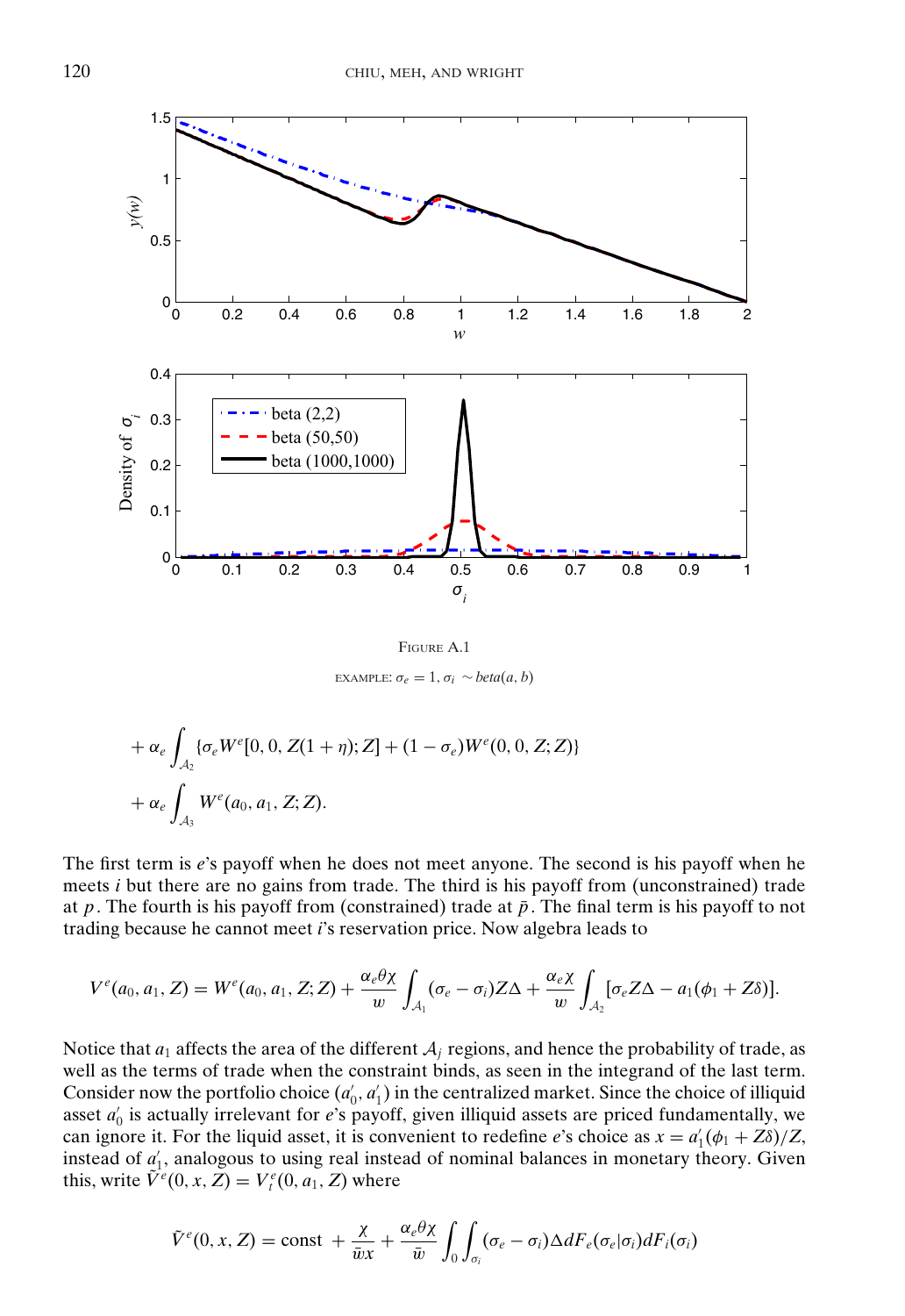$$
+\frac{\alpha_e\chi}{\bar{w}}\int_0\int_{B(\sigma_i,x)}(\sigma_e\Delta-x)dF_e(\sigma_e|\sigma_i)dF_i(\sigma_i).
$$

Then

$$
sx' = \left[\frac{(1+g)\phi_1}{\beta(\phi'_1 + Z'\delta)} - 1\right]x' = \frac{(1+g)\phi_1 a'}{\beta Z'} - x',
$$

implying  $\phi_1 a' = (\beta s x' Z' + \beta x' Z') / (1 + g)$ . Then we can rewrite *e*'s objective function in the centralized market maximization problem as

$$
-sx+\alpha_e\theta\int_0^{\frac{x}{\Delta}}\int_{\sigma_i}^{B(\sigma_i,\frac{x}{\Delta})}(\sigma_e-\sigma_i)\Delta dF_e(\sigma_e|\sigma_i)dF_i(\sigma_i)
$$

$$
+\alpha_e\int_0^{\frac{x}{\Delta}}\int_{B(\sigma_i,\frac{x}{\Delta})}^{1}(\sigma_e\Delta-x)dF_e(\sigma_e|\sigma_i)dF_i(\sigma_i).
$$

Maximizing with respect to *x*, using Leibniz Rule and a little algebra, we get the FOC  $s = \ell(x)$ where  $\ell(x)$  is defined in (23).

A.5. *Entry and Credit Frictions.* Here we substantiate some claims made in Section 4. Equilibrium  $(n_i, x, \bar{w}, N)$  satisfies

(A.8) 
$$
(1 - \beta)x\bar{n}_e - \delta A_1 - \beta x \bar{n}_e L\left[\frac{x}{\Delta(\bar{w})}; n_i\right] = 0,
$$

(A.9) 
$$
\bar{w}/\chi - N(1+\eta)f[H_1(\bar{w})] - (1-N)f[H_0(\bar{w})] - A\delta = 0,
$$

(A.10) 
$$
N - n_i \mathbb{E} \sigma_i - n_i \alpha_i \int_0^{\frac{x}{\Delta}} \int_{\sigma_i}^1 (\sigma_e - \sigma_i) dF_e(\sigma_e | \sigma_i) dF_i(\sigma_i) = 0
$$

plus the entry condition

(A.11) 
$$
\kappa_i > \bar{\kappa}_i(0) \text{ if } n_i = 0; \kappa_i = \bar{\kappa}_i(n_i) \text{ if } n_i \in (0, \bar{n}_i) \text{ and } \kappa_i < \bar{\kappa}_i(\bar{n}_i) \text{ if } n_i = \bar{n}_i,
$$

where

$$
\bar{\kappa}_i(n_i) = \frac{\chi}{\bar{w}} \Delta \mathbb{E} \sigma_i + \frac{\chi}{\bar{w}} \Delta (1-\theta) \frac{\mu(n_i, n_e)}{n_i} \int_0^{\frac{\chi}{\Delta(\bar{w})}} \int_{\sigma_i}^1 (\sigma_e - \sigma_i) dF_e(\sigma_e | \sigma_i) dF_i(\sigma_i).
$$

As *ni* increases, both the upward sloping *GM* curve and the downward sloping *AM* curve shift up in  $(x, \bar{w})$  space. Therefore,  $(A.8)$ – $(A.10)$  define an increasing and continuous function  $\bar{w} = \zeta_w(n_i)$  from [0,  $\bar{n}_i$ ] onto [ $\bar{w}(0)$ ,  $\bar{w}(\bar{n}_i)$ ]. Moreover,  $(x, \bar{w})$  pairs that satisfy (A.8)–(A.10) define a function  $x = \zeta_x(\bar{w})$  with range  $[\bar{w}(0), \bar{w}(\bar{n}_i)]$ . We now need to check the entry condition. First, since  $\bar{\kappa}_i(n_i)$  is strictly decreasing in  $n_i$ , for any  $\bar{w} \in [\bar{w}(0), \bar{w}(\bar{n}_i)]$  and  $x = \zeta_x(\bar{w})$ , there is a unique  $n_i \in [0, \bar{n}_i]$  satisfying (A.11). So we can construct a continuous mapping from  $\bar{w} \in$  $[\bar{w}(0), \bar{w}(\bar{n}_i)]$  to  $[0, \bar{n}_i]$ . Therefore, given the continuous increasing function  $\zeta_w(n_i)$ , this ensures that an equilibrium exists.

Next we show that  $n_i$  can decrease with  $A_1$ . Given  $n_i \in (0, \bar{n}_i)$ , we derive

$$
\left(\frac{\delta A_1}{x} - \beta x \bar{n}_e \frac{L'}{\Delta}\right) dx + \beta \bar{n}_e x L' \frac{x}{\Delta^2} \Delta' d\bar{w} - \beta x \bar{n}_e \frac{dL}{dn_i} dn_i = \delta dA_1,
$$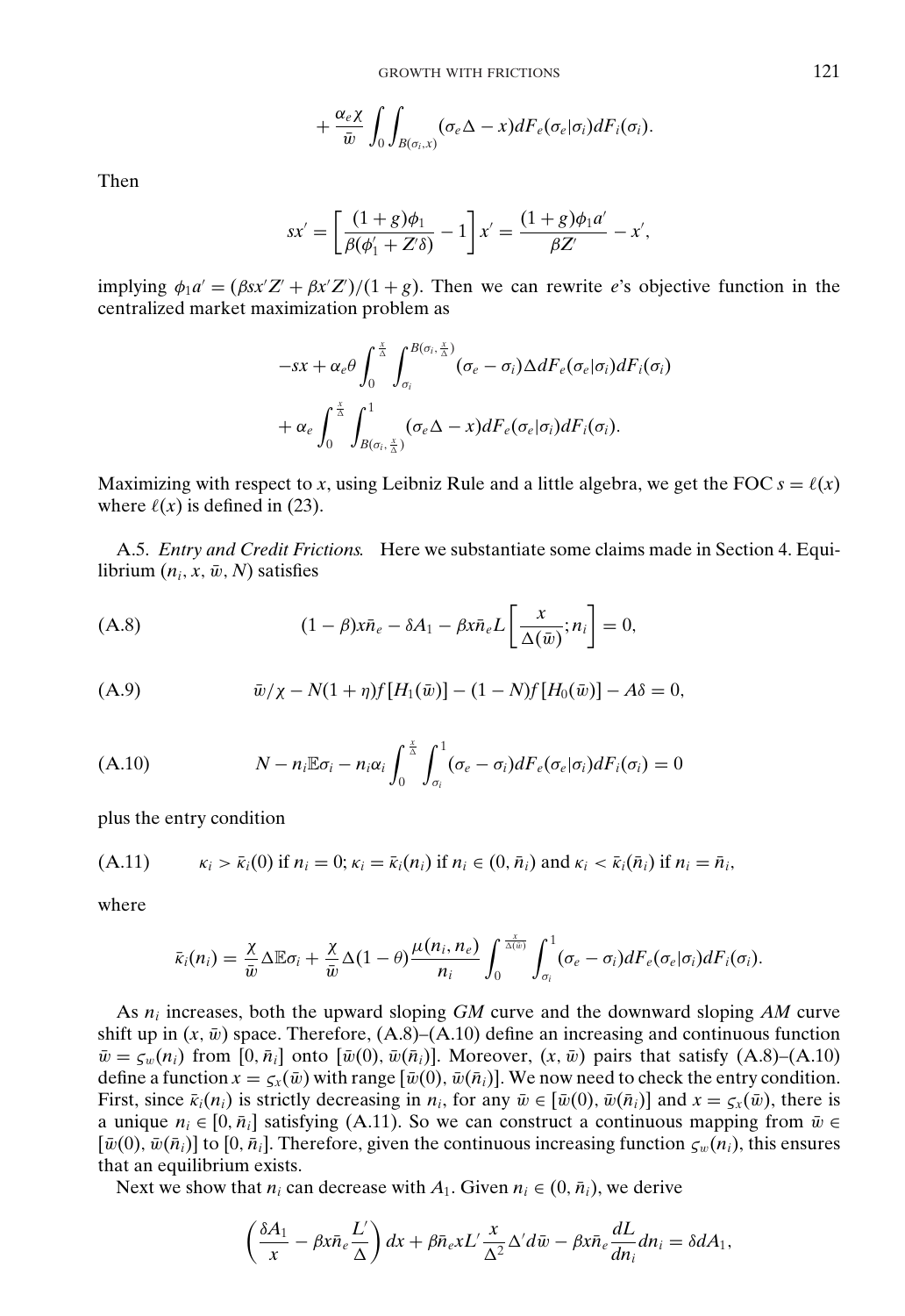$$
\bar{G}d\bar{w} - [(1+\eta)f(H_1) - f(H_0)]dN = 0,
$$
  

$$
-\mu\Omega\frac{1}{\Delta}dx + \mu\Omega\frac{x}{\Delta^2}\Delta'd\bar{w} + dN - (\mathbb{E}\sigma_i + \mu_i\Phi)dn_i = 0,
$$
  

$$
-\left[\frac{\chi}{\bar{w}}\Delta(1-\theta)\frac{\mu}{n_i}\frac{\Omega}{\Delta}\right]dx + \bar{E}d\bar{w} - \left[\frac{\chi}{\bar{w}}\Delta(1-\theta)\frac{d(\frac{\mu}{n_i})}{dn_i}\Phi\right]dn_i = 0,
$$

where

$$
\Phi = \int_0^{\frac{x}{\Delta}} \int_{\sigma_i}^1 (\sigma_e - \sigma_i) dF_e(\sigma_e | \sigma_i) dF_i(\sigma_i),
$$
  
\n
$$
\Omega = \int_{\frac{x}{\Delta}}^1 (\sigma_e - \frac{x}{\Delta}) f_i \left(\frac{x}{\Delta}\right) dF_e(\sigma_e | \sigma_i),
$$
  
\n
$$
\bar{G} = \frac{1}{\chi} - N(1 + \eta) f'(H_1) H'_1(\bar{w}) - (1 - N) f'(H_0) H'_0(\bar{w}),
$$
  
\n
$$
\bar{E}(\theta) = \frac{\chi}{\bar{w}^2} \Delta \mathbb{E} \sigma_i - \frac{\chi}{\bar{w}} \mathbb{E} \sigma_i \Delta' + \frac{\chi}{\bar{w}^2} \Delta (1 - \theta) \frac{\mu}{n_i} \Phi - \frac{\chi}{\bar{w}} \Delta' (1 - \theta) \frac{\mu}{n_i} \Phi + \frac{\chi}{\bar{w}} \Delta (1 - \theta) \frac{\mu}{n_i} \Omega \frac{x}{\Delta^2} \Delta'.
$$

Note that  $\bar{E}(\theta) > 0$  at least for  $\theta \approx 1$ . Then we have

$$
\Upsilon \begin{bmatrix} dx \\ d\bar{w} \\ dN \\ dn_i \end{bmatrix} = \begin{bmatrix} \delta dA_1 \\ 0 \\ 0 \\ 0 \end{bmatrix},
$$

where

$$
\Upsilon = \begin{bmatrix}\n\frac{\delta A}{x} - \beta x \bar{n}_e \frac{L'}{\Delta} & \beta \bar{n}_e x L' \frac{x}{\Delta^2} \Delta' & 0 & -\beta x \bar{n}_e \frac{\partial L}{\partial n_i} \\
0 & \bar{G} & -(1+\eta) f(H_1) + f(H_0) & 0 \\
-\mu \Omega \frac{1}{\Delta} & \mu \Omega \frac{x}{\Delta^2} \Delta' & 1 & -(\mathbb{E}\sigma_i + \mu_i \Phi) \\
-\frac{x}{w} \Delta (1-\theta) \frac{\mu}{n_i} \frac{\Omega}{\Delta} & \bar{E} & 0 & -\frac{x}{w} \Delta (1-\theta) \frac{\partial (\frac{\mu}{n_i})}{\partial n_i} \Phi\n\end{bmatrix}.
$$

One can show det( $\Upsilon$ ) > 0 at least for  $\theta \approx 1$ . Then

$$
\det(\Upsilon)\frac{\partial \bar{w}}{\partial A_1} = \delta[(1+\eta)f(H_1) - f(H_0)](1-\theta)\Omega\frac{\chi}{\bar{w}}\frac{\mu}{n_i}(\mathbb{E}\sigma_i + \mu_i\Phi) - \mu\frac{\chi}{\bar{w}}\frac{\partial(\frac{\mu}{n_i})}{\partial n_i}\Phi.
$$

So  $\partial \bar{w}/\partial A_1 = 0$  when  $\theta = 1$  and  $\partial \bar{w}/\partial A_1 > 0$  when  $\theta \in (\theta_0, 1)$  for some  $\theta_0 < 1$ . Since  $\partial N/\partial \bar{w} =$  $\overline{G}/[(1 + \eta)f(H_1) - f(H_0)] > 0$ , we have  $\partial N/\partial A_1 = 0$  when  $\theta = 1$  and  $\partial N/\partial A_1 > 0$  when  $\theta \in$  $(\theta_0, 1)$ . Then we have

$$
\det(\Upsilon) \frac{\partial n_i}{\partial A_1} = \delta \left\{ \frac{\chi}{\bar{w}} \Delta (1 - \theta) \frac{\mu}{n_i} \frac{\Omega}{\Delta} \bar{G} - \left[ (1 + \eta) f(H_1) - f(H_0) \right] \mu \Omega \frac{1}{\Delta} \bar{E} \right. \\ \left. + \left[ (1 + \eta) f(H_1) - f(H_0) \right] \mu \Omega \frac{\chi}{\Delta^2} \Delta' \frac{\chi}{\bar{w}} \Delta (1 - \theta) \frac{\mu}{n_i} \frac{\Omega}{\Delta} \right\}.
$$

Therefore,  $\partial n_i/\partial A_1 < 0$  when  $\theta \in (\theta_0, 1]$ .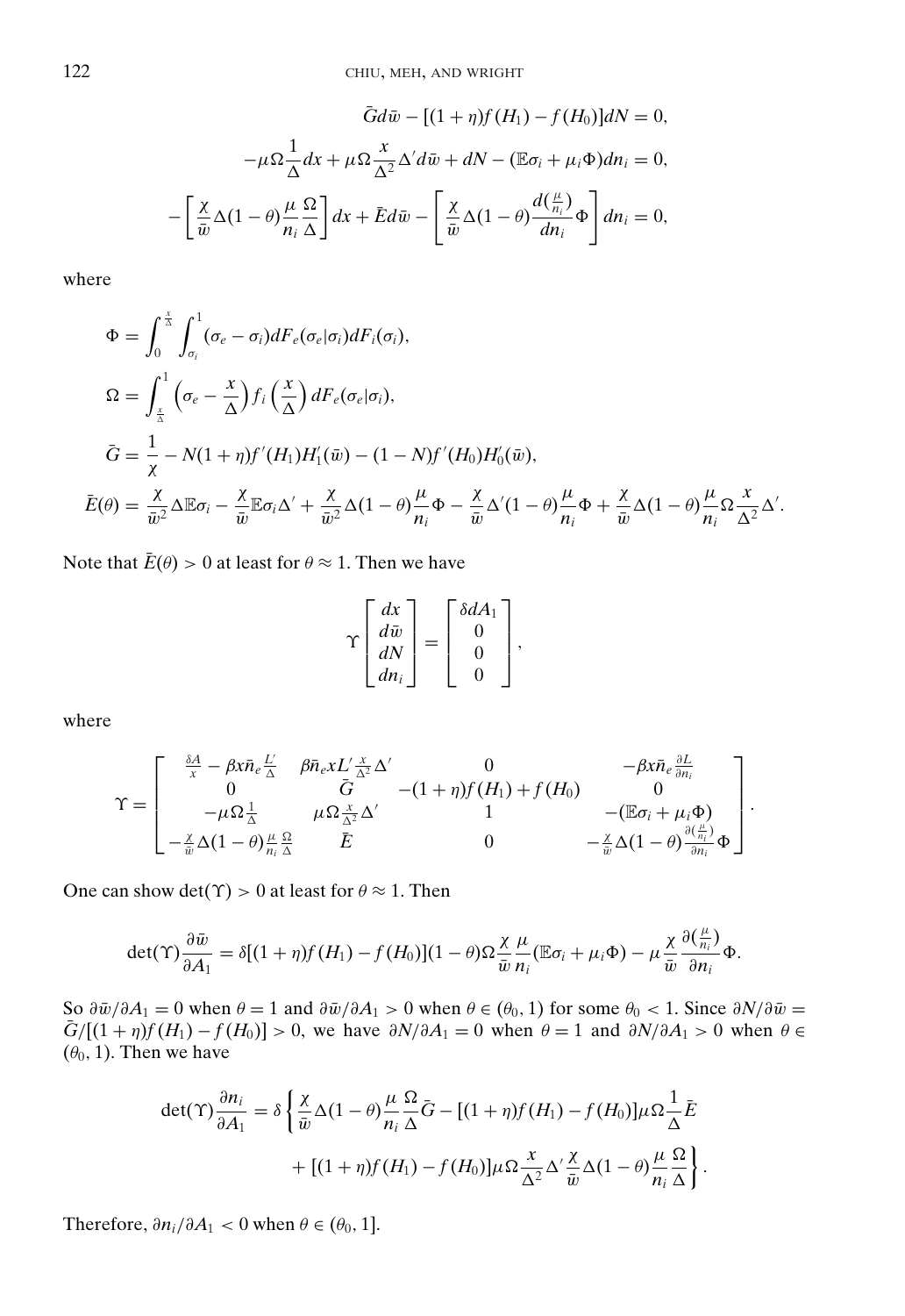A.6. *Equilibrium with Intermediation.* We prove existence in the model of Section 5. First consider fixed participation. Then  $GM(r_d, \bar{w}) = 0$  defines  $\bar{w}$  as a decreasing function of  $r_d$  in  $(r_d, \bar{w})$  space, with intercept  $\bar{w}_0$  given by the solution to (10) with

$$
N=\bar{n}_{i}\mathbb{E}(\sigma_{i})+\bar{n}_{i}\alpha_{i}\int_{0}^{1}\int_{\sigma_{i}}^{1}(\sigma_{e}-\sigma_{i})dF_{e}(\sigma_{e}|\sigma_{i})dF_{i}(\sigma_{i}).
$$

As  $r_d \rightarrow \infty$ ,  $\bar{w}$  converges monotonically to  $\bar{w}_1 > 0$ , defined as the solution to (10) with  $N =$  $\bar{n}_i E(\sigma_i)$ . As regards the *BM*( $r_d$ ,  $\bar{w}$ ) curve, first,  $r_d = 0$  when  $\bar{w} \ge \bar{w}_2$ , with  $\bar{w}_2$  solving

$$
\frac{\gamma\delta A}{\bar{n}_e(1-\beta)}=\Delta(\bar{w}_2)\alpha_e\int_0^1\int_{\sigma_i}^1[\theta\sigma_i+(1-\theta)\sigma_e]dF_e(\sigma_e|\sigma_i)dF_i(\sigma_i).
$$

Second, the *BM*( $r_d$ ,  $\bar{w}$ ) curve hits  $r_d = r$  as  $\bar{w} \to 0$ , and it is strictly decreasing for  $r_d \in [0, r)$ . These observations ensure an intersection (interior or not), so equilibrium exists. There are two types of equilibria: (i)  $r_d = 0$  and  $\bar{w} = \bar{w}_0$  and (ii)  $r_d \in (0, r)$  and  $\bar{w} \in (\bar{w}_1, \bar{w}_0)$ . When equilibrium with  $r_d > 0$  exists uniquely,  $\bar{w}_2 > \bar{w}_0$  and the *BM* curve crosses the *GM* curve from above. We conclude that when  $r_d = 0$ ,  $A\delta$  has no effect, and when  $r_d > 0$  a rise in  $A\delta$  or  $\theta$  lowers  $r_d$  and increases *N* and *g*. This completes the case without entry. The case with entry is similar.

| A.7. Empirical Variable Definitions. |  |  |
|--------------------------------------|--|--|
|--------------------------------------|--|--|

| <b>Dependent</b>               |                                                                                                                                                                                                                                                                                                                                                                                                                   |
|--------------------------------|-------------------------------------------------------------------------------------------------------------------------------------------------------------------------------------------------------------------------------------------------------------------------------------------------------------------------------------------------------------------------------------------------------------------|
| Technology Transfer:           | <i>Firm-specific variable.</i> Binary variable equal to one if the firm's (self-reported)<br>most important source of technology is any of "new licensing or turnkey"<br>operations from international sources," "new licensing or turnkey operations<br>from domestic sources," "new licensing or turnkey operations from domestic<br>sources," "obtained from universities or public institutions." [2005:Q61b] |
| <b>Independent-Explanatory</b> |                                                                                                                                                                                                                                                                                                                                                                                                                   |
| Private credit/GDP:            | Country-specific variable. The ratio of private credit by deposit money banks to<br>GDP, used as a proxy for a country's level of financial development. Taken from<br>Beck et al. (1999).                                                                                                                                                                                                                        |
| Private credit/GDP:            | Country-specific variable. The previous term squared.                                                                                                                                                                                                                                                                                                                                                             |
| <b>Independent-Instruments</b> |                                                                                                                                                                                                                                                                                                                                                                                                                   |
| Legal origin:                  | Country-specific variable. A set of three dummy variables, French-civil,<br>German-civil, and common law, indicating the origin of a country's legal system.<br>A country's legal code can have multiple influences. Taken from Djankov et al.<br>(2007) and the CIA World Factbook.                                                                                                                              |
| <b>Independent-Controls</b>    |                                                                                                                                                                                                                                                                                                                                                                                                                   |
| Market size:                   | Country-specific variable. The population of the country in which a firm operates.<br>Taken from Penn World Tables 6.3.                                                                                                                                                                                                                                                                                           |
| Price level of investment:     | Country-specific variable. PPP over investment level, divided by exchange rate with<br>US\$, multiplied by 100. Taken from Penn World Tables 6.3.                                                                                                                                                                                                                                                                 |
| Openness:                      | Country-specific variable. Exports plus imports, divided by GDP. Taken from Penn<br>World Tables 6.3.                                                                                                                                                                                                                                                                                                             |
| Investment level:              | Country-specific variable. Investment as a share of GDP. Taken from Penn World<br>Tables 6.4.                                                                                                                                                                                                                                                                                                                     |
| Firm size:                     | <i>Firm-specific variable.</i> Number of permanent, full-time employees employed at a<br>firm, self reported. [2005:O66a]                                                                                                                                                                                                                                                                                         |
| Presence of foreign capital:   | <i>Firm-specific variable.</i> Dummy variable equal to one if a positive percentage of a<br>firm is owned by foreign individuals or businesses, self-reported. [2005:S5b]                                                                                                                                                                                                                                         |
| Industry dummies:              | Firm-specific variable. A set of seven dummy variables designating a firm's industry.<br>A firm belongs to a certain industry if the majority of its operations are in the<br>specified field. Industries are mining, construction, manufacturing, transport,<br>wholesale, real estate, hotel and restaurant services, and "other" if none of these<br>are applicable. $[2005:Q2a-g; 2002:q2a-g]$                |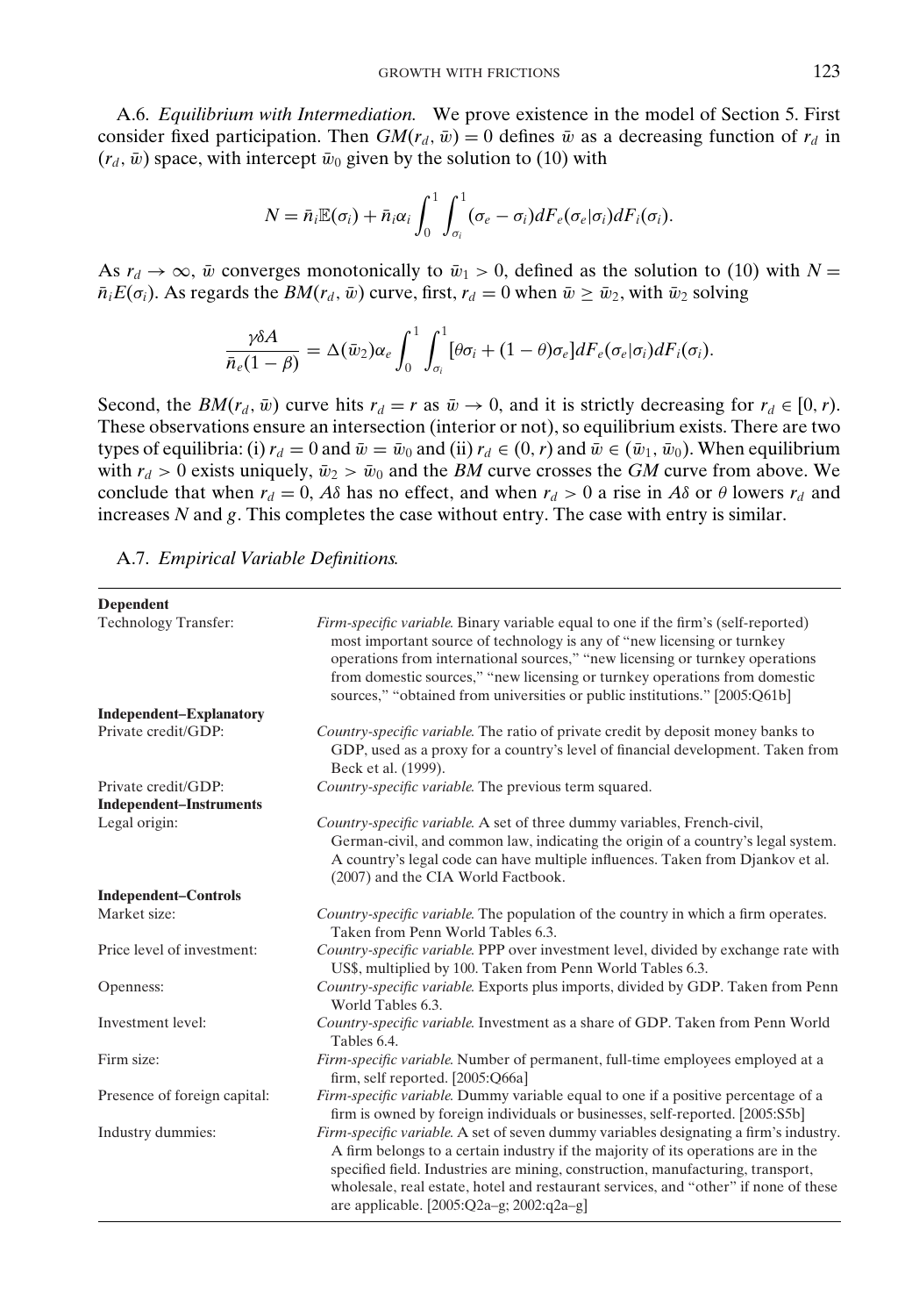#### **REFERENCES**

ACEMOGLU, D., *Introduction to Modern Growth Theory* (Princeton: Princeton University Press, 2009).

- ———, AND ———, *Endogenous Growth Theory* (Cambridge: MIT Press, 1997).
- ALVAREZ, F., F. BUERA, AND R. E. LUCAS, "Models of Idea Flows," WP14135, National Bureau of Economic Research, 2008.
- BECK, T., A. DEMIRGIIU-KUNT, AND R. LEVINE, "A New Database on Financial Development and Structure," *World Bank Policy Research Working Paper* 2146 (1999).
- BERENTSEN, A., G. CAMERA, AND C. J. WALLER, "Money, Credit and Banking," *Journal of Economic Theory* 135 (2007), 171–95.
	- ———, M. ROJAS BREU, AND S. SHI, "Liquidity, Innovation and Growth," *Journal of Monetary Economics* 59 (2012), 721–37.
- CABALLERO, R., "On the Macroeconomics of Asset Shortages," WP12753, National Bureau of Economic Research, 2006.
- CARLUCCIO, J., AND T. FALLY, "Financing Constraints, Technology Transfer and Organizational Form," Mimeo, 2009.
- CHANEY, T., "Technological Mismatch: A Model of International Trade in Goods and Ideas," Mimeo, 2008.
- CHATTERJEE, S., AND E. ROSSI-HANSBERG, "Spin-Offs and the Market for Ideas," *International Economic Review* 53 (2012), 53–93.
- CHIU, J., AND C. MEH, "Financial Intermediation, Liquidity and Inflation," *Macroeconomic Dynamics* 15 (2011), 83–118.
- CHU, A., C. C. LAI, AND C. H. LIAO, "Search and Endogenous Growth: When Romer Meets Lagos and Wright," Mimeo, 2012.
- COLE, H. L., J. GREENWOOD, AND J. M. SANCHEZ, "Underwriting Ventures: Trust but Verify," Mimeo, University of Pennsylvania, 2011.
- DIAMOND, D., AND P. DYBVIG, "Bank Runs, Deposit Insurance, and Liquidity," *Journal of Political Economy* 91 (1983), 401–19.
- DJANKOV, S., C. MCLIESH, AND A. SHLEIFER, "Private Credit in 129 Countries," *Journal of Financial Economics* 84 (2007), 299–329.
- GANS, J. S., AND S. STERN, "Is There a Market for Ideas?" *Industrial and Corporate Change* 19 (2010), 805–37.
- GEROMICHALOS, A., J. LICARI, AND J. LLEDO, "Asset Prices and Monetary Policy," *Review of Economic Dynamics* 10 (2007), 761–79.
- GERTLER, M., AND N. KIYOTAKI, "Financial Intermediation and Credit Policy in Business Cycle Analysis," in B. M. Friedman and M. Woodford, eds., *Handbook of Monetary Economics* (Amsterdam: North Holland, 2010), 547–99.
- GOLDSMITH, R. W., *Financial Structure and Development* (New Haven: Yale University Press, 1969).
- GORODNICHENKO, Y., AND M. SCHNITZER, "Financial Constraints and Innovation: Why Poor Countries Don't Catch Up," *Journal of the European Economic Association* 11 (2013), 1115–52.
- GREENWOOD, J., J. M. SANCHEZ, AND C. WANG, "Financing Development: The Role of Information Costs," *American Economic Review* 100 (2010), 1875–91.
- -, ———, AND ———, "Quantifying the Impact of Financial Development on Economic Development," *Review of Economic Dynamics* 16 (2013), 194–215.
- HAGIU, A., AND D. B. YOFFIE, "The New Patent Intermediaries: Platforms, Defensive Aggregators and Super-Aggregators," *Journal of Economic Perspectives* 27 (2013), 45–66.
- HE, C., R. WRIGHT, AND Y. ZHU, "Housing and Liquidity," *Review of Economic Dynamics*, 18 (2015), 435–55.
- HOLMES, T., AND J. SCHIMTZ, "A Theory of Entrepreneurship and Its Application to the Study of Business Transfers," *Journal of Political Economy* 98 (1990), 265–94.
- ———, AND ———, "On the Turnover of Business Firms and Business Managers," *Journal of Political Economy* 103 (1995), 1005–38.
- HOLMSTROM, B., AND J. TIROLE, *Inside and Outside Liquidity* (Cambridge: MIT Press, 2011).
- HOSIOS, A., "On the Efficiency of Matching and Related Models of Search and Unemployment," *Review of Economic Studies* 57 (1990), 279–98.
- JONES, C. I., "Growth: With or Without Scale Effects?" *American Economic Review* 89 (1999), 139–44.
- KATZ, M., AND C. SHAPIRO, "How to License Intangible Property," *Quarterly Journal of Economics* 101 (1986), 567–90.
- KING, R. G., AND R. LEVINE, "Finance, Entrepreneurship and Growth: Theory and Evidence," *Journal of Monetary Economics* 32 (1993), 513–42.
- KIYOTAKI, N., AND J. MOORE, "Credit Cycles," *Journal of Political Economy* 105 (1997), 211–48.

AGHION, P., AND P. HOWITT, "A Model of Growth through Creative Destruction," *Econometrica* 60 (1992), 323–51.